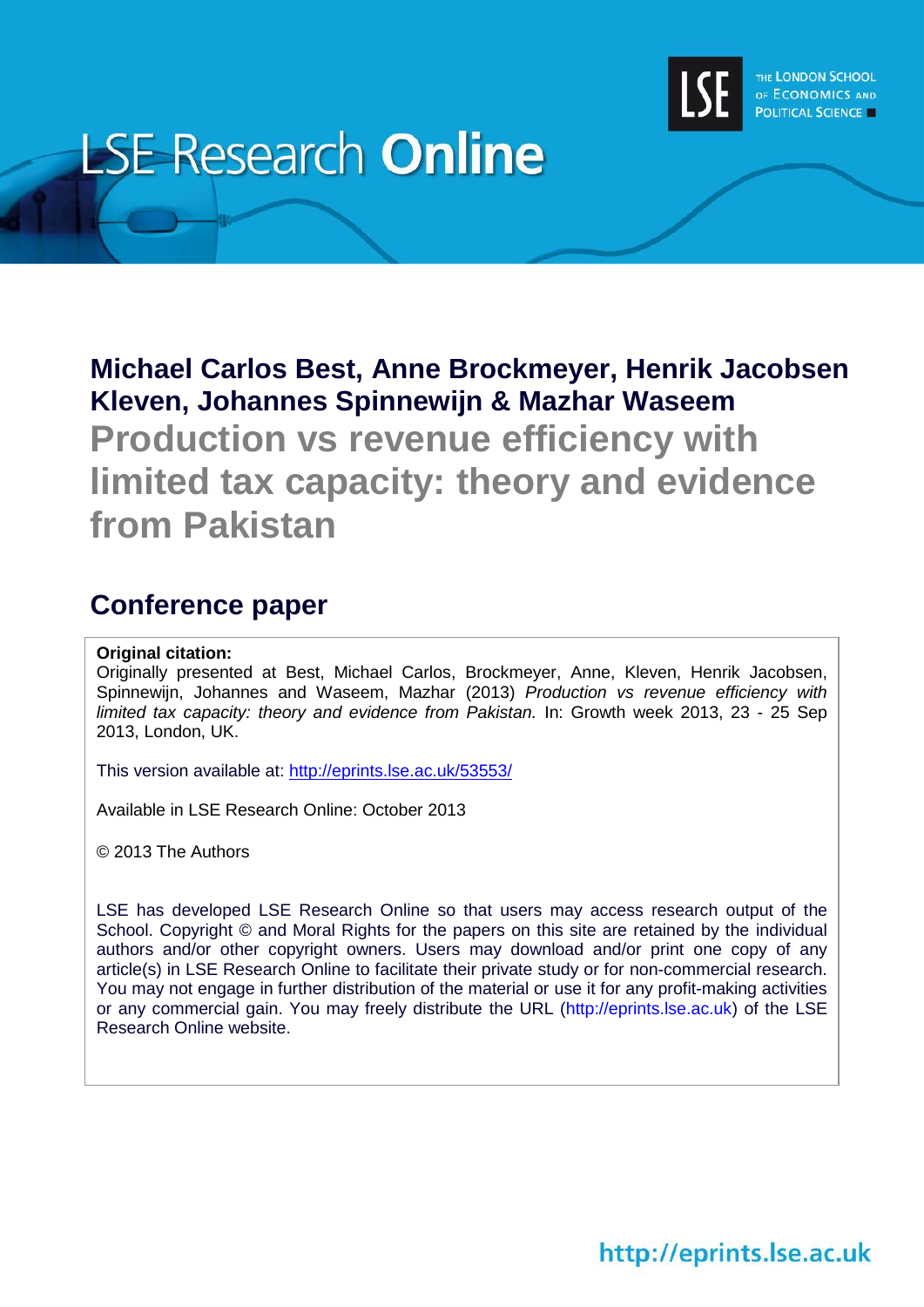# Production vs Revenue Efficiency With Limited Tax Capacity: Theory and Evidence From Pakistan<sup>∗</sup>

Michael Carlos Best, Anne Brockmeyer, Henrik Jacobsen Kleven, Johannes Spinnewijn & Mazhar Waseem

London School of Economics

September 2013

#### **Abstract**

This paper analyzes the design of tax systems under imperfect enforcement. A common policy in developing countries is to impose minimum tax schemes whereby firms are taxed either on profits or on turnover, depending on which tax liability is larger. This production inefficient tax policy has been motivated by the idea that the broader turnover tax base is harder to evade. Minimum tax schemes give rise to a kink point in firms' choice sets as the tax rate *and* tax base jump discontinuously when one tax liability surpasses the other. Using administrative tax records on corporations in Pakistan, we find large bunching around the minimum tax kink. We show that the combined tax rate and tax base change at the kink provides small *real* incentives for bunching, making the policy ideal for eliciting evasion. We develop an empirical approach allowing us to put (tight) bounds on the evasion response to switches between profit and turnover taxation, and find that turnover taxes reduce evasion by up to 60-70% of corporate income. Our analysis sheds new light on the use of production-inefficient tax tools in countries with limited tax capacity and can easily be replicated in other contexts as the quasi-experimental variation needed is ubiquitous.

<sup>∗</sup>E-mail addresses of authors: [m.c.best@lse.ac.uk;](mailto:m.c.best@lse.ac.uk) [a.brockmeyer@lse.ac.uk;](mailto:a.brockmeyer@lse.ac.uk) [h.j.kleven@lse.ac.uk;](mailto:h.j.kleven@lse.ac.uk) [j.spinnewijn@lse.ac.uk;](mailto:j.spinnewijn@lse.ac.uk) [m.waseem@lse.ac.uk.](mailto:m.waseem@lse.ac.uk) We thank Tony Atkinson, Michael Devereux, Jim Hines, Tim Schmidt-Eisenlohr, Agnar Sandmo, Joel Slemrod and numerous seminar participants for discussions and comments. Financial support from the Economic and Social Research Council (ESRC) Grant ES/J012467/1 is gratefully acknowledged.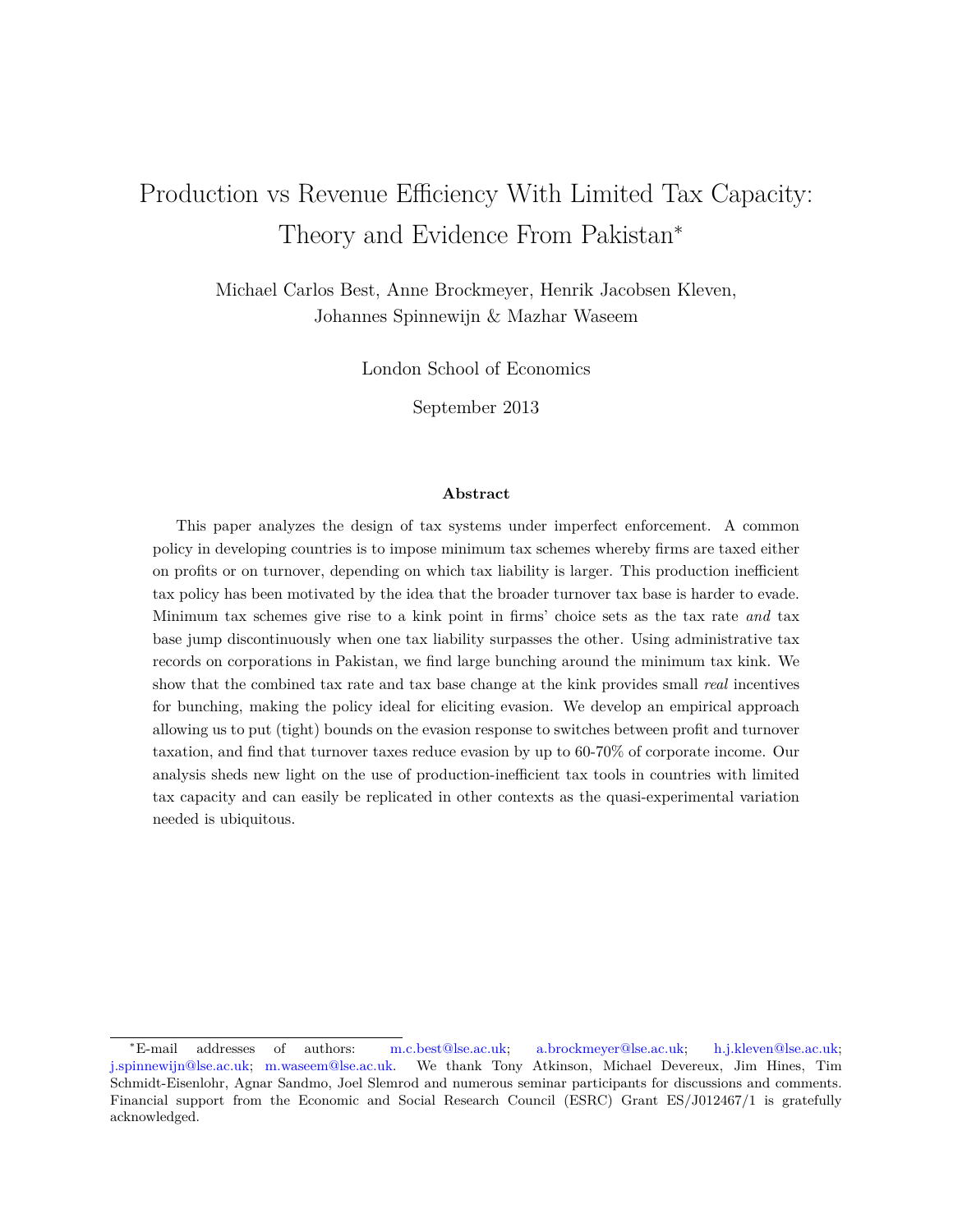# **1 Introduction**

A central result in public economics, the *production efficiency theorem* [\(Diamond & Mirrlees](#page-33-0) [1971\)](#page-33-0), states that tax systems should leave production undistorted even in second-best environments. This result permits taxes on consumption, wages and profits, but precludes taxes on intermediate inputs, turnover and trade. The theorem has been hugely influential in the policy advice given to developing countries, but a key concern with such advice is that the underlying theoretical assumptions are ill-suited to settings with limited tax capacity. In particular, the theorem considers an environment with perfect tax enforcement—zero tax evasion at zero administrative costs—which is clearly at odds with the situation in developing countries. Once we allow for tax evasion or informality, it may be desirable to deviate from production efficiency if this leads to less evasion and therefore larger revenue efficiency. While there is some theoretical work along these lines (e.g. Emran  $\&$ [Stiglitz](#page-33-1) [2005;](#page-33-1) [Gordon & Li](#page-33-2) [2009\)](#page-33-2), there is virtually no empirical evidence on the trade-off between production and revenue efficiency in the choice of tax instruments.

To address this question empirically, we need simultaneous variation in tax instruments that vary with respect to their production efficiency properties (such as switches between two instruments). This is more challenging than the usual search for variation in tax rates for a given tax instrument, because we are interested in comparing instruments that apply to different tax bases and often to very different taxpayer populations. A few studies have taken a macro cross-country approach focusing on trade vs domestic taxes (Baunsgaard  $\&$  Keen [2010;](#page-32-0) Cage  $\&$  Gadenne [2012\)](#page-32-1). This paper proposes instead a micro approach that exploits a production inefficient tax policy commonly observed in developing countries. This is the imposition of *minimum tax schemes* according to which firms are taxed either on profits or on turnover (with a lower rate applying to turnover), depending on which tax liability is larger.<sup>[1](#page-2-0)</sup> This policy has been motivated by the idea that the broader turnover base is harder to evade, an argument that seems intuitive but is so far untested. Crucially, these minimum tax schemes give rise to kink points in firms' choice sets: the tax rate *and* tax base jump discontinuously at a threshold for the profit rate (profits as a share of turnover), but tax liability is continuous at the threshold. We show that such kinks provide an ideal setting for estimating evasion responses to switches between profit and turnover taxes using a bunching approach, allowing us to evaluate the desirability of deviating from production efficiency to achieve more revenue efficiency. Compared to existing bunching approaches [\(Saez](#page-34-0) [2010;](#page-34-0) [Chetty](#page-32-2) *et al.* [2011;](#page-32-2) [Kleven & Waseem](#page-34-1) [2013\)](#page-34-1) a conceptual contribution is to develop a method that exploits the

<span id="page-2-0"></span><sup>1</sup>Such minimum tax schemes have been implemented in numerous developing countries, including Argentina, Bolivia, Cambodia, Cameroon, Chad, Colombia, Democratic Republic of the Congo, Ecuador, El Salvador, Equatorial Guinea, Gabon, Guatemala, Guinea, Honduras, India, Ivory Coast, Kenya, Laos, Madagascar, Malawi, Mauritania, Mexico, Morocco, Nigeria, Pakistan, Panama, Philippines, Puerto Rico, Republic of the Congo, Rwanda, Senegal, Taiwan, Tanzania, Trinidad and Tobago, and Tunisia (see [Ernst & Young](#page-33-3) [2013](#page-33-3) for a description). Most of these minimum tax schemes are based on turnover, but a few of them are based on alternative bases such as total assets or broader taxable income measures in between profits and turnover.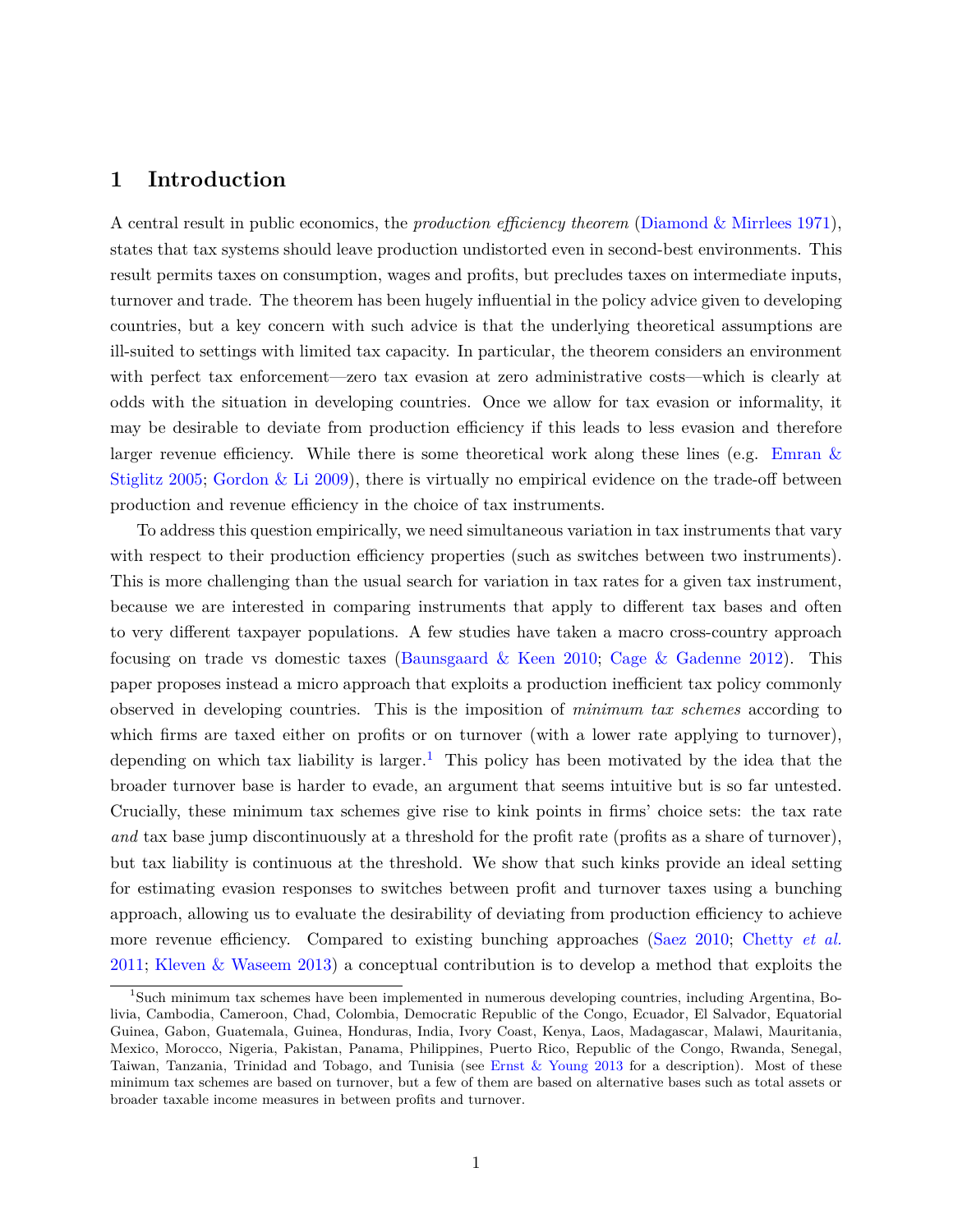simultaneous discontinuity in the tax rate and the tax base.

The basic empirical idea is that excess bunching at the minimum tax kink will be driven (mostly) by evasion or avoidance responses rather than by real production responses. To see this, consider first a stylized comparison between a turnover tax and a pure profit tax on an individual firm. Because turnover is a much broader base than profits, minimum tax schemes are always associated with very small turnover tax rates as compared to profit tax rates. For example, in our empirical application to Pakistan, the turnover tax rate is .5% while the profit tax rate is 35%. The low turnover tax rate implies that this tax introduces only a *small* distortion of real production at the *intensive* margin, while a profit tax levied on true economic profits would be associated with a zero distortion of real production at the intensive margin.<sup>[2](#page-3-0)</sup> Hence, the simultaneous changes in tax base and tax rate at the kink offset each other to produce a very small change in *real* incentives for the individual firm. On the other hand, because the tax bases are completely different on each side of the kink, there will be a large change in *evasion* incentives if those bases are associated with different evasion opportunities. Hence, if we see large bunching at the minimum tax kink, this is difficult to reconcile with real output responses under reasonable elasticity parameters and provides *prima facie* evidence of an evasion response to the switch between turnover and profit taxation. We show in the paper that this basic argument is robust to a number of generalizations, including real distortions of turnover taxes driven by cascading<sup>[3](#page-3-1)</sup> and distortionary profit taxes levied on bases that deviate from pure economic rent.<sup>[4](#page-3-2)</sup> We develop a simple model allowing us to put bounds on the evasion response using bunching at the minimum tax kink under different assumptions about the real output elasticity. Due to the weak real incentive, the bounds on the evasion response are extremely tight under a very wide range of real output elasticities.

We use administrative data from the Federal Board of Revenue in Pakistan to analyze the responses by Pakistani firms to the minimum tax regime. The data contains all corporate tax returns between 2006 and 2010, which are predominantly filed electronically, contributing to the quality of the data in this context. Our main empirical findings are the following. First, we observe large and sharp bunching in reported profit rates around the threshold below which the turnover

<span id="page-3-0"></span><sup>&</sup>lt;sup>2</sup>We provide two important clarifications to this small-distortion argument in the paper. First, because of the broadness of the turnover base, a small tax rate on turnover may create a large average tax rate on profits (tax liability as a share of profits) and therefore create significant distortions at the extensive margin (such as informality, sector, and location choices). However, since tax liability is continuous at the minimum tax kink, there will be no extensive responses to the kink and our bunching estimates are not affected by such responses. Second, a small turnover tax rate can create a large reduction in turnover when production technology is close to constant returns to scale (in which case the turnover elasticity with respect to the turnover tax rate becomes very large). However, with near-constant returns to scale changes in turnover have almost no impact on profit rates, and so real production responses are not able to generate much bunching around the minimum tax kink even in this case.

<span id="page-3-1"></span><sup>3</sup>While a small turnover tax introduces only a small *firm-level* distortion of real production at the intensive margin, there may still be significant *economy-wide* distortions because of cascading—taxing the same item multiple times through the production chain. As we explain later, these general equilibrium cascading effects do not generate *bunching* at the minimum tax kink, which is a great advantage for our ability to identify evasion.

<span id="page-3-2"></span><sup>&</sup>lt;sup>4</sup>In general, actual corporate income taxes do not correspond to taxes on pure economic profits, and so may be associated with significant real distortions (e.g. [Hassett & Hubbard](#page-33-4) [2002;](#page-33-4) [Devereux & Sørensen](#page-33-5) [2006;](#page-33-5) [Auerbach](#page-32-3) *et al.* [2010\)](#page-32-3). By itself, this effect makes a profit tax *more* distortionary compared to a turnover tax. We show that this creates real production incentives around the minimum tax kink that move firms *away* from the kink, and therefore reinforces our argument that bunching is not driven by real responses.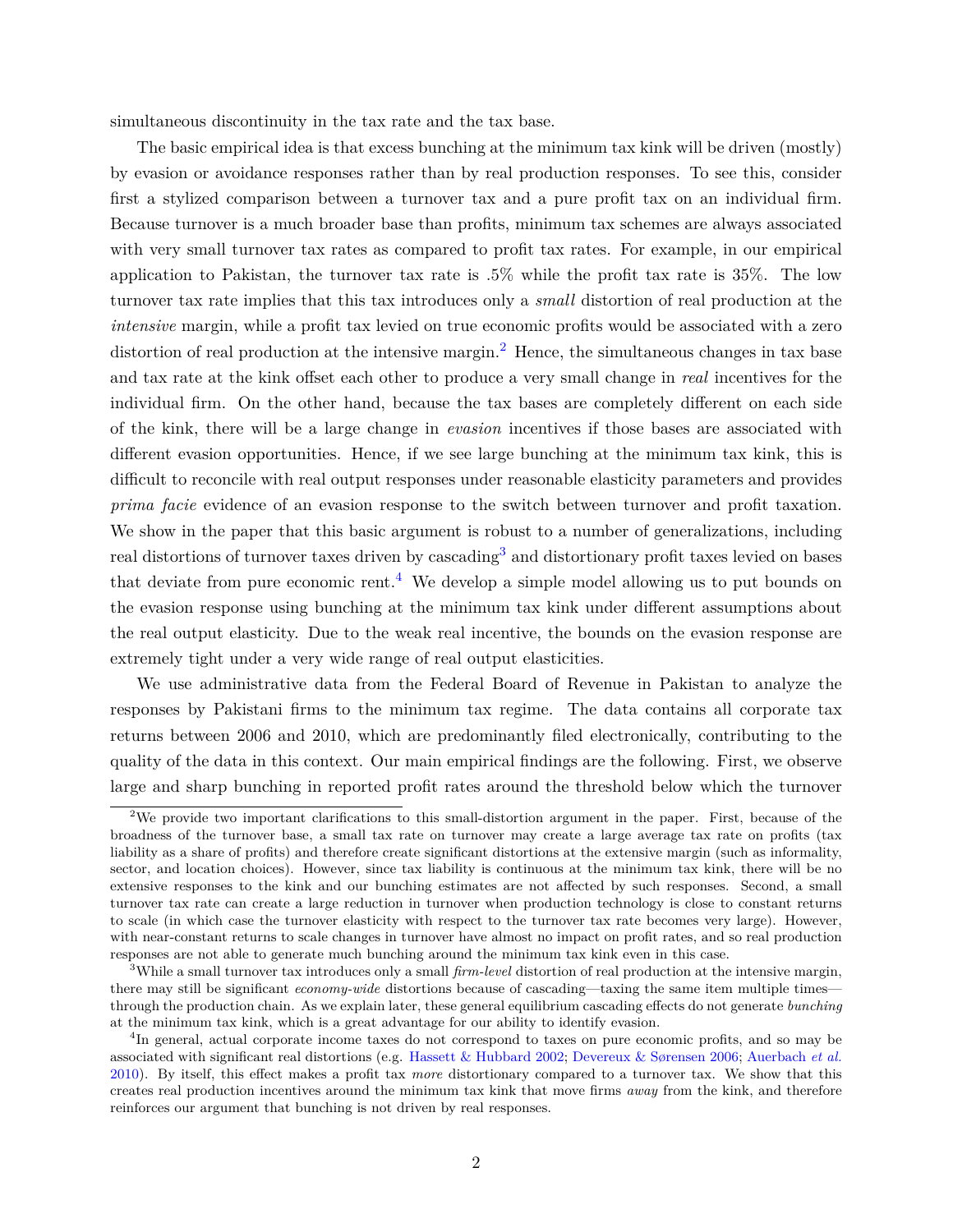tax applies. We exploit variation in the minimum tax kink over time and across firms to confirm that the excess bunching is indeed a response to the tax system. The variation includes a temporary elimination of the minimum tax scheme as well as differences in the size and location of the kink for different populations of firms. These findings provide compelling non-parametric evidence that firms respond to the minimum tax incentives in the way that our theory predicts, and the presence of weak real incentives around the kink suggests that evasion is an important part of the story. To explore the role of evasion, we also show that firms with greater evasion opportunity—either smaller firms or firms with less activities subject to a paper trail—bunch more strongly at the minimum tax kink.

Second, we combine our non-parametric bunching evidence with a simple conceptual framework in order to bound the evasion response to switches between profit and turnover taxes under different assumptions on the real output elasticity. We find that turnover taxes reduce evasion by up to 60- 70% of corporate income compared to profit taxes. The evasion estimates are very robust to the size of the real output elasticity, because the smallness of real incentives around the kink implies that real responses contribute very little to bunching even under very large elasticities. Third, we use our empirical estimates as sufficient statistics in an analysis of the optimal choice of tax base and tax rate in an environment with limited tax capacity. We find that welfare can be increased by moving away from a pure profit tax towards a much broader base that is closer (but not identical) to turnover, because the loss of production efficiency is more than compensated for by the increase in tax compliance. It is in general not optimal to go all the way to a pure turnover tax in our framework, but the administrative simplicity of a pure turnover tax could further tip the balance in practice. Overall, our findings demonstrate that governments with limited tax capacity face an important trade-off between production efficiency and revenue efficiency that has first-order implications for the choice of tax instruments.

Our paper contributes to several literatures. First, we contribute to an emerging empirical literature on public finance and development using administrative microdata [\(Kleven & Waseem](#page-34-1) [2013;](#page-34-1) [Pomeranz](#page-34-2) [2013;](#page-34-2) [Kumler](#page-34-3) *et al.* [2013\)](#page-34-3). Second, a theoretical literature has studied the implications of limited tax capacity for optimal taxation [\(Emran & Stiglitz](#page-33-1) [2005;](#page-33-1) [Keen](#page-34-4) [2008;](#page-34-4) [Boadway & Sato](#page-32-4) [2009;](#page-32-4) [Gordon & Li](#page-33-2) [2009;](#page-33-2) [Kleven](#page-34-5) *et al.* [2009;](#page-34-5) [Besley & Persson](#page-32-5) [2011;](#page-32-5) [Dharmapala](#page-33-6) *et al.* [2011\)](#page-33-6). While most of these papers study movements between the formal and informal sectors, our paper studies corporate tax evasion at the intensive margin and derives simple expressions for optimal tax policy that depend on parameters which we estimate.<sup>[5](#page-4-0)</sup>

Third, a vast literature studies the determinants of tax evasion (see [Andreoni](#page-32-6) *et al.* [1998](#page-32-6) and [Slemrod & Yitzhaki](#page-35-0) [2002](#page-35-0) for surveys). This literature has used macroeconomic indicators (money supply, aggregate electricity demand etc.), survey data on consumption and income, or audit data to estimate the extent of tax evasion (see [Slemrod](#page-34-6) [2007,](#page-34-6) [Fuest & Riedel](#page-33-7) [2009](#page-33-7) and [Slemrod &](#page-35-1) [Weber](#page-35-1) [2012](#page-35-1) for surveys). However, with the exception of the rare occasions when randomised audits are available [\(Slemrod](#page-35-2) *et al.* [2001;](#page-35-2) [Kleven](#page-34-7) *et al.* [2011\)](#page-34-7), methodological limitations mean that

<span id="page-4-0"></span> $5$ Both the empirical and the theoretical literatures on public finance and development are surveyed in Besley  $\&$ [Persson](#page-32-7) [\(2013\)](#page-32-7).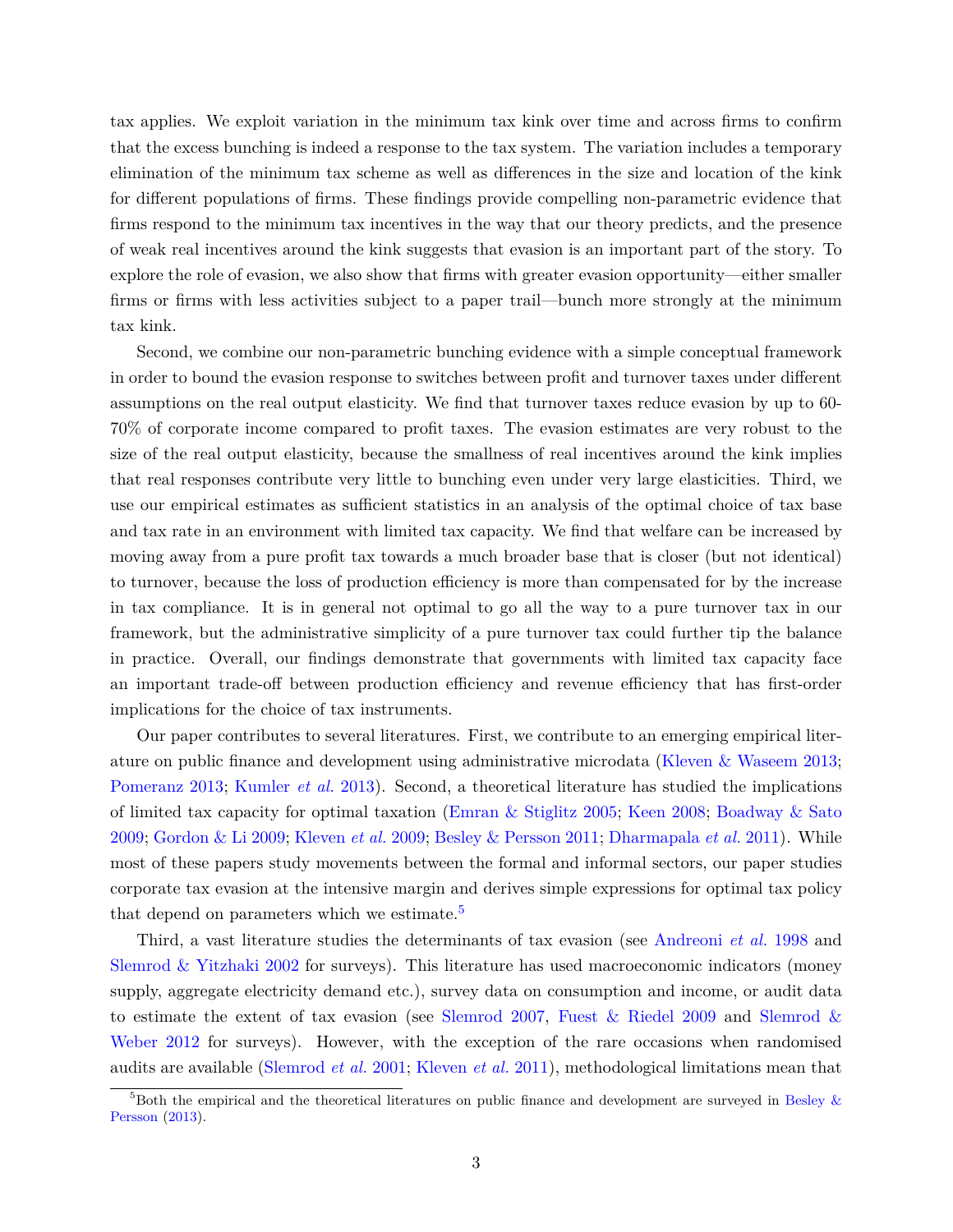the credibility and precision of these estimates are questionable. Our paper contributes a novel methodology for the estimation of evasion using quasi-experimental variation created by tax policy. The approach generates robust estimates of evasion and can be easily replicated in other contexts as the tax variation needed is ubiquitous, especially in the developing world. Fourth, our paper is related to the literature on taxable income elasticities (Saez *[et al.](#page-34-8)* [2012\)](#page-34-8), and especially work that emphasizes the endogeneity of taxable income elasticities to the broadness of the tax base [\(Slemrod & Kopczuk](#page-34-9) [2002;](#page-34-9) [Kopczuk](#page-34-10) [2005\)](#page-34-10). Finally, we contribute to the large stream of literature studying responses by corporations to the tax code (see [Auerbach](#page-32-8) [2002,](#page-32-8) [Hassett & Hubbard](#page-33-4) [2002](#page-33-4) and [Auerbach](#page-32-3) *et al.* [2010](#page-32-3) for surveys, and [Gruber & Rauh](#page-33-8) [2007,](#page-33-8) [Bach](#page-32-9) [2012,](#page-32-9) [Dwenger & Steiner](#page-33-9) [2012,](#page-33-9) [Kawano & Slemrod](#page-33-10) [2012](#page-33-10) and [Devereux](#page-32-10) *et al.* [2013](#page-32-10) for recent estimates of the elasticity of corporate taxable income with respect to the effective marginal tax rate).

The paper is organized as follows. Section [2](#page-5-0) presents our conceptual framework, which is used in section [3](#page-10-0) to develop an empirical methodology based on minimum tax schemes. Section [4](#page-15-0) describes the context and data and section [5](#page-17-0) presents our results. Section [6](#page-22-0) numerically analyzes optimal policy, and section [7](#page-24-0) concludes.

# <span id="page-5-0"></span>**2 Conceptual Framework**

This section develops a stylized model of the firm to analyze the optimal design of a tax on the firm's activities. Our analysis focuses on the firm's responses to tax rate and tax base changes in environments with or without tax evasion. When tax enforcement is perfect, the optimal tax system leaves the firm's production decision undistorted by taxing profits. When tax enforcement is imperfect, it becomes optimal to move towards a distortionary tax on turnover/output if this discourages tax evasion by firms.<sup>[6](#page-5-1)</sup> The stylized model allows us to identify sufficient statistics that capture this trade-off between production efficiency and revenue efficiency (compliance) and guides our empirical strategy in the next section. Our framework abstracts from general equilibrium effects of taxation, consistent with the empirical application (using bunching) which is also not affected by potential general equilibrium effects.

#### **2.1 Firm Behavior and Tax Policy Without Evasion**

A firm chooses how much output *y* to produce at a convex cost *c* (*y*). The firm pays taxes  $T[y, c(y)] = \tau[y - \mu c(y)]$ , which depend on the tax rate  $\tau$  and a tax base parameter  $\mu$ . The tax base parameter equals the share of costs that can be deducted from a firm's revenues when determining the tax base. The tax base thus ranges from an output tax base to a pure profit tax base when increasing  $\mu$  from 0 to 1. The firm's after-tax profits equal

<span id="page-5-2"></span>
$$
\Pi(y) = (1 - \tau) y - c(y) + \tau \mu c(y). \tag{1}
$$

<span id="page-5-1"></span> $6$ Normalizing the output price to 1, turnover and output are of course identical and so we will in general use the terms "output tax" and "turnover tax" to mean the same thing throughout the paper.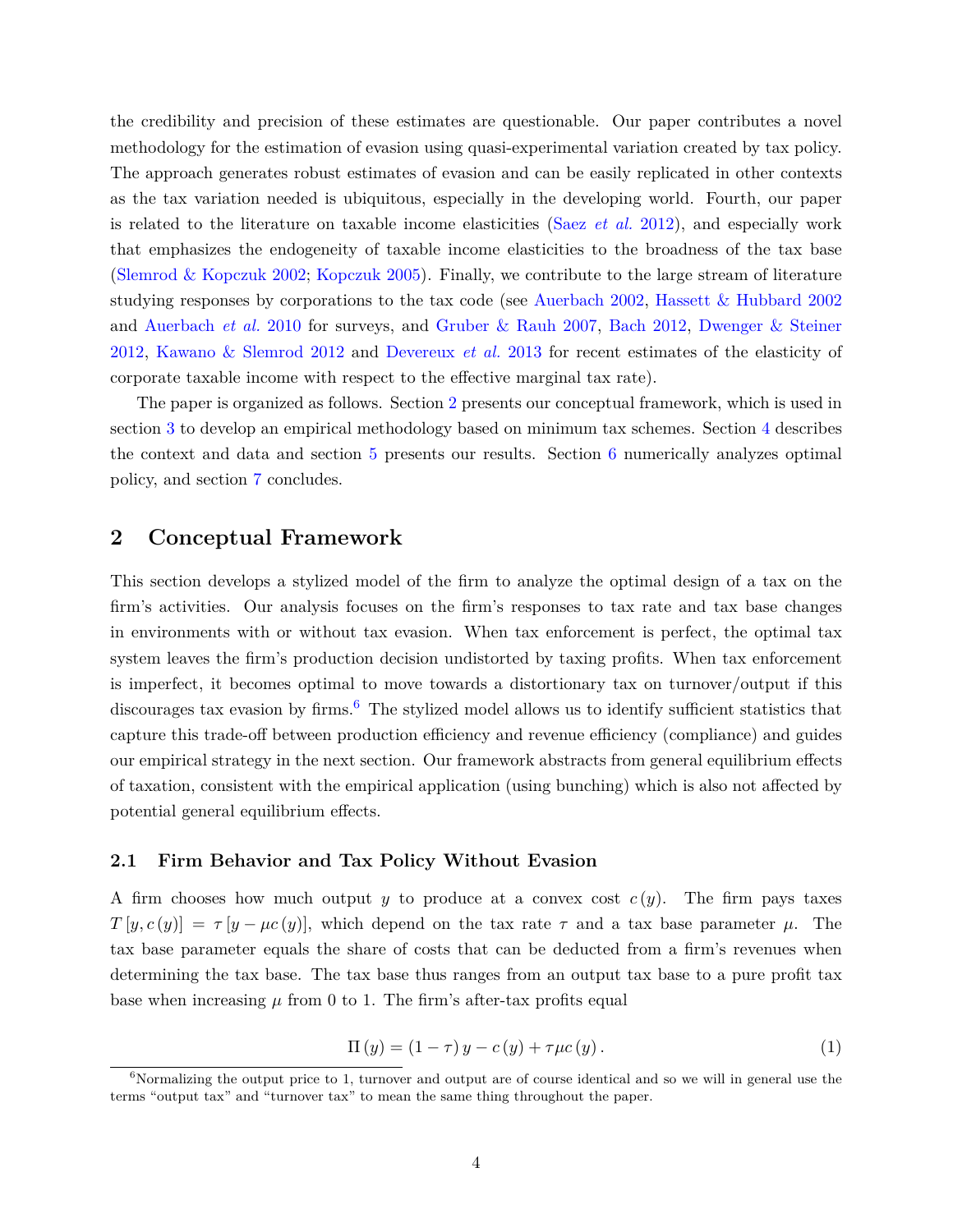The profit-maximizing output level solves

<span id="page-6-0"></span>
$$
c'(y) = 1 - \tau \frac{1 - \mu}{1 - \tau \mu} \equiv 1 - \omega,
$$
\n(2)

where  $\omega$  denotes the tax wedge between the social and private return to output. For a pure profit tax base  $(\mu = 1)$ , the tax wedge disappears and the output choice is efficient, regardless of the tax rate. For an output tax base  $(\mu = 0)$ , the tax wedge equals the tax rate. The impact of the tax rate  $\tau$  and the base parameter  $\mu$  on the firm's output choice depends on the implied change in the tax wedge  $\omega$ , with  $\frac{\partial \omega}{\partial \tau} \geq 0$  and  $\frac{\partial \omega}{\partial \mu} \leq 0$ . The change from a high tax rate on a profit tax base to a lower tax rate on a broader output tax base will only affect the firm's output choice if it affects the tax wedge *ω*.

The government sets tax parameters  $\tau$ ,  $\mu$  to maximize welfare subject to an exogenous revenue requirement *R*. In this stylized framework, this amounts to maximizing after-tax profits (corresponding to aggregate consumption by firm owners) subject to the revenue requirement. Hence, the welfare objective of the government can be written as

<span id="page-6-1"></span>
$$
W = \Pi(y) + \lambda \left\{ T\left[y, c\left(y\right) \right] - R \right\},\tag{3}
$$

where the firm's output choice satisfies [\(2\)](#page-6-0) and  $\lambda \geq 1$  denotes the (endogenous) marginal cost of public funds. The welfare effect of changing the tax parameters  $\tau, \mu$  can be decomposed into a *mechanical* welfare effect from transferring resources from the firm to the government for a given output level and a *behavioral* welfare effect due to the response in output. While the behavioral response in *y* affects welfare through government revenue, it has only a second-order welfare effect through firm profits (envelope result following from  $\Pi'(y) = 0$ ). From equations [\(1\)](#page-5-2) and [\(3\)](#page-6-1), the mechanical welfare effect of the tax rate  $\tau$  (normalized by the marginal cost of funds  $\lambda$ ) can be written as  $M_{\tau} \equiv [y - \mu c(y)] \times [\lambda - 1]/\lambda \ge 0$ . The mechanical welfare effect of the tax base parameter  $\mu$  (again normalized by  $\lambda$ ) can be written as  $M_{\mu} \equiv -\tau c(y) \times [\lambda - 1]/\lambda \leq 0$ . Both mechanical effects equal 0 if the marginal cost of public funds  $\lambda$  equals 1. The total welfare impact of  $\tau$  and  $\mu$  equal respectively

$$
\frac{\partial W}{\partial \tau}/\lambda = M_{\tau} + \omega \frac{\partial y}{\partial \tau}, \tag{4}
$$

$$
\frac{\partial W}{\partial \mu}/\lambda = M_{\mu} + \omega \frac{\partial y}{\partial \mu}.
$$
\n(5)

This allows us to establish a natural implication of the production efficiency theorem in this stylized model. With a pure profit tax base, the government can raise taxes without distorting the firm's output. Hence, if possible, it is optimal to tax pure profits.

<span id="page-6-2"></span>**Proposition 1** (**Production Efficiency**)**.** *With perfect tax enforcement, the optimal tax base is given by the firm's pure profit (i.e.,*  $\mu = 1$ ).

*Proof.* For  $\mu = 1$ , the government can increase tax revenues by increasing the tax rate without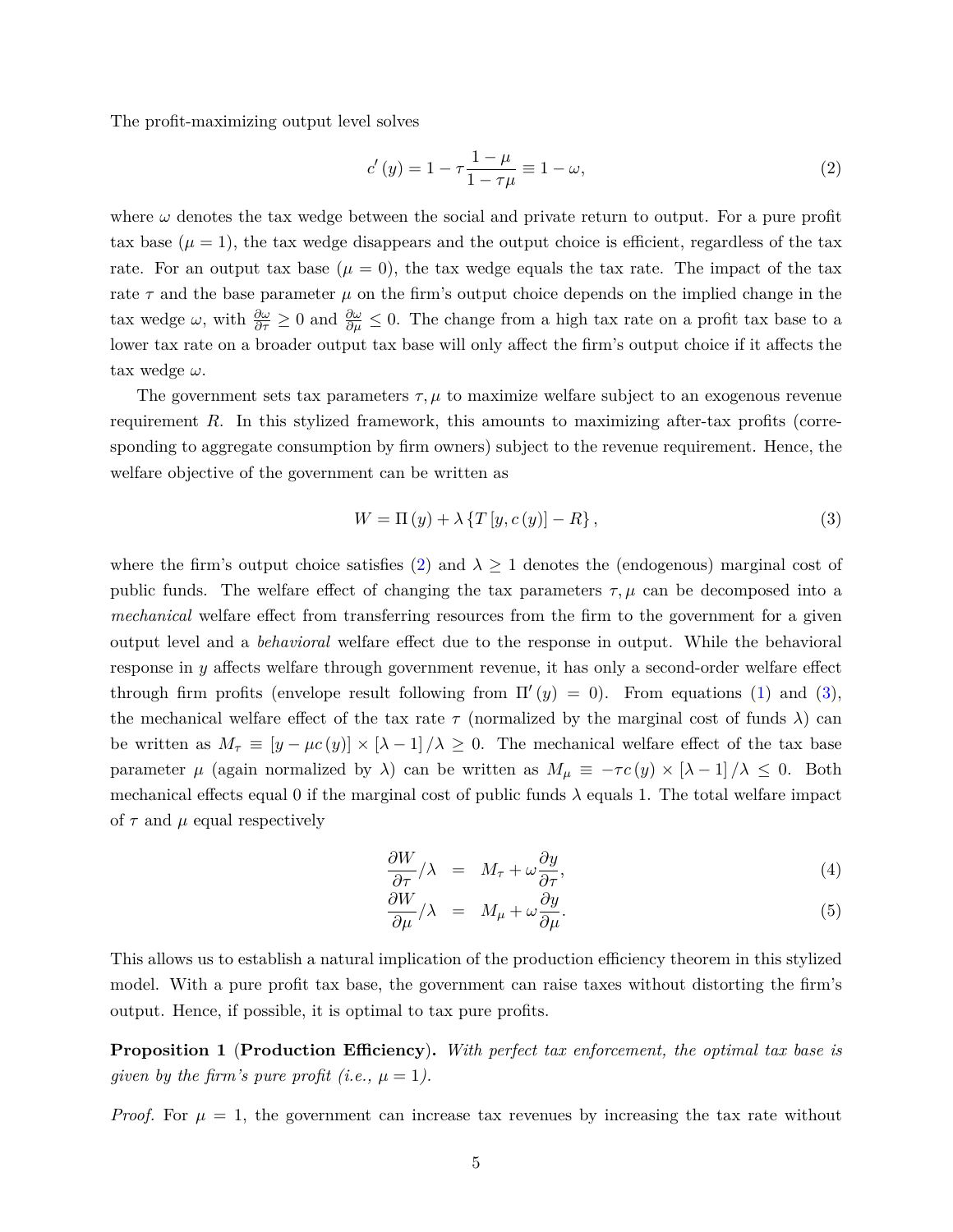affecting the production choice. Hence, the marginal cost of public funds  $\lambda = 1$ . The government sets  $\tau = R/[y - c(y)]$ . For any  $\mu < 1$ , we can increase  $\mu$  by  $d\mu$  and increase  $\tau$  by  $d\tau = \frac{\tau c(y)}{n - \mu c(s)}$  $\frac{\tau c(y)}{y-\mu c(y)}$ *d* $\mu$ so that the mechanical welfare effects cancel out. Hence, the impact on welfare equals

$$
dW = \frac{\partial W}{\partial \tau} d\tau + \frac{\partial W}{\partial \mu} d\mu
$$
  
=  $\lambda \omega \frac{\partial y}{\partial \omega} \frac{\partial \omega}{\partial \mu} \left[ \frac{\partial \omega}{\partial \omega / \partial \mu} \frac{\tau c(y)}{y - \mu c(y)} + 1 \right] d\mu.$ 

The impact on welfare is positive if the wedge  $\omega$  decreases in response to the change. This is true if and only if

$$
-\frac{\partial \omega/\partial \tau}{\partial \omega/\partial \mu} \le \frac{y - \mu c(y)}{\tau c(y)}.
$$

Since  $-\frac{\partial \omega/\partial \tau}{\partial \omega/\partial \mu} = \frac{1-\mu}{\tau(1-\tau)}$  $\frac{1-\mu}{\tau(1-\tau)}$ , the condition simplifies to the after-tax profits being positive,

$$
(1 - \tau) (y - \mu c(y)) - (1 - \mu) c(y) \ge 0,
$$

which is always satisfied for the firm's output choice.

#### <span id="page-7-1"></span>**2.2 Firm Behavior and Tax Policy With Evasion**

We now relax the assumption of perfect enforcement and analyze optimal tax policy in the presence of tax evasion. In particular, we incorporate in our model the notion that an output tax is harder to evade than a profit tax, the argument being that it is harder to evade a broader base and possibly also that the *level* of output is more visible than the *difference* between output and input. We capture the relative ease of evading profit taxes by allowing firms to declare costs  $\hat{c} \neq c(y)$  at a convex cost of misreporting  $g(\hat{c} - c(y))$  with  $g(0) = 0.7$  $g(0) = 0.7$  The key implications are similar if we also allow the output level *y* to be misreported, as long as it remains harder to evade an output tax than a profit tax.

The firm again maximizes its after-tax profits, but these now depend on both real output *y* (at real costs  $c(y)$  and reported costs  $\hat{c}$  for tax purposes,

$$
\Pi(y,\hat{c}) = \hat{\Pi}(y,\hat{c}) - g(\hat{c} - c(y)) = (1 - \tau)y - c(y) + \tau\mu\hat{c} - g(\hat{c} - c(y)),
$$
\n(6)

where  $\Pi(\cdot)$  denotes the reported after-tax profits (i.e., exclusive of costs of evasion  $g(\cdot)$ ). At the firm's optimum,

$$
c'(y) = 1 - \omega, \tag{7}
$$

$$
g'(\hat{c} - c(y)) = \tau \mu. \tag{8}
$$

 $\Box$ 

<span id="page-7-0"></span><sup>&</sup>lt;sup>7</sup>The modelling of evasion (or avoidance) based on a convex and deterministic cost function  $q(.)$  was first proposed by [Slemrod](#page-34-11) [\(2001\)](#page-34-11). This model is simpler to work with than a model incorporating the probability of audit and choice under uncertaintly as in the classic formulation of Allingham  $\&$  Sandmo [\(1972\)](#page-32-11).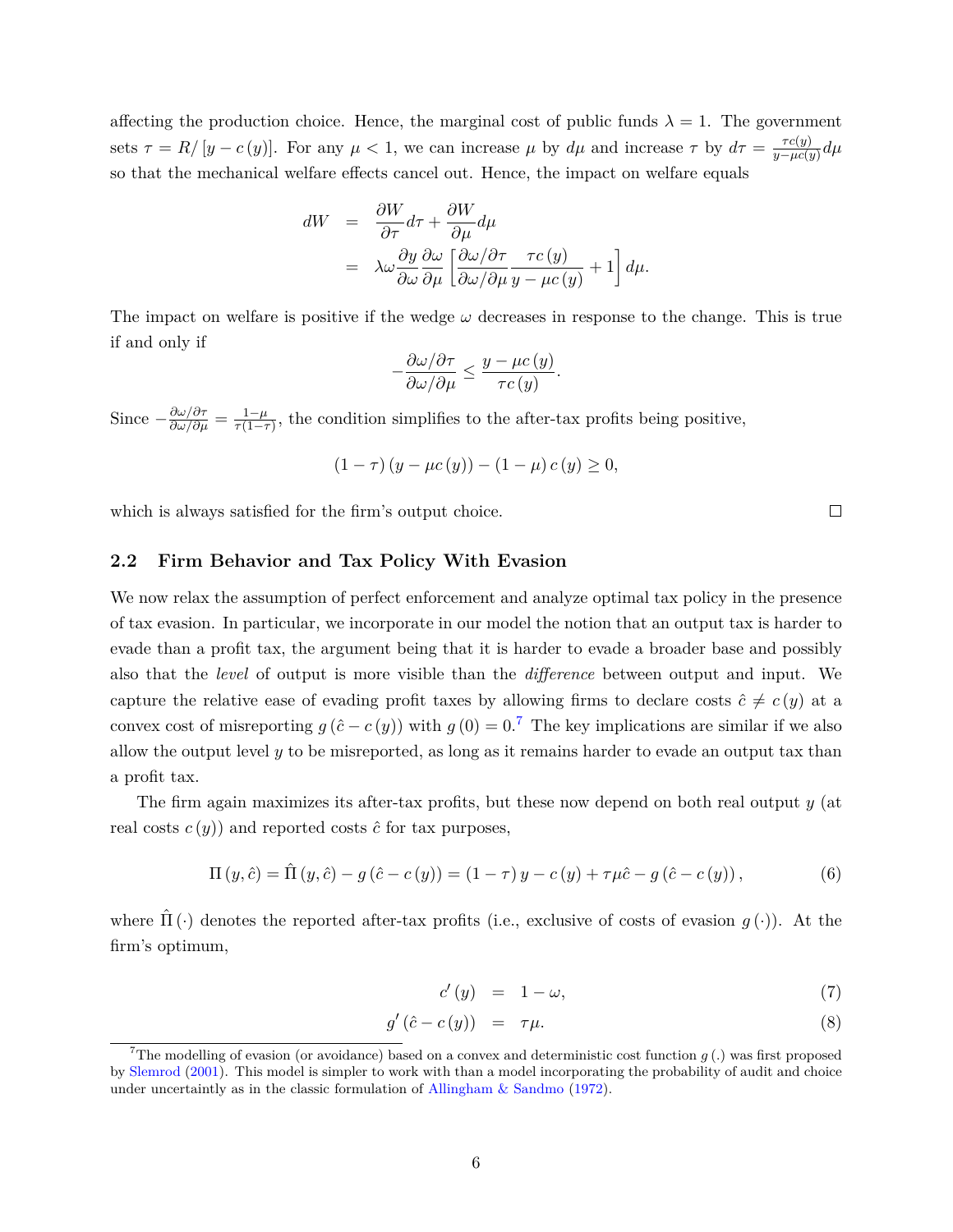The output level depends on the tax wedge  $\omega$  in exactly the same way as before, and is therefore not affected by the presence of evasion.<sup>[8](#page-8-0)</sup> The level of evasion is increasing in the base parameter  $\mu$  and is thus higher for a profit tax base than for an output tax base. The level of evasion is also increasing in the tax rate  $\tau$ . The latter result relies on the assumption that the cost of evasion  $g(\cdot)$ depends on the difference between reported and true costs rather than on the difference between reported and true tax liability [\(Allingham & Sandmo](#page-32-11) [1972;](#page-32-11) [Yitzhaki](#page-35-3) [1974\)](#page-35-3), but this assumption is not key for the main analytical insights that we present below.

With evasion, the government's tax revenue can be decomposed into the revenue based on the true tax base and the foregone revenue due to misreporting the base,

$$
T[y, \hat{c}] = \tau \times \underbrace{[y - \mu \hat{c}]}_{\text{reported base}} = \tau \times \{ \underbrace{[y - \mu c(y)]}_{\text{true base}} - \underbrace{\mu [\hat{c} - c(y)]}_{\text{unreported base}} \}.
$$

The government's welfare objective can be written as  $W = \Pi(y, \hat{c}) + \lambda \{T[y, \hat{c}] - R\}$ , where we assume that the private cost of evasion  $g(\cdot)$  is also a social cost by including  $\Pi(\cdot) = \hat{\Pi}(\cdot) - g(\cdot)$  in  $W^{\{9\}}$  $W^{\{9\}}$  $W^{\{9\}}$ . The (normalized) mechanical welfare effects of  $\tau$  and  $\mu$  can be written as  $M_{\tau} \equiv [y - \mu \hat{c}] \times [\lambda - 1] / \lambda \ge$ 0 and  $M_{\mu} \equiv -\tau \hat{c} \times [\lambda - 1] / \lambda \le 0$ . Hence, the total welfare effects of  $\tau, \mu$  equal

$$
\frac{\partial W}{\partial \tau}/\lambda = M_{\tau} + \omega \frac{\partial y}{\partial \tau} - \tau \mu \frac{\partial (\hat{c} - c)}{\partial \tau}, \qquad (9)
$$

$$
\frac{\partial W}{\partial \mu}/\lambda = M_{\mu} + \omega \frac{\partial y}{\partial \mu} - \tau \mu \frac{\partial (\hat{c} - c)}{\partial \mu}.
$$
 (10)

Both an increase in the tax rate  $(\tau \uparrow)$  and an increase in the tax base  $(\mu \downarrow)$  entail a positive mechanical welfare effect, but a negative revenue effect through a decrease in the firm's real output. However, while an increase in the tax rate increases the level of misreporting, an increase in the tax base decreases the level of misreporting. We may state the following key proposition:

<span id="page-8-3"></span>**Proposition 2** (**Production Inefficiency**)**.** *With imperfect tax enforcement, the optimal tax base is interior, i.e.,*  $\mu \in (0,1)$ *. The optimal tax system satisfies* 

<span id="page-8-2"></span>
$$
\frac{\tau}{1-\tau} \cdot \frac{\partial \omega}{\partial \tau}(\mu) = G(\mu) \cdot \frac{\varepsilon_{\hat{c}-c}}{\varepsilon_y},\tag{11}
$$

*where*  $\varepsilon_{\hat{c}-c} \equiv \frac{\partial(\hat{c}-c)}{\partial \tau_{\mu}}$ *∂τµ*  $\frac{\tau\mu}{\hat{c}-c} \geq 0$  *is the elasticity of evasion with respect to*  $\tau\mu$ *,*  $\varepsilon_y \equiv \frac{\partial y}{\partial(1-\mu)}$ *∂*(1−*ω*)  $\frac{1-\omega}{y}$  ≥ 0 *is the elasticity of real output with respect to*  $1-\omega$ , and  $G(\mu) \equiv [\hat{c} - c(y)]/\hat{\Pi}(y, \hat{c}) \geq 0$  *is evasion as a* 

<span id="page-8-0"></span><sup>&</sup>lt;sup>8</sup>The independence of real production and evasion relies on the assumption of additively separable evasion costs *g* (*.*) that depend only on the evasion level  $\hat{c} - c(y)$ , independently of the real output level *y*. This independence simplifies the analysis without changing the main substance of our results.

<span id="page-8-1"></span> $9$ The assumption that the private and social costs of evasion are the same is important for efficiency and optimal tax results [\(Slemrod](#page-34-12) [1995;](#page-34-12) [Slemrod & Yitzhaki](#page-35-0) [2002;](#page-35-0) [Chetty](#page-32-12) [2009\)](#page-32-12). Examples of social evasion costs include productivity losses from operating in cash, not keeping accurate accounting books, and otherwise changing the production process to eliminate verifiable evidence. Including the evasion cost as a social cost is the natural starting point for developing countries where the revenue loss from evasion is a first-order social concern. In fact, the big-picture question on the trade-off between production and revenue efficiency that motivates this paper would be a moot point if evasion were socially costless.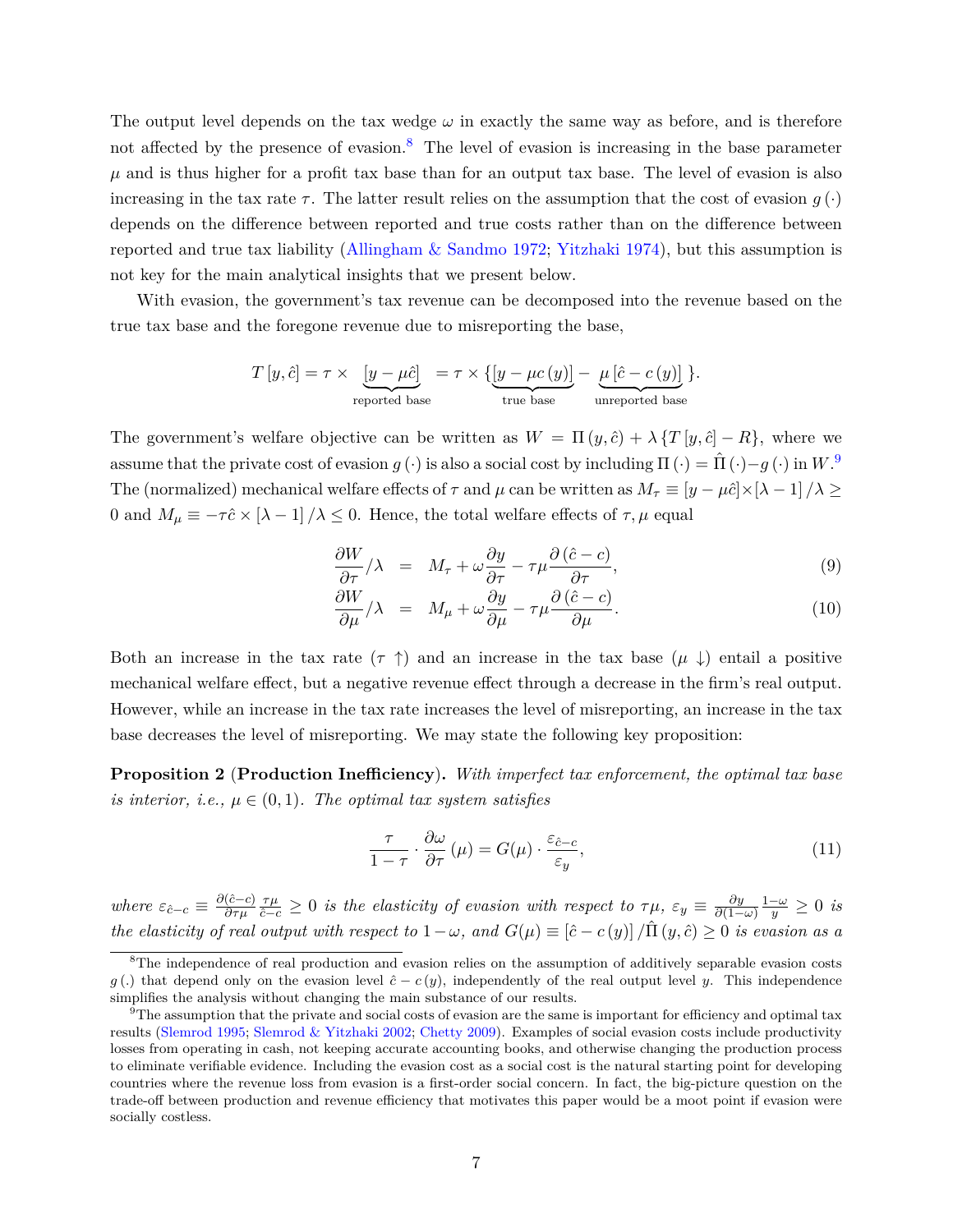*share of reported profits. The evasion rate*  $G(\mu)$  *satisfies*  $G(0) = 0$  *and is monotonically increasing in*  $\mu$ , while  $\frac{\partial \omega}{\partial \tau}(\mu) = \frac{1-\mu}{(1-\tau\mu)^2} \geq 0$  satisfies  $\frac{\partial \omega}{\partial \tau}(0) = 1$ ,  $\frac{\partial \omega}{\partial \tau}(1) = 0$  and is monotonically decreasing in  $\mu$  whenever  $\tau \in \left[0, \frac{1}{2-\mu}\right]$ .

*Proof.* For  $\mu = 1$ , an increase in the tax base has a second-order negative impact on production efficiency, but a first-order positive impact on evasion reduction, i.e.,  $\frac{\partial W}{\partial \mu}/\lambda = M_{\mu} - \tau \frac{\partial (\hat{c}-c)}{\partial \mu} < 0$ . Notice that this result holds for  $\lambda = 1$  as well, in which case  $M_{\mu} = 0$ .

For  $\mu = 0$ , a decrease in the tax base has a second-order negative impact on evasion reduction, but a first-order positive impact on production efficiency. Notice that  $\frac{\partial W}{\partial \mu}/\lambda = M_\mu + \tau \frac{\partial y}{\partial \mu} > 0$  if  $M_\mu$ is sufficiently small. However, since the impact on evasion is of second order, we can use the same argument as before to argue that a tax-neutral increase in  $\mu$  and  $\tau$ , for a given  $\gamma$ , will increase  $\gamma$ and thus increase welfare, starting from  $\mu = 0$ .

To characterize the relation between the tax rate  $\tau$  and the tax base  $\mu$ , consider again an increase  $d\mu$  in  $\mu$  and  $d\tau = \frac{\tau \hat{c}}{y - \mu \hat{c}} d\mu$  such that the mechanical welfare effects cancel out. The welfare effect through the change in *y* is like in the proof of Proposition [1.](#page-6-2) Hence,

$$
dW/\lambda = \omega \frac{\partial y}{\partial \omega} \left[ \frac{\partial \omega}{\partial \tau} \frac{\tau \hat{c}}{y - \mu \hat{c}} + \frac{\partial \omega}{\partial \mu} \right] d\mu - \tau \mu \frac{\partial (\hat{c} - c)}{\partial \tau \mu} \left[ \frac{\partial \tau \mu}{\partial \tau} \frac{\tau \hat{c}}{y - \mu \hat{c}} + \frac{\partial \tau \mu}{\partial \mu} \right] d\mu
$$
  
= 
$$
\omega \frac{\partial y}{\partial \omega} \frac{\partial \omega}{\partial \tau} \left[ \frac{\tau \hat{c}}{y - \mu \hat{c}} + \frac{\partial \omega}{\partial \omega / \partial \tau} \right] d\mu - \tau \mu \frac{\partial (\hat{c} - c)}{\partial \tau \mu} \left[ \mu \frac{\tau \hat{c}}{y - \mu \hat{c}} + \tau \right] d\mu
$$

Rewriting this in terms of elasticities, we find

$$
dW/\lambda = \left\{ \frac{\tau}{1-\tau} \frac{\partial \omega}{\partial \tau} \hat{\Pi} \left( y, \hat{c} \right) \varepsilon_y - \left[ \hat{c} - c \right] \varepsilon_{\hat{c}-c} \right\} \frac{\tau y}{y - \mu \hat{c}} d\mu.
$$

Notice that  $dW/\lambda = 0$  is required for the initial level of  $\tau$  and  $\mu$  to be optimal, and so the expression in the proposition follows.  $\Box$ 

Hence, in the presence of profit evasion, it is always optimal to introduce at least some production inefficiency by setting  $\mu < 1$ . To understand the optimal tax rule [\(11\)](#page-8-2), note that the left-hand side  $\frac{\tau}{1-\tau}$  ·  $\frac{\partial \omega(\mu)}{\partial \tau}$  reflects the effective marginal tax wedge on real production. This production wedge is equal to  $\frac{\tau}{1-\tau}$  when  $\mu = 0$ , equal to zero when  $\mu = 1$ , and typically monotonically decreasing between those two extremes.<sup>[10](#page-9-0)</sup> At the social optimum, the production wedge must be equal to the ratio between the evasion and output elasticities  $\varepsilon_{\hat{c}-c}/\varepsilon_y$  scaled by the evasion rate  $G(\mu)$ . This rate is equal to zero when  $\mu = 0$  and is monotonically increasing in  $\mu$ . The formula highlights the tradeoff between production efficiency (captured by the real output elasticity) and revenue efficiency (captured by the evasion elasticity) when setting the tax base  $\mu$ . If the evasion elasticity is small relative to the real output elasticity ( $\varepsilon_{\hat{c}-c}/\varepsilon_y \approx 0$ ), the production efficiency concern will be strong relative to the revenue efficiency concern, and so it will be socially optimal to move close to a pure

<span id="page-9-0"></span><sup>&</sup>lt;sup>10</sup>The cross-derivative  $\frac{\partial^2 \omega}{\partial \tau \partial \omega}$  may switch signs such that the production wedge may be locally increasing in *µ* for  $\tau < 1/(2 - \mu)$ . Hence, this can only occur when the tax rate is at least 50 percent.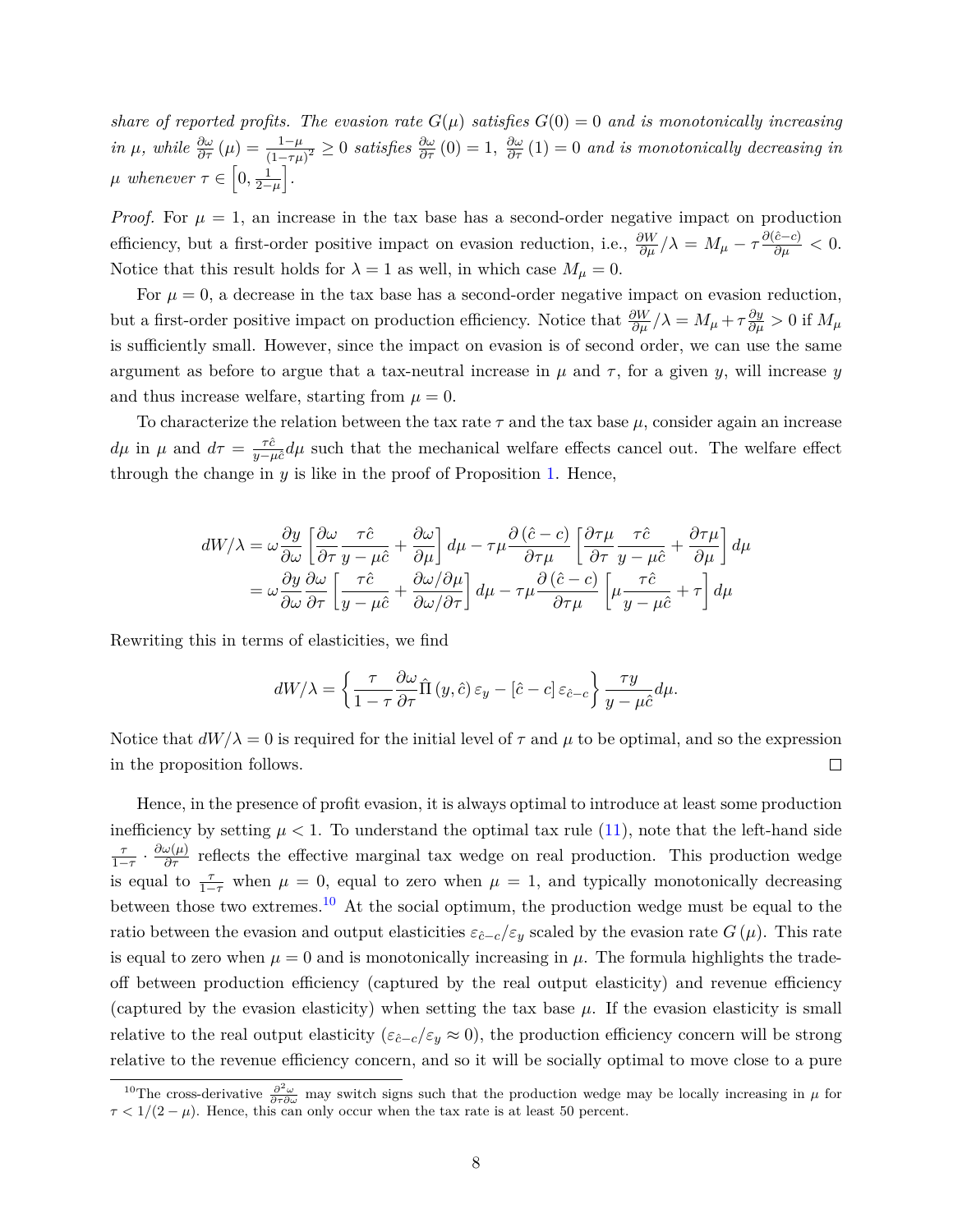profit tax by setting  $\mu \approx 1$  (such that  $\frac{\tau}{1-\tau} \cdot \frac{\partial \omega(\mu)}{\partial \tau} \approx 0$ ). Conversely, if the evasion elasticity is large relative to the real output elasticity, the revenue efficiency concern will be relatively strong and this makes it optimal to move towards the output tax by lowering  $\mu$ , thereby simultaneously decreasing the evasion rate  $G(\mu)$  and increasing the production wedge until formula [\(11\)](#page-8-2) is satisfied.<sup>[11](#page-10-1)</sup> The former case is arguably the one that applies to a developed country context, whereas the latter case captures a developing country context. Our stylized framework thus highlights the starkly different policy recommendations in settings with strong vs. weak tax capacity. Finally, note that the optimal tax formula [\(11\)](#page-8-2) also identifies sufficient statistics for determining the optimal tax base and rate in our stylized framework, which we will study empirically.<sup>[12](#page-10-2)</sup>

# <span id="page-10-0"></span>**3 Empirical Methodology Using Minimum Tax Schemes**

Using our conceptual framework, this section develops an empirical methodology that exploits a type of minimum tax scheme common to many developing countries, including Pakistan which we consider in the empirical application below. Under this type of minimum tax scheme, if the profit tax liability of a firm falls below a certain threshold, the firm is taxed on an alternative, much broader tax base than profits. The alternative tax base is typically output/turnover  $(e.g.,)$ in Pakistan), and we focus on this case to be consistent with our empirical application. We show that such minimum tax schemes give rise to (non-standard) kink points in firms' choice sets, and that they produce differential quasi-experimental variation in the incentives for real production and compliance.

#### **3.1 Minimum Tax Kink and Bunching (Without Evasion)**

We first consider the baseline model without evasion. Firms report turnover *y* and costs *c* (*y*) and pay the maximum of a profit tax  $(\mu = 1, \tau_\pi)$  and an output tax  $(\mu = 0, \tau_y)$  where  $\tau_y < \tau_\pi$ . That is,

<span id="page-10-3"></span>
$$
T[y, c(y)] = \max \{ \tau_{\pi} [y - c(y)], \tau_{y} y \}.
$$
\n(12)

Firms thus switch between the profit tax and the output tax when

$$
\tau_{\pi}[y - c(y)] = \tau_y y \quad \Leftrightarrow \quad p \equiv \frac{y - c(y)}{y} = \frac{\tau_y}{\tau_{\pi}}.
$$
\n(13)

<span id="page-10-2"></span><span id="page-10-1"></span><sup>&</sup>lt;sup>11</sup>The optimal tax rate  $\tau$  changes endogenously as  $\mu$  changes to satisfy the revenue constraint.

 $12$ Our decomposition into real output and evasion elasticities is not in contradiction with the sufficiency of taxable income elasticities for welfare analysis [\(Feldstein](#page-33-11) [1995,](#page-33-11) [1999\)](#page-33-12). It is possible to rewrite equation [\(11\)](#page-8-2) in terms of the elasticities of taxable profits with respect to the tax rate *τ* and the tax base *µ*, respectively. If taxable profits are more responsive to an increase in the tax rate than to an increase in the tax base, this implies a relatively low efficiency cost associated with the tax base increase and therefore a low optimal  $\mu$ . The presence of evasion, however, suggests an explanation for why these taxable profit responses may diverge as evasion is expected to respond in opposite directions to an increase in the tax rate  $(\tau \uparrow)$  and an increase in the tax base  $(\mu \downarrow)$ . Our empirical methodology builds on this decomposition into real responses and evasion.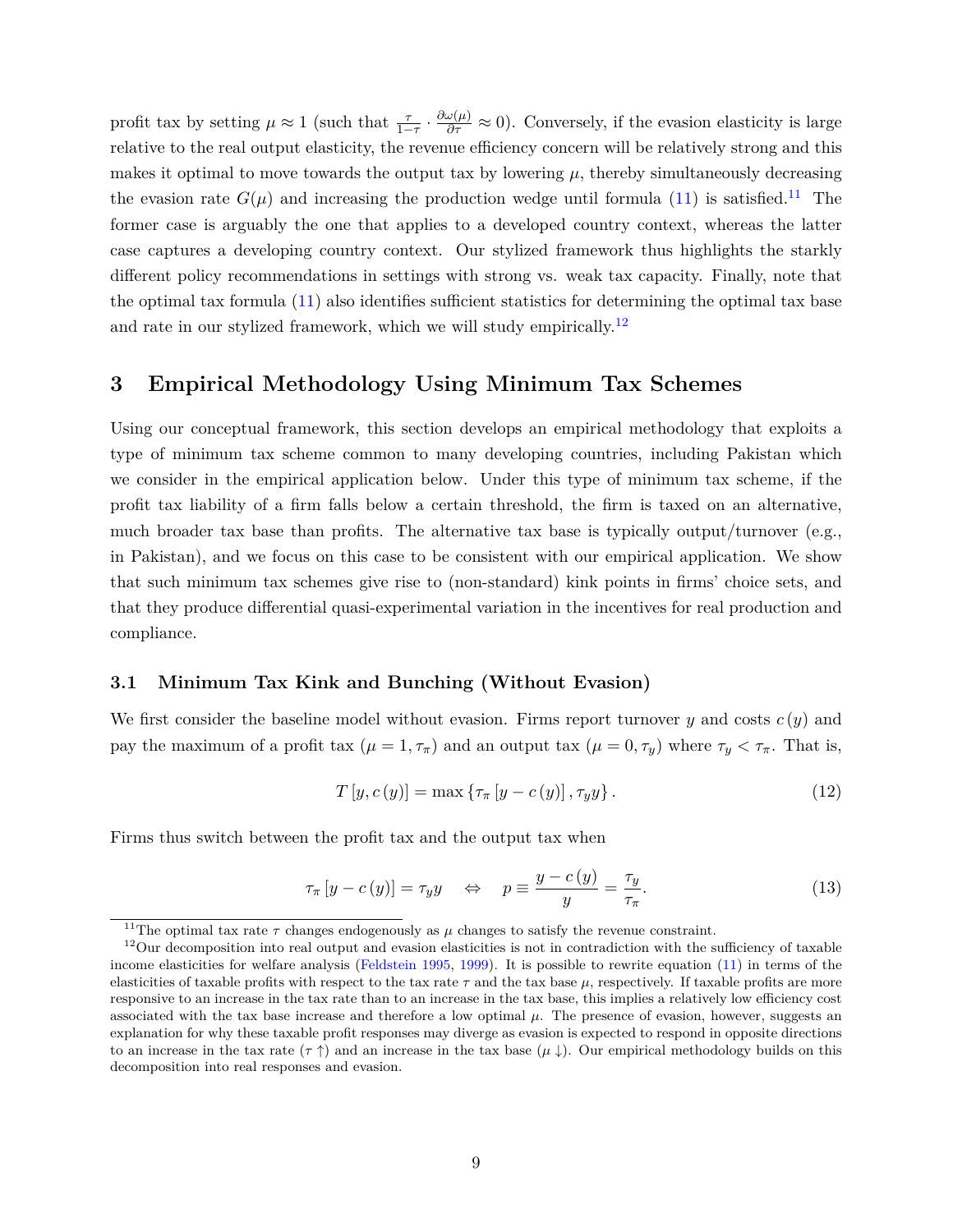This implies a fixed cutoff  $\tau_y/\tau_\pi$  for the profit rate *p* (profits as a share of turnover): if the profit rate is higher than this cutoff, firms pay the profit tax; otherwise they pay the output tax. As the profit rate crosses the cutoff, the tax rate and tax base change discontinuously, but the tax liability [\(12\)](#page-10-3) is continuous. Hence, this is a kink (a discontinuous change in *marginal* tax incentives) as opposed to a notch (a discontinuous change in *total* tax liability), but a conceptually different type of kink to those explored in previous work (Saez *[et al.](#page-34-8)* [2012;](#page-34-8) [Chetty](#page-32-2) *et al.* [2011\)](#page-32-2) due to the joint change in tax rate and tax base.[13](#page-11-0) In the model without evasion, firms choose only real output based on the marginal return  $1 - \omega$ , which changes from 1 (profit tax) to  $1 - \tau_y$  (output tax) at the kink.

Figure [I](#page-27-0) illustrates how the minimum tax kink at  $\tau_y/\tau_\pi$  creates bunching in the distribution of profit rates. The figure is based on the general model with both real responses and evasion responses, but we begin by abstracting from evasion responses. The dashed line represents the distribution of profit rates before the introduction of a minimum tax (i.e., under a profit tax). Assuming a smooth distribution of firm productivities (through heterogeneity in cost functions), this baseline distribution of profit rates is smooth and we denote it by  $f_0(p)$ . The introduction of a minimum tax (i.e., an output tax for  $p \leq \tau_y/\tau_\pi$ ) reduces the marginal return to output from 1 to  $1 - \tau_y$  for firms initially below the cutoff. Those firms respond by reducing their output levels, which leads to an increase in their profit rates under decreasing returns to scale (such that marginal costs  $c'(y)$  larger than average costs  $c(y)/y$ ). This creates a right-shift in the profit rate distribution below the cutoff (with no change above the cutoff) and produces excess bunching exactly at the cutoff. Allowing for optimization error (as in all bunching studies), there will be bunching *around* the cutoff rather than a mass point precisely at the cutoff, as illustrated in Figure [I.](#page-27-0) Finally, it is important to note that real output reductions below the kink produces excess bunching only under decreasing returns to scale. In the case of constant (increasing) returns to scale, the model without evasion predicts zero bunching (hole) at the minimum tax kink.<sup>[14](#page-11-1)</sup>

Bunchers at the kink point  $\tau_y/\tau_\pi$  come from a continuous segment  $[\tau_y/\tau_\pi - \Delta p, \tau_y/\tau_\pi]$  of the baseline distribution  $f_0(p)$  absent the kink, where  $\Delta p$  denotes the profit rate response by the marginal bunching firm. Assuming that the kink is small, the total amount of bunching is given by  $B = \Delta p \cdot f_0 \left( \frac{\tau_y}{\tau_x} \right)$ *τπ* . Hence, based on estimates of excess bunching *B* and a counterfactual density at the kink  $f_0 \left( \frac{\tau_y}{\tau_x} \right)$ *τπ* ), it is possible to infer the profit rate change  $\Delta p$  induced by the kink. In the model without evasion, this profit rate response is directly proportional to the real output elasticity. Assuming again that the minimum tax kink is small,  $15$  total differentiation yields

<span id="page-11-3"></span>
$$
\Delta p = \left[\frac{c}{y} - c'(y)\right] \frac{dy}{y} \simeq \frac{\tau_y^2}{\tau_\pi} \varepsilon_y,\tag{14}
$$

<span id="page-11-1"></span><span id="page-11-0"></span><sup>&</sup>lt;sup>13</sup>See [Kleven & Waseem](#page-34-1) [\(2013\)](#page-34-1) for further discussion of the conceptual distinction between kinks and notches.

 $14$ The possibility of non-decreasing returns to scale therefore only strengthens our main conclusion below that, once we allow for both real and evasion responses, bunching at minimum tax kinks tends to be driven mainly by evasion.

<span id="page-11-2"></span><sup>&</sup>lt;sup>15</sup>The small-kink assumption is common in bunching studies and has the advantage of avoiding parametric specifications of the cost functions  $c(.)$ ,  $g(.)$ .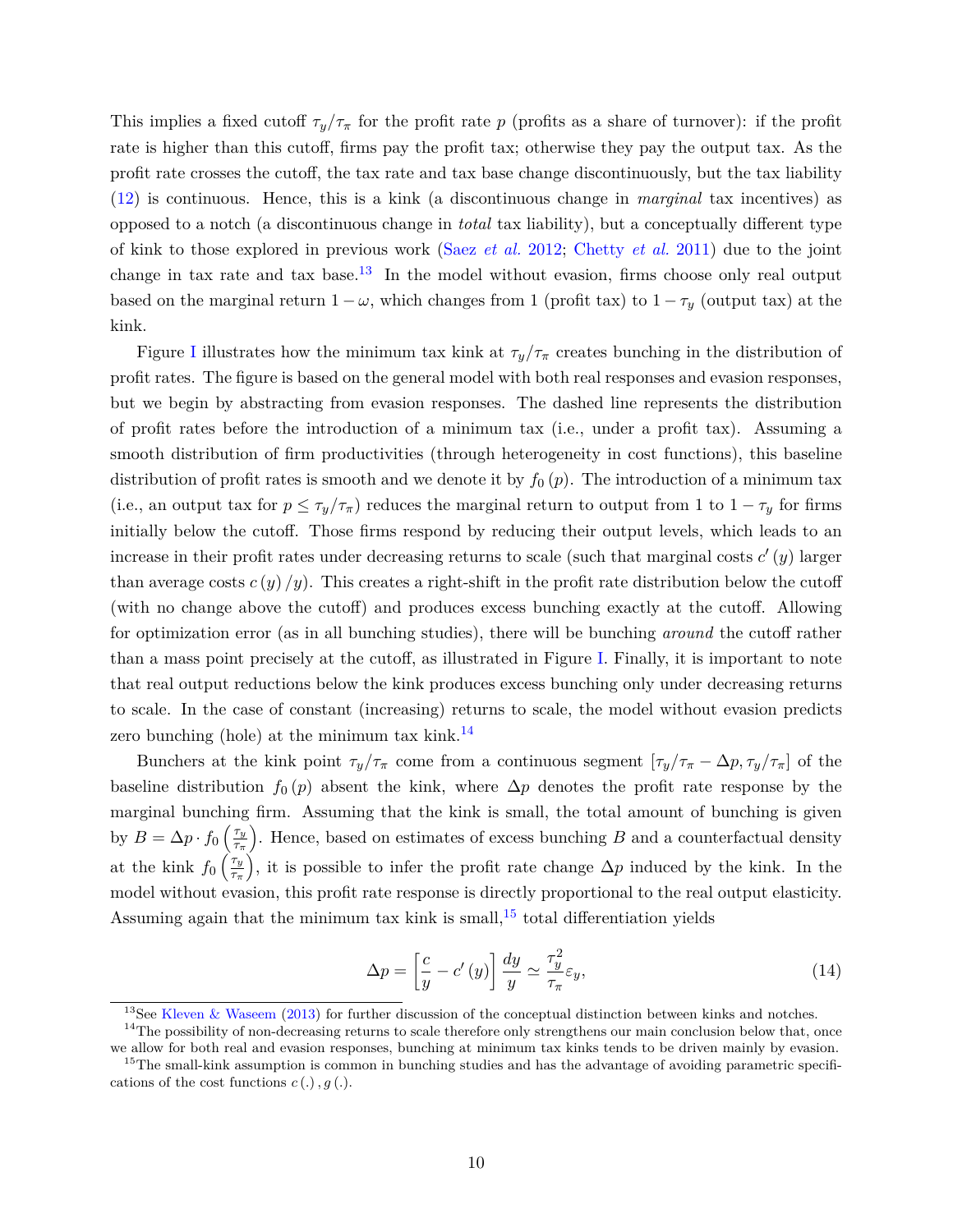where we use that  $c'(y) = 1$  and  $\frac{c}{y} = 1 - p \simeq 1 - \frac{\tau_y}{\tau_\pi}$ *τπ* in the vicinity of the cutoff. The output elasticity is defined as  $\varepsilon_y \equiv \frac{dy/y}{d(1-\omega)/\ell}$  $\frac{dy/y}{d(1-\omega)/(1-\omega)}$  and we use that  $\frac{d(1-\omega)}{1-\omega} = -\tau_y$  when crossing the kink.

Based on equation [\(14\)](#page-11-3), we note that large bunching (large  $\Delta p$ ) will translate into an extremely large output elasticity. This follows from the observation that  $\tau_y^2/\tau_\pi$  will in general be a tiny number, because output tax rates are always small due to the fact that output/turnover is a very broad base (for example,  $\tau_y$  is at most 1% in the case of Pakistan). The intuition for this result is that the combined changes in tax base  $\mu$  and tax rate  $\tau$  offset each other to create a very small change in the real return to output  $1 - \omega$ , which makes the minimum tax kink a very small intervention in a model without evasion. Hence, the presence of large bunching around minimum tax kinks (which is what we find empirically) cannot be reconciled with believable real output elasticities in a model without tax evasion and therefore represents *prima facie* evidence of evasion.<sup>[16](#page-12-0)</sup> The next section characterizes bunching responses in the model with evasion.

#### **3.2 Minimum Tax Kink and Bunching (With Evasion)**

We now turn to the model with evasion. Firms switch from profit to output taxation when the reported profit rate  $\hat{p} = (y - \hat{c})/y$  falls below the cutoff  $\tau_y/\tau_\pi$ . This kink point is associated with a differential change in the incentives for real output and compliance. The marginal return to real output  $1 - \omega$  changes from 1 to  $1 - \tau_y$  when switching from profit to output taxation as before, whereas the marginal return to tax evasion  $\tau\mu$  changes from  $\tau_{\pi}$  to 0. Hence, for firms whose reported profit rate falls below the cutoff  $\tau_y/\tau_\pi$  absent the minimum tax, the introduction of the minimum tax reduces real output (loss of production efficiency) and increases compliance (gain in revenue efficiency). Assuming decreasing returns to scale, both effects increase the reported profit rate below the cutoff and thus produce bunching from below as shown in Figure [I.](#page-27-0)

Using the decomposition  $d\hat{c} = d(\hat{c} - c) + dc$  and totally differentiating, we now obtain

<span id="page-12-1"></span>
$$
\Delta \hat{p} = \left[\frac{\hat{c}}{y} - c'(y)\right] \frac{dy}{y} - \frac{d\left(\hat{c} - c\right)}{y} \simeq \frac{\tau_y^2}{\tau_\pi} \varepsilon_y - \frac{d\left(\hat{c} - c\right)}{y},\tag{15}
$$

where we again use  $c'(y) = 1$  and  $\frac{\hat{c}}{y} = 1 - \hat{p} \simeq 1 - \frac{\tau_y}{\tau_x}$  $\frac{\tau_y}{\tau_\pi}$ . The bunching response  $\Delta \hat{p}$  thus depends on both the real output response and the evasion response, but in very different ways. The real output response will be small under any potentially believable output elasticity (due to the scale factor  $\tau_y^2/\tau_\pi$  as described above), and so a large bunching response  $\Delta\hat{p}$  must imply a large evasion response to the output tax. While we cannot separately estimate real output and evasion responses using only one minimum tax kink, equation [\(15\)](#page-12-1) allows for a bounding exercise on the evasion response under different assumptions about  $\varepsilon_y$ . Because of the smallness of the factor  $\tau_y^2/\tau_\pi$ , the

<span id="page-12-0"></span><sup>&</sup>lt;sup>16</sup>In theory, the real output elasticity could be very large if the production technology is close to constant returns to scale (the elasticity goes to infinity as we converge to constant returns to scale). However, as explained above near-constant returns to scale implies near-constant profit rates even under large output responses and therefore no output-driven bunching. In other words, real output elasticities are large precisely in situations where output-driven bunching at the minimum tax kink must be small, and so the observation of large bunching cannot be credibly explained by real responses under near-constant returns to scale.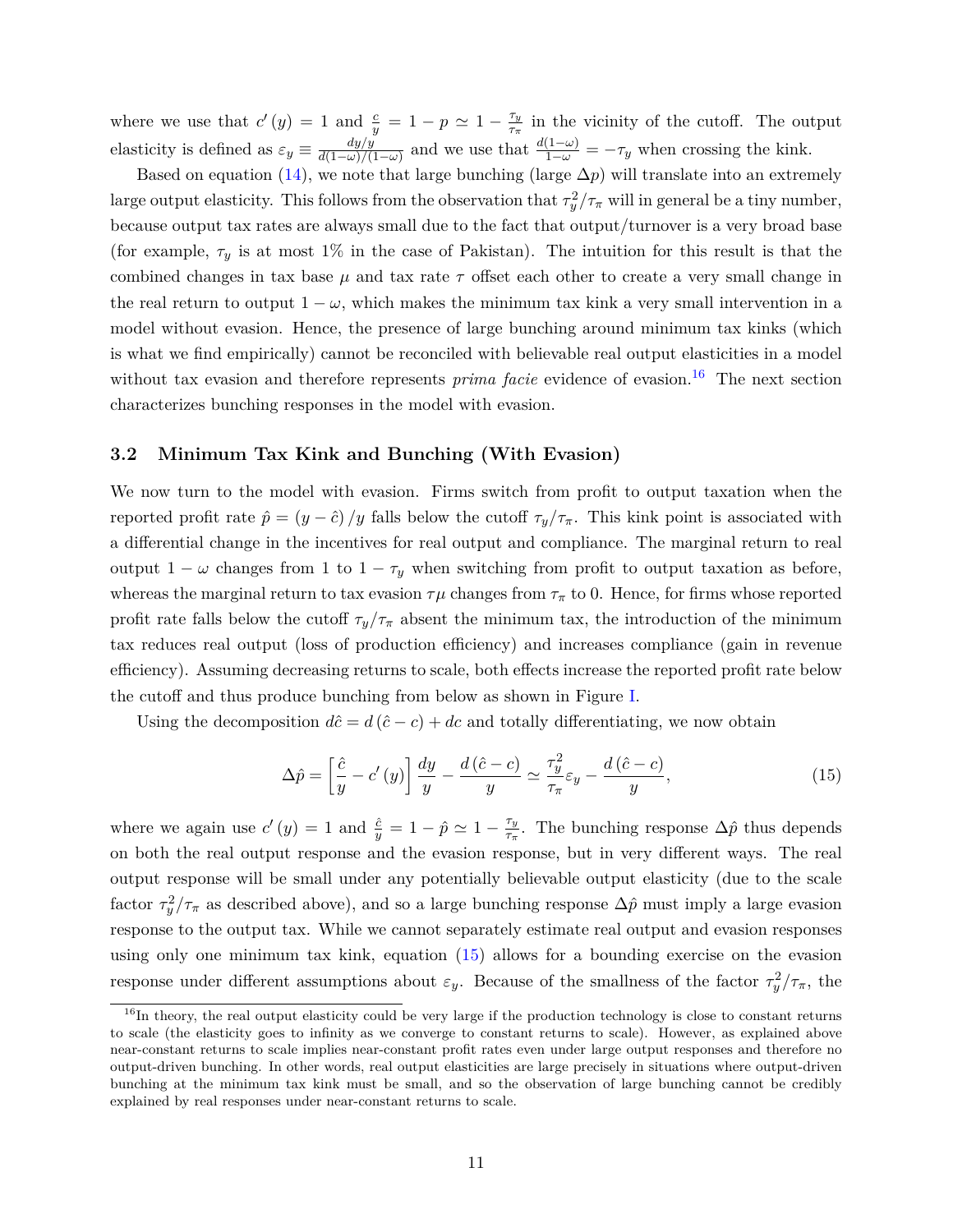<span id="page-13-2"></span>estimated evasion response will be insensitive to  $\varepsilon_y$ . Furthermore, if in addition to the presence of a minimum tax scheme, there is  $random$  variation in the output tax rate  $\tau_y$  applying to this scheme (giving us more than one observation of  $\Delta \hat{p}$  for the same values of the output elasticity  $\varepsilon_y$  and the evasion response  $d(\hat{c} - c)$  under the randomness assumption), it would be possible to separately estimate the real and evasion responses.<sup>[17](#page-13-0)</sup> Random variation in the profit tax rate  $\tau_{\pi}$  is not as useful for separately estimating output and evasion responses, because the profit tax rate directly affects the evasion reponse  $d(\hat{c}-c)$  to the minimum tax kink (and so does not give us additional observations of  $\Delta \hat{p}$  for the same values of  $d(\hat{c} - c)$ .<sup>[18](#page-13-1)</sup>

#### **3.3 Robustness**

The kink implied by the minimum tax scheme changes the incentives for production and evasion differentially. The analysis above shows that when combining a pure profit tax with a small turnover tax, the change in real incentives at the kink is minor, implying that substantial bunching provides evidence for evasion. This section shows that the key insight—that bunching at the minimum tax kink reflects mostly evasion—is robust to a number of generalizations.

#### **Distortionary Profit Tax**

The assumption that the profit tax corresponds to a tax on pure economic rent is very strong and stands in sharp contrast to the large body of literature analyzing the effective marginal tax distortion created by corporate income taxation and its real impact on corporations (see [Hassett](#page-33-4) [& Hubbard](#page-33-4) [2002\)](#page-33-4). However, relaxing this simplifying assumption only strengthens our conclusion that observed bunching must be driven overwhelmingly by evasion responses. Other things equal, the introduction of real distortions in the profit tax regime implies that when firms move from profit to turnover taxation real incentives will deteriorate by less or potentially improve. This additional effect *by itself* implies that the minimum tax scheme improves real incentives below the kink, so that firms respond by increasing their output. An increase in output reduces a firm's true profit rate (∆*p* ≤ 0) under non-increasing returns to scale and thus moves it *away* from the kink. Rewriting equation [\(15\)](#page-12-1) as follows

$$
\Delta \hat{p} = \Delta p - d \left( \frac{\hat{c} - c}{y} \right),\tag{16}
$$

we see clearly that also in the case of a distortionary profit tax (implying  $\Delta p \leq 0$  other things equal) real responses cannot be responsible for bunching at the minimum tax kink (corresponding to  $\Delta \hat{p} > 0$ ). Hence, our argument does not rely on the small change in the production incentives around the kink, but only on the production incentives not being much smaller for the turnover tax (with a small  $\tau_y$ ) than for the profit tax such that  $\Delta p$  is small or negative. We conclude that if the

<span id="page-13-0"></span><sup>&</sup>lt;sup>17</sup>We do have time variation in  $\tau_y$  in our empirical application, but such variation is not plausibly random and so we focus on the bounding approach to separately estimate evasion responses.

<span id="page-13-1"></span><sup>&</sup>lt;sup>18</sup>We do have variation in  $\tau_{\pi}$  in our empirical application that is arguably exogenous. Even if this does not allow us to separately estimate output and evasion responses, it is still very useful for providing an additional identification check on our bunching strategy.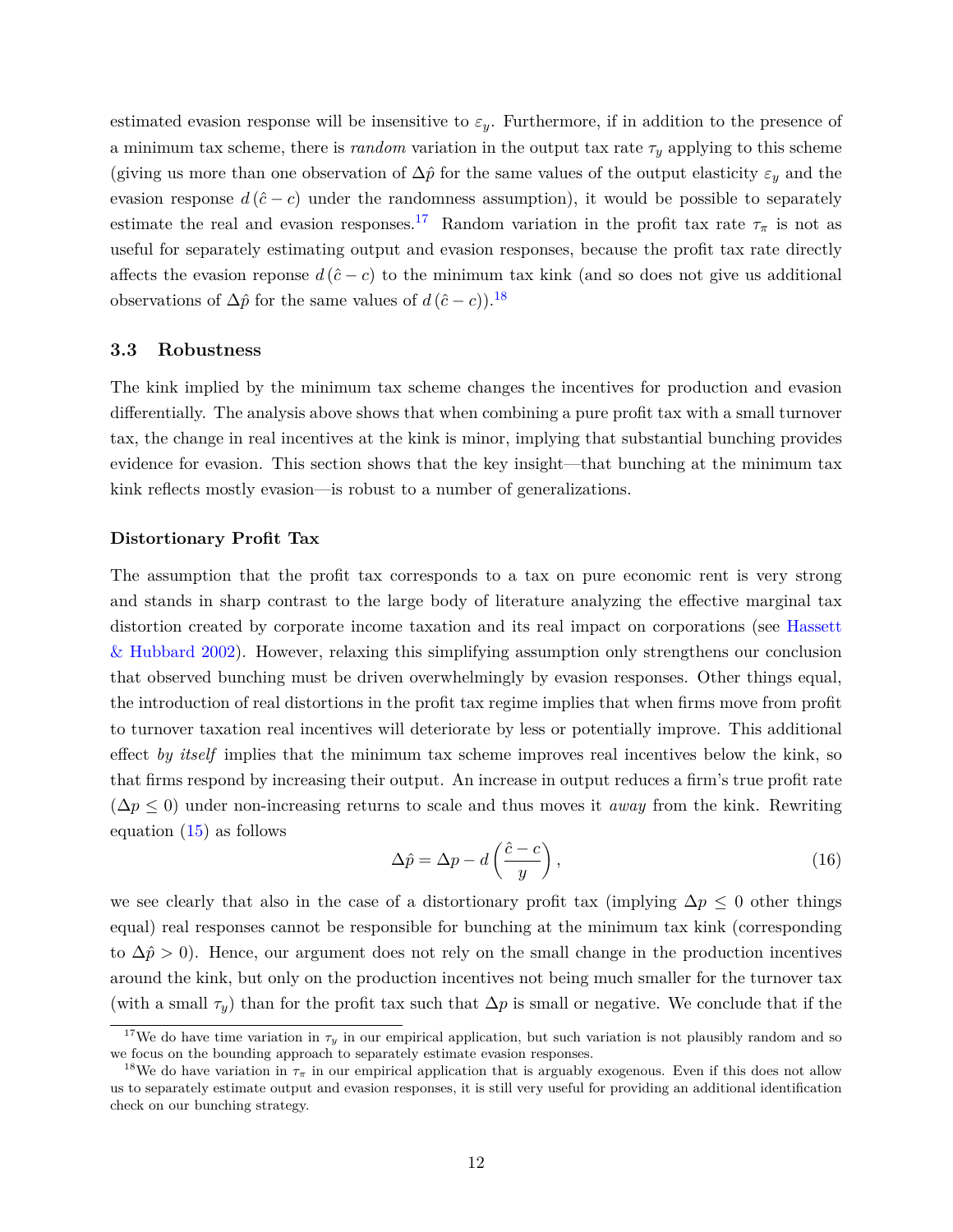effective marginal tax rate under the profit tax were positive (rather than zero), our estimate of the evasion response based on the decomposition in [\(15\)](#page-12-1) would provide a lower bound.

#### **Distortionary Turnover Tax: Cascading and Extensive Responses**

As we argued above, a low turnover tax rate generates only small distortions to *firm-level* production incentives at the *intensive* margin. Importantly, this does not imply that the overall distortionary effect of turnover taxes is small. First, even a small turnover tax could cause significant production inefficiencies because of *cascading* through the production chain. Cascading effects of multiplestage production can imply effective distortions far higher than statutory tax rates [\(Keen](#page-34-13) [2013\)](#page-34-13). Crucially, though, such general equilibrium distortions affect the distribution of firms on both sides of the minimum tax kink and therefore cannot generate bunching at the kink. The absence of cascading effects in our bunching estimates is a great advantage for our ability to identify evasion responses to tax base switches, but cascading would still form a potentially important part of an overall welfare evaluation of minimum tax schemes.

Second, due to the breadth of the base, even a small turnover tax can create a large average tax rate on profits for firms with low (actual) profit rates, which could cause firms to respond along the *extensive margin*. Crucially for our analysis, since tax liability is *continuous* around the minimum tax kink, the switch between profit and turnover taxation does not create extensive responses in the *vicinity* of the kink; extensive responses to the turnover tax will only be potentially important further away from the kink. Conceptually, excess bunching is a measure of the intensive response and is therefore not affected by potential extensive responses, but such effects would again be relevant for a broader policy evaluation.<sup>[19](#page-14-0)</sup>

#### **Output Evasion**

The model can be extended to include output evasion whereby firms report output  $\hat{y}$  which may differ from their true output *y* and face a convex cost of doing so. In this case, firms' profits are given by

$$
\Pi = y - c(y) - \tau (\hat{y} - \mu \hat{c}) - g(\hat{c} - c(y), y - \hat{y})
$$

and the analog of equation [\(15\)](#page-12-1) becomes

<span id="page-14-1"></span>
$$
\Delta \hat{p} = \left[\frac{\hat{c}}{\hat{y}} - c'(y)\right] \frac{dy}{\hat{y}} - \frac{d(\hat{c} - c)}{\hat{y}} - \frac{\hat{c}}{\hat{y}} \frac{d(y - \hat{y})}{\hat{y}}
$$

$$
\simeq \frac{\tau_y^2}{\tau_\pi} \varepsilon_y \frac{y}{\hat{y}} - \frac{d(\hat{c} - c)}{\hat{y}} - \left(1 - \frac{\tau_y}{\tau_\pi}\right) \frac{d(y - \hat{y})}{\hat{y}}
$$
(17)

<span id="page-14-0"></span><sup>19</sup>In particular, since profit rates vary across sectors due to differences in technology, a *uniform* turnover tax rate (as in our empirical application to Pakistan) creates differential average tax rates on profits across different sectors and therefore distorts the sectoral allocation of labour and capital. Such effects may call for sector-specific turnover tax rates depending on, for example, the average profit rate in each sector.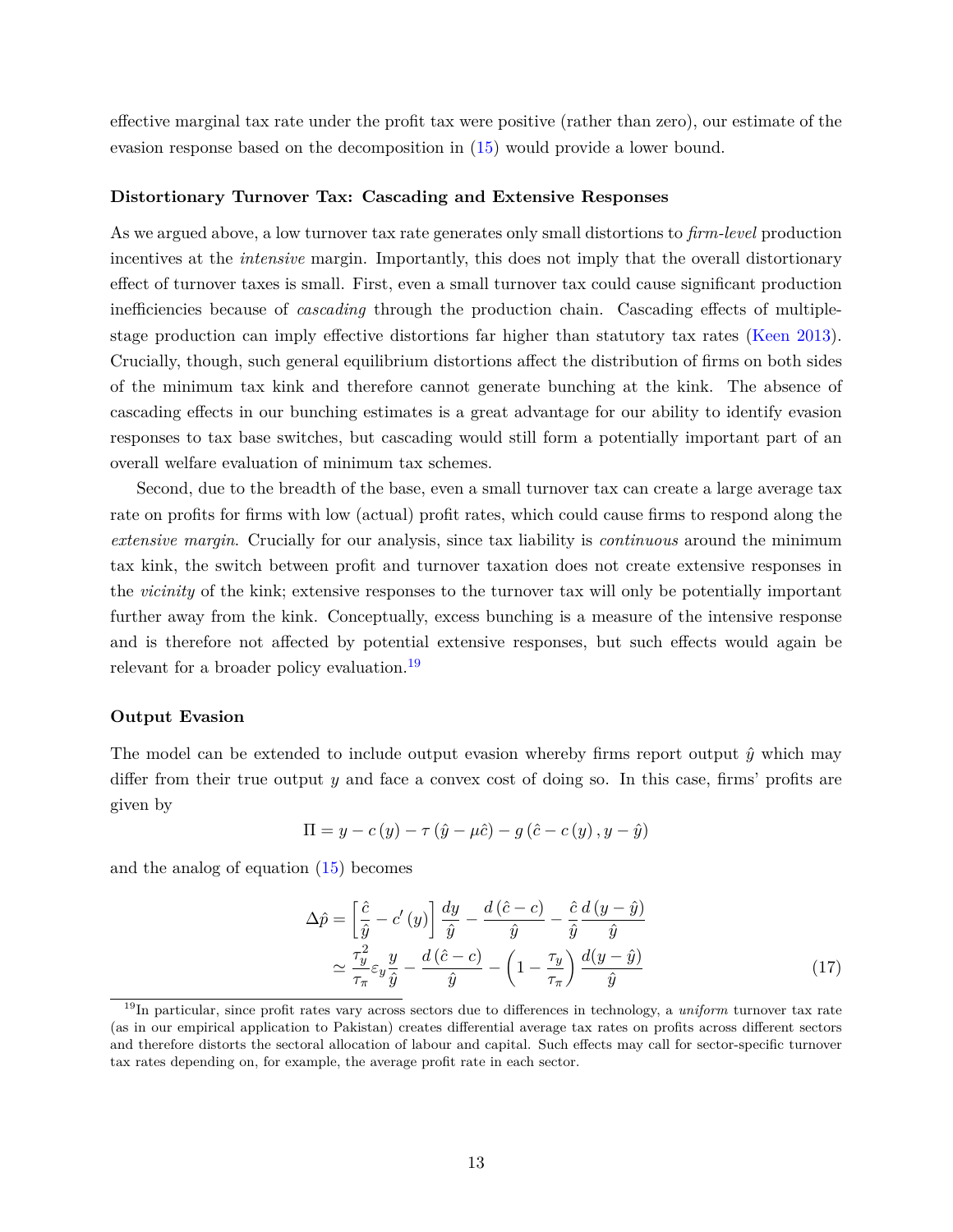decomposing the bunching response  $\Delta \hat{p}$  into a real response in the first term and the two evasion responses. Given the lower tax rate  $(\tau_y \ll \tau_\pi)$ , the incentives to underreport output are arguably smaller under the output tax than under the profit tax, which would further increase the bunching response. The key point to note is that this expression preserves the feature that the real output response in the first term will be small as it is scaled by  $\tau_y^2/\tau_\pi$  and so large bunching responses must reflect some combination of output and cost evasion responses. While we have done our welfare analysis in the presence of cost evasion only, the insights do not depend on the particular form evasion takes, as long as evasion is easier under a profit tax than under the output tax. Moreover, if it were true that the minimum tax makes it easier to misreport output, then firms would reduce their reported output more under the turnover tax, moving them *away* from the kink, so the presence of bunching also directly supports the notion that evasion is easier under a profit tax regime.<sup>[20](#page-15-1)</sup>

#### **Pricing Power**

The model can also be extended to incorporate pricing power by firms. In this case, firm profits are given by

$$
\Pi = (1 - \tau) \rho(y) y - c(y) + \tau \mu \hat{c} - g(\hat{c} - c(y))
$$

where  $\rho(y)$  is the price the firm receives, which depends negatively on output *y*. In this model, the analog of equation [\(15\)](#page-12-1) is

$$
\Delta \hat{p} = \left[ \frac{\hat{c}}{y} \left( 1 - \sigma \right) - c' \left( y \right) \right] \frac{dy}{\rho \left( y \right) y} - \frac{d \left( \hat{c} - c \right)}{\rho \left( y \right) y} \n\simeq \left( 1 - \sigma \right) \frac{\tau_y^2}{\tau_\pi} \varepsilon_y - \frac{d \left( \hat{c} - c \right)}{\rho \left( y \right) y}
$$
\n(18)

where  $\sigma \equiv -\frac{\partial \rho(y)}{\partial y}$ *∂y*  $\frac{y}{\rho(y)} > 0$  is the price elasticity the firm faces and the second equality follows by using  $\hat{c}/\rho(y) y = 1 - \tau_y/\tau_\pi$  and  $c'(y) = \rho(y) (1 - \sigma)$  at the kink. Firms now reduce their prices when increasing output. Hence, the more elastic the demand, the less true profits will change in response to real incentives. The term multiplying the output elasticity is smaller than when we assume firms have no pricing power and so we conclude that the presence of pricing power only strengthens our interpretation of observed bunching and makes our estimate of the evasion response based on the decomposition in [\(15\)](#page-12-1) a lower bound.

#### <span id="page-15-0"></span>**4 Context and data**

#### **4.1 Corporate Taxation: Minimum Tax Scheme**

The corporate income tax is an important source of revenue in Pakistan and currently raises 2.5% of GDP, which comprises about 25% of all federal tax revenues. The tax is contributed by more than

<span id="page-15-1"></span><sup>&</sup>lt;sup>20</sup>Here we have assumed that it is not possible for firms to misreport their output for the minimum tax without simultaneously misreporting their output for the profit tax. In the Pakistani context this is reasonable as firms report output once and this is used to calculate both the profit tax and the minimum tax liabilities.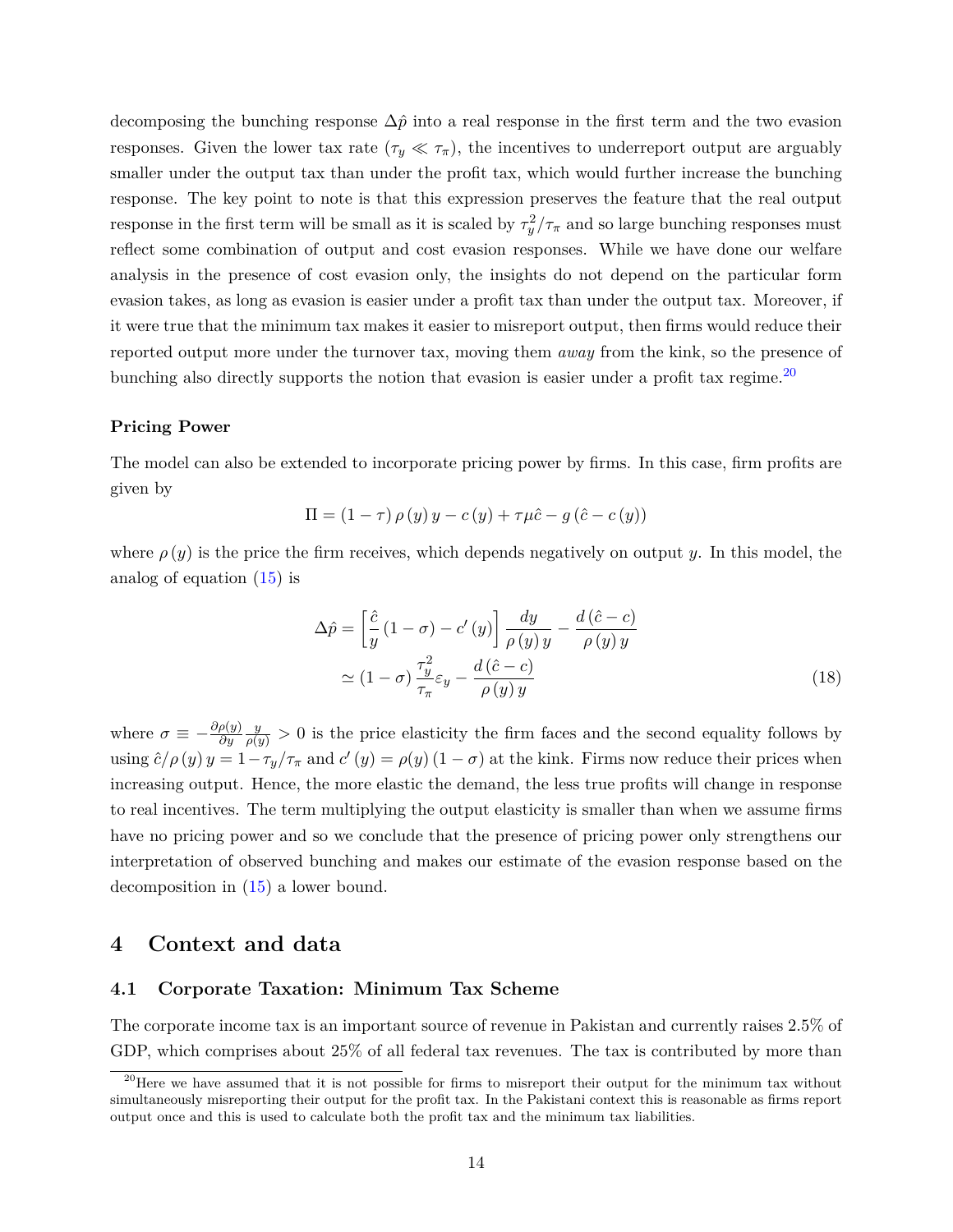20,000 corporations filing their tax returns every year. The scale of non-compliance is expected to be large in Pakistan, but credible evidence on the amount of corporate tax evasion has been lacking due to problems with data and methodology. The Federal Board of Revenue (FBR) reports an estimate of the corporate evasion rate equal to  $45\%$ , but does not provide information on the estimation.<sup>[21](#page-16-0)</sup> A study by the World Bank (2009) estimates the evasion rate to be as high as 218% of actual corporate income tax payments, drawing on an input-output model for a selected group of sectors. It is because of the concern about corporate non-compliance that policy makers in Pakistan have devised a tax scheme, which ensures that every operational corporation pays a minimum amount of tax every year. The minimum tax scheme, which has been in place since 1991, combines a tax rate  $\tau_{\pi}$  on annual corporate profits (turnover minus deductible costs) with a smaller tax rate  $\tau_{y}$  on annual corporate turnover, requiring each firm to assess both tax liabilities and pay whichever is higher.<sup>[22](#page-16-1)</sup>

As explained above, the minimum tax scheme implies that a firm's tax base depends on whether its profit rate (corporate profits as a share of turnover) is above or below a threshold equal to the tax rate ratio  $\tau_y/\tau_\pi$ . This profit rate threshold represents a kink point where the tax base and tax rate change discretely. The kink point varies across different groups of firms and across time. First, Pakistan offers a reduced profit tax rate for recently incorporated firms. All companies which register after June 2005, have no more than 250 employees, have annual sales below Rs. 250 million, and paid-up capital below Rs. 25 million are eligible for a lower profit tax rate. Second, both the profit tax rate and the turnover tax rate undergo changes during the time period we study. Table [I](#page-25-0) catalogs these variations across firms and over time, which we exploit in our empirical analysis. Importantly, the definitions of the tax bases to which these rates are applied remain the same for the entire period under consideration. In the years we study, around 50 percent of the taxpayers are liable for turnover taxation as their reported profit rates put them below the minimum tax kink.

#### **4.2 Data**

Our study uses administrative data from FBR, covering the universe of corporate income tax returns for the years  $2006-2010$ .<sup>[23](#page-16-2)</sup> Since July 2007, electronic filing has been mandatory for all companies, and over 90% of the returns used in our study were filed electronically. Electronic filing ensures that the data has much less measurement error than what is typically the case for developing countries. As far as we know, this is the first study to exploit corporate tax return data for a developing country. The filed returns are automatically subject to a basic validation check that uncovers any

<span id="page-16-1"></span><span id="page-16-0"></span><sup>21</sup>See [FBR](#page-33-13) [\(2012-2013\)](#page-33-13).

 $22$ When the turnover tax is binding, firms are allowed to carry forward the tax paid in excess of the profit tax liability and adjust it against next year's profit tax liability, provided that the resulting net liability does not fall below the turnover tax liability for that year. Such adjustment, if not exhausted, can be carried forward for a period of up to five years (three years in 2008 and 2009). In the data, we observe that only 1.3% of firms claim such carry forward, indicating either that firms are unaware of this option or that their profit tax liability net of carry forward drop below output tax liability, in which case carry forward cannot be claimed. In any case, the potential for carry forward attenuates the size of the minimum tax kink and works against the (strong) bunching that we find.

<span id="page-16-2"></span> $^{23}{\rm In}$  Pakistan, tax year  $t$  runs from July 1 of year  $t$  to June 30 of year  $t+1.$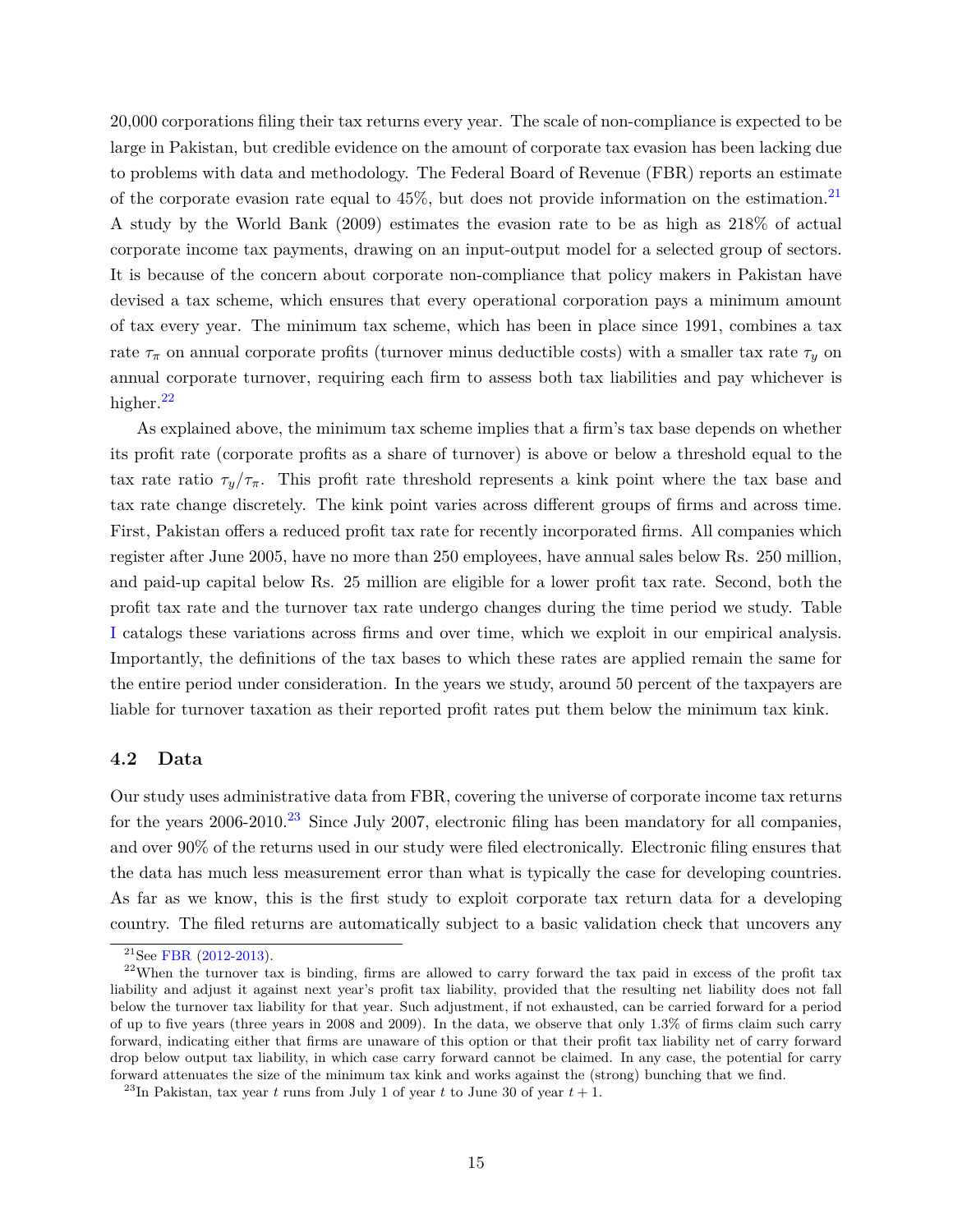internal inconsistencies like reconciling tax liability with reported profit. Besides this validation check, the tax returns are considered final unless selected for audit.

Two aspects of the data are worth keeping in mind. First, our dataset contains almost all active corporations. As corporations also act as withholding agents, deducting tax at source on their sales and purchases, it is almost impossible for an operational corporation not to file a tax return. FBR takes the view that registered corporations which do not file tax returns are non-operational. Second, besides the corporations in our data, the population of firms in Pakistan include both unincorporated firms subject to personal income taxation and informal firms operating outside the tax net. In general, corporate and personal income taxes may lead to shifting between the corporate and non-corporate sectors as well as between the formal and informal sectors [\(Waseem](#page-35-4) [2013\)](#page-35-4). We do not study these (interesting) effects here; our bunching estimates capture intensive-margin responses *conditional on being a corporate tax filer*, and are therefore not affected by incorporation or informality responses.

We limit our analysis to firms that report both profit and turnover, and either the incorporation date or the profit tax liability, which are required for allocating firms to the high and low profit rate groups.<sup>[24](#page-17-1)</sup> We also subject the data to a number of checks for internal consistency detailed in table [A.III](#page-38-0) of the web appendix. Our final dataset contains 24,290 firm-year observations.

# <span id="page-17-0"></span>**5 Empirical Results**

This section presents the results of our empirical analysis, examing how firms respond to the minimum tax policy. We first present evidence that there is sharp bunching at the minimum tax kink as predicted by our analysis in section [3,](#page-10-0) and that it is caused by the presence of the kink. We then analyze heterogeneity in bunching across different subsamples, showing that it is consistent with the predictions of the previous literature on tax evasion, and finally we use the observed bunching to estimate the magnitude of evasion responses.

#### **5.1 Bunching at Minimum Tax Kinks**

As shown in section [3,](#page-10-0) the type of minimum tax scheme observed in Pakistan should lead to excess bunching by firms around a threshold profit rate (profits as a share of turnover) equal to the ratio of the two tax rates,  $\tau_y/\tau_\pi$ . Figure [II](#page-28-0) shows evidence that firms do indeed bunch around this minimum tax kink. The figure shows bunching evidence for different groups of firms (panels A and B) and different years (panels C and D), exploiting the variation in the kink across these samples. We plot the empirical density distribution of the reported profit rate (profits as percentage of turnover) in bins of approximately 0.2 percentage points.<sup>[25](#page-17-2)</sup> Panel A shows the density for high-rate firms (facing

<span id="page-17-1"></span><sup>&</sup>lt;sup>24</sup>Table [A.IV](#page-39-0) in the web appendix compares the firms we lose to those we are able to use based on firm characteristics reported in the tax returns.

<span id="page-17-2"></span> $25$ The exact bin width is chosen to ensure that kink points are always located at bin centres. This requires us to slightly vary the bin width between panels A-C and panel D as the distance between the two kinks in panel D is different due to the higher turnover tax rate.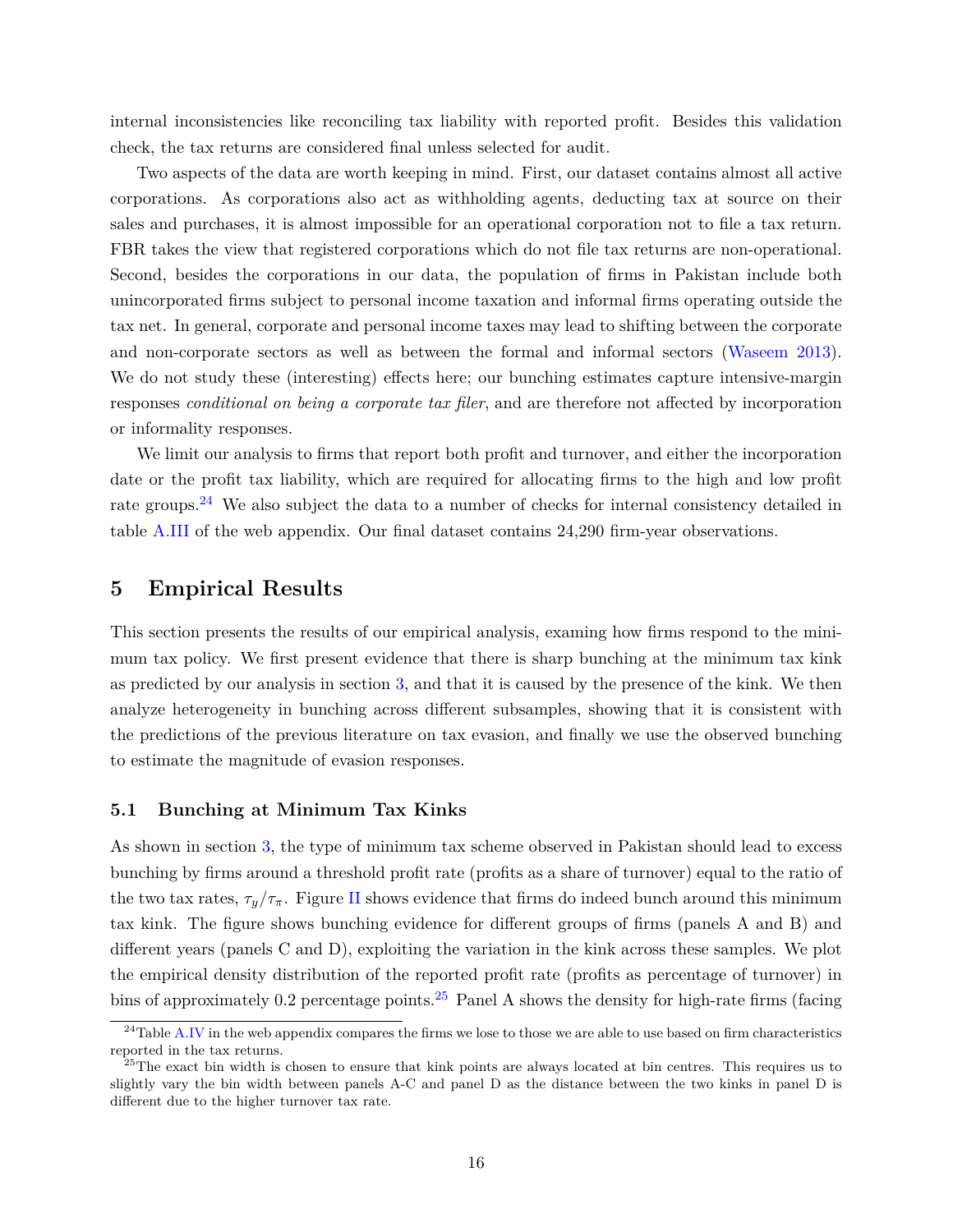a profit tax rate of 35%) in the years 2006, 2007 and 2009 pooled together, since for those firms and years the minimum tax kink is at a profit rate threshold of  $\frac{\tau_y}{\tau_\pi} = \frac{0.5\%}{35\%} = 1.43\%$  (demarcated by a solid vertical line in the figure). The density exhibits large and sharp bunching around the kink point. Since there is no reason for firms to cluster around a profit rate of 1.43% other than the presence of the minimum tax scheme, this represents compelling evidence of a behavioral response to the scheme. Notice also that there is a modest amount of "natural" excess mass around the zero-profit point (much smaller than at the kink point) as many firms generate very little income.<sup>[26](#page-18-0)</sup>

Panels B-D provide identification checks ensuring that excess bunching at the minimum tax kink is indeed a response to the tax system (as opposed to a spurious property of the profit rate distribution) by exploiting variation in the minimum tax kink across firms and over time. Panel B compares high-rate firms to low-rate firms during the years 2006, 2007 and 2009, when the latter group of firms face a reduced profit tax rate of 20% and therefore a minimum tax kink located at *τy*  $\frac{\tau_y}{\tau_\pi} = \frac{0.5\%}{20\%} = 2.5\%$ . Besides the different location of the kink, our model implies that the size of the kink is smaller for low-rate firms than for high-rate firms in terms of evasion incentives (as the change in the evasion incentive  $\mu \cdot \tau$  at the kink equals the profit tax rate  $\tau_{\pi}$ ) but not real incentives (as the change in the real incentive  $1 - \omega$  at the kink equals the turnover tax rate  $\tau_y$ ). Hence, we expect to see both that low-rate firms bunch in a different place and that the amount of bunching is smaller (if evasion is important), and this is precisely what panel B shows. Even though bunching is smaller for low-rate firms, it is still very clear and sharp. Outside the bunching areas around the two kinks, the low-rate and high-rate distributions are very close and exhibit the same (small) excess mass around zero.<sup>[27](#page-18-1)</sup>

Panels C and D of Figure [II](#page-28-0) exploit time variation in the kink, focusing on the sample of highrate firms. Panel C shows that excess bunching at 1*.*43% completely disappears in 2008 when the minimum tax regime (i.e., turnover tax below a profit rate of 1*.*43%) is removed. The 2008 density instead exhibits a larger mass of firms with profit rates between 0 and 1*.*43%. The distributions in panel C are consistent with our theoretical prediction that the introduction of an output tax below a profit rate threshold creates bunching coming from below. Finally, panel D shows that bunching moves from 1*.*43% to 2*.*86% in 2010, when the doubling of the output tax rate shifts the kink. This change is accompanied by an overall decrease in the mass of firms with profit rates between 0 and 2, again illustrating that bunchers move to the kink from below.

Taken together, the panels of Figure [II](#page-28-0) provide compelling evidence that firms respond to the incentives created by the minimum tax scheme. The substantial amount of bunching observed around kink points (which are associated with weak *real* incentives as explained above) suggests that evasion responses are quantitatively important.

<span id="page-18-0"></span><sup>26</sup>A small number of firms in the data report *precisely* zero profits, which represents a form of "round-number bunching" as analyzed in detail by [Kleven & Waseem](#page-34-1) [\(2013\)](#page-34-1). To eliminate this effect driven by the salience of zero, the empirical distributions in Figure [II](#page-28-0) exclude observations with  $\pi = 0$ , so the excess mass around zero is not driven by round-number bunching. Figure [A.I](#page-40-0) in the web appendix reproduced panel A of figure [II,](#page-28-0) using the raw data before the consistency checks and without dropping firms with  $\pi = 0$ . Our results are robust to including firms reporting  $\pi = 0$ .

<span id="page-18-1"></span> $27$ The low-rate distribution is more noisy than the high-rate distribution because the former represents a much smaller fraction (about  $16\%$ ) of the population of firms.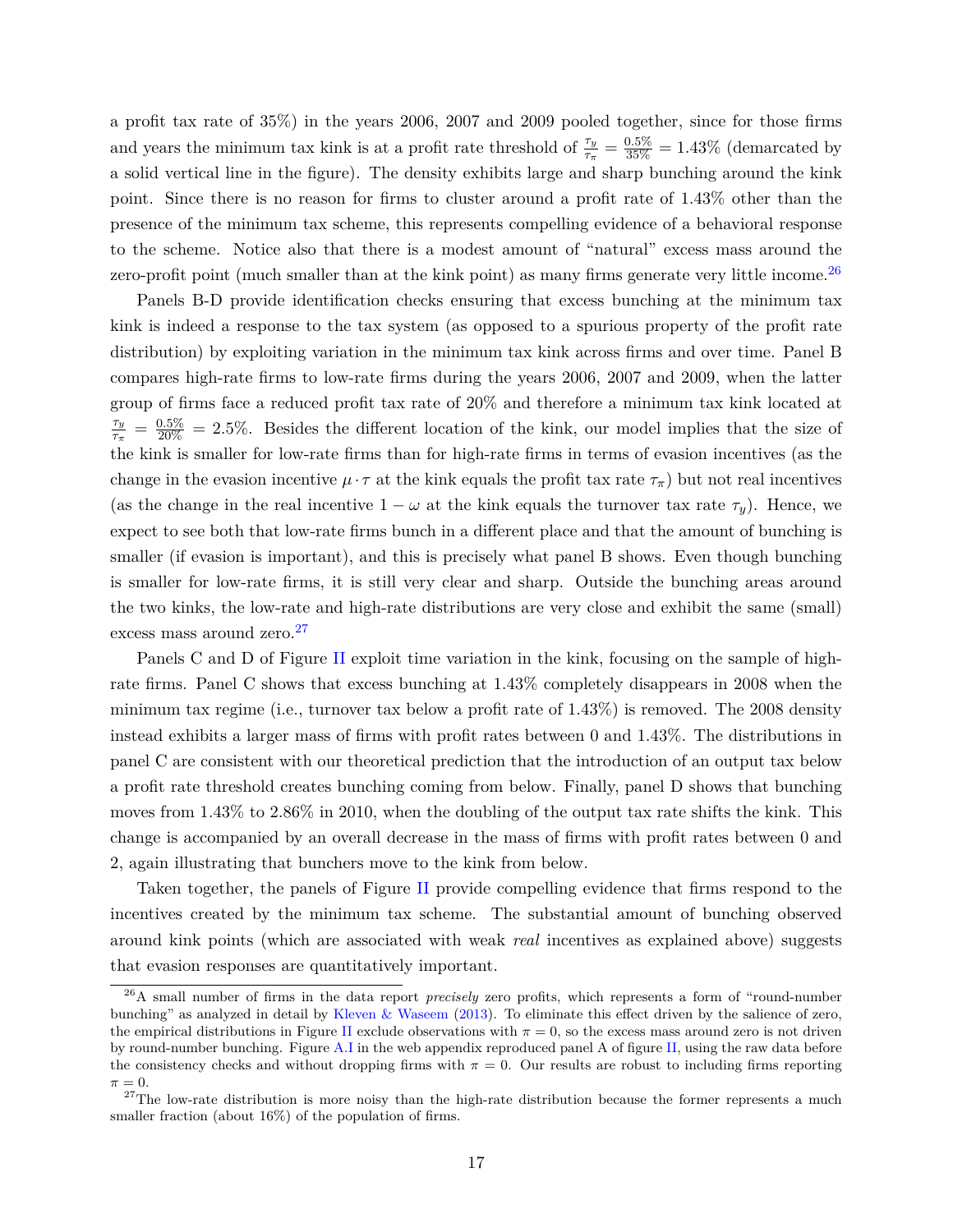#### **5.2 Heterogeneity in Evasion Opportunities**

Since our theoretical framework predicts that bunching responses will be driven primarily by evasion, we expect that firms for which evasion is easier will display greater bunching. To explore this, we split the data using indicators of evasion opportunities identified by the previous tax evasion literature and compare bunching in those subsamples. First, [Kleven](#page-34-5) *et al.* [\(2009\)](#page-34-5) develop an agency model in which firms with a large number of employees find it more difficult to sustain collusion on evasion, and [Kumler](#page-34-3) *et al.* [\(2013\)](#page-34-3) find evidence that supports this theory in Mexico, so we split the sample by firm size as proxied for by the wage bill and turnover.<sup>[28](#page-19-0)</sup> Second, [Gordon & Li](#page-33-2) [\(2009\)](#page-33-2) provide a model where firms that rely on formal credit are more tax compliant (as this creates a paper trail that governments can observe), an argument that is consistent with the cross-country evidence in [Bachas & Jensen](#page-32-13) [\(2013\)](#page-32-13), so interest payments as a proportion of turnover is our second indicator of evasion opportunities. Third, firms selling to final consumers have more opportunity to evade than firms selling to other firms (due to the absence of a verifiable paper trail on the former), consistent with the experimental evidence for Chile by [Pomeranz](#page-34-2) [\(2013\)](#page-34-2), so we split the sample into retailers and non-retailers.

We focus on the group of high-rate firms, which represents most of the data and therefore gives us more power to detect heterogeneity. Panels A and B of Figure [III](#page-29-0) plot the density of the profit rate around the kink at 1*.*43%, splitting the sample by median salary payments (scaled by turnover) and median turnover, respectively. As predicted by the theory, we find that small firms respond more strongly to the kink. In both panels, the small-firm distribution exhibits a larger spike at the kink than the large-firm distribution. Panel C shows bunching for firms with more or less need for financial intermediation, as proxied for by reported interest payments as a fraction of turnover. While the difference in excess bunching is less pronounced than in the previous panels, the density for firms with below median interest payments does exhibit a larger spike at the kink, again in accordance with the theory. Finally, panel D examines bunching by sector, dividing the firms into "retailers" (firms that sell at least partly to final consumers) and "non-retailers" (firms that sell exclusively to other firms). In line with the theory, there is again a larger spike at the kink in the retailer subsample. We therefore conclude that the patterns of bunching heterogeneity across firms are consistent with evasion being the main mechanism, using the indicators of evasion opportunity identified by the existing literature.

#### **5.3 Estimating Evasion Responses Using Bunching**

This section presents estimates of excess bunching and uses our model to translate them into esti-mates of evasion responses. Following [Chetty](#page-32-2) *et al.* [\(2011\)](#page-32-2), we estimate a counterfactual density what the distribution would have looked like absent the kink—by fitting a flexible polynomial to the observed density, excluding observations in a range around the kink that is (visibly) affected by bunching. Denoting by  $d_j$  the fraction of the data in profit rate bin *j* and by  $p_j$  the (midpoint)

<span id="page-19-0"></span><sup>28</sup>Unfortunately, the number of employees is not available in the data.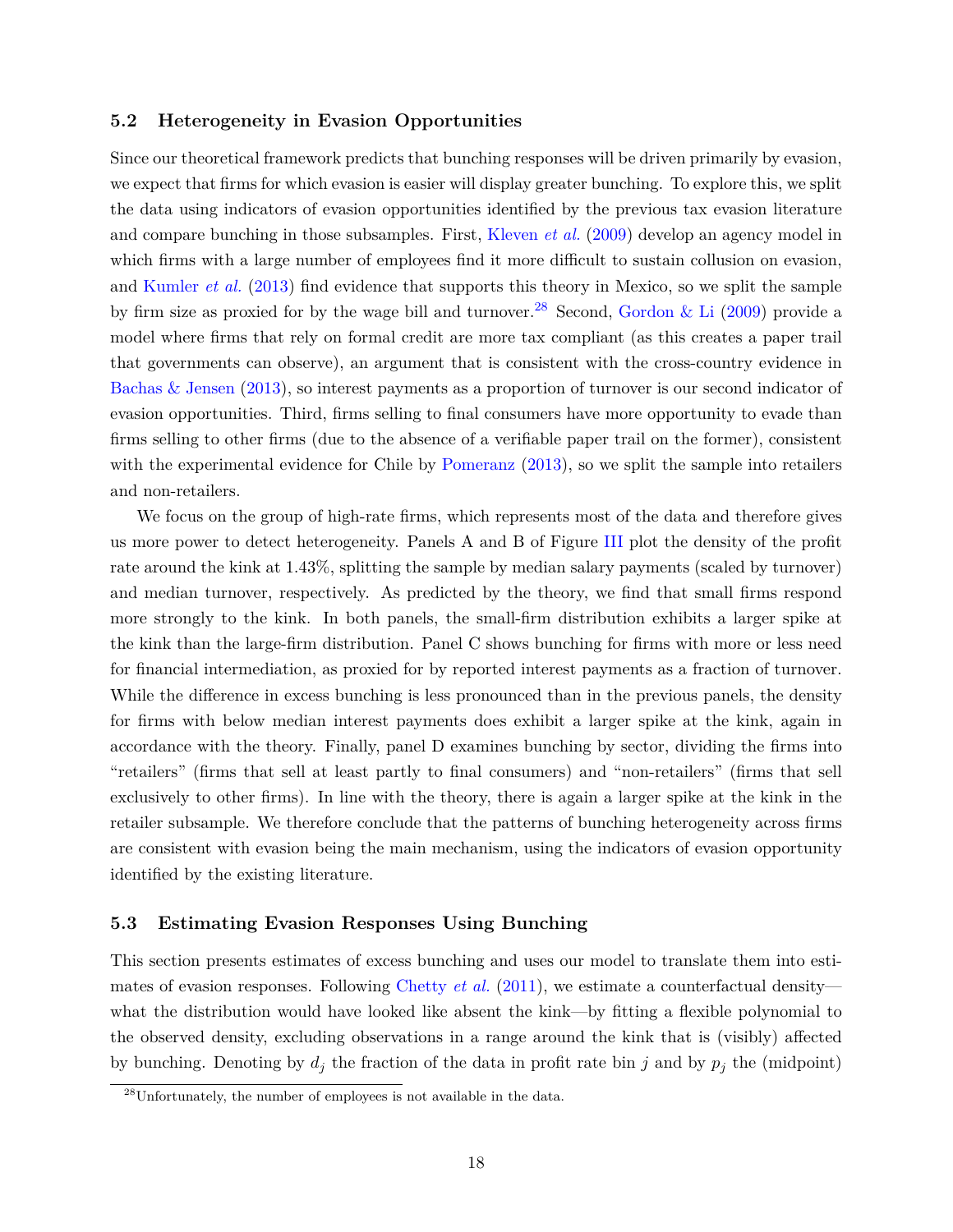profit rate in bin  $j$ , the counterfactual density is obtained from a regression of the following form

<span id="page-20-3"></span><span id="page-20-0"></span>
$$
d_j = \sum_{i=0}^{q} \beta_i (p_j)^i + \sum_{i=p_L}^{p_U} \gamma_i \cdot \mathbf{1}[p_j = i] + \nu_j,
$$
\n(19)

where q is the order of the polynomial and  $[p_L, p_U]$  is the excluded range. The counterfactual density is estimated as the predicted values from [\(19\)](#page-20-0) omitting the contribution of the dummies in the excluded range, i.e.  $\hat{d}_j = \sum_{i=0}^q \hat{\beta}_i(p_j)^i$ , and excess bunching is then estimated as the area between the observed and counterfactual densities in the excluded range,  $\hat{B} = \sum_{j=p_L}^{p_U} (d_j - \hat{d}_j)$ . Standard errors are bootstrapped by sampling from the estimated errors with replacement.

Figure [IV](#page-30-0) compares the empirical density distributions to estimated counterfactual distributions (smooth solid lines) for the four samples examined in Figure [II:](#page-28-0) high-rate firms in  $2006/07/09$  in panel A, low-rate firms in 2006/07/09 in panel B, high-rate firms in 2008 (placebo) in panel C, and high-rate firms in 2010 in panel D. In each panel, the solid vertical line represents the kink point while the dashed vertical lines demarcate the excluded range around the kink used in the estimation of the counterfactual.<sup>[29](#page-20-1)</sup> To better evaluate the estimated counterfactuals, each panel also shows the empirical distribution for a comparison sample in light grey (low-rate firms in panel A, high-rate firms in panel B, 2006/07/09 in panels C and D). The observation that in all cases the empirical distribution for our comparison sample lines up well with the estimated counterfactual, particularly around the kink, provides a further validation of our estimates.

The figure also displays estimates of excess bunching scaled by the average counterfactual density around the kink, i.e.  $b = \hat{B}/E(\hat{d}_j \mid j \in [p_L, p_U])$ . In general, these bunching estimates are large and strongly statistically significant, except in the placebo analysis of panel C where bunching is close to zero and insignificant. Excess bunching is larger for high-rate firms in  $2006/07/09$  ( $b = 4.44(0.1)$ ) than for low-rate firms in the same period  $(b = 2.00(0.2))$ , consistent with the fact that a lower profit tax rate implies a smaller change in the evasion incentive at the kink. Futhermore, excess bunching by high-rate firms is larger during the years  $2006/07/09$  than in year  $2010 (b = 2.05 (0.2)),$ possibly because optimization frictions prevent some firms from responding to the change in the location of the kink in the short run.

Table [II](#page-26-0) converts our bunching estimates into evasion responses using the methodology developed in section [3.](#page-10-0) As shown earlier, the amount of bunching translates to a reported profit rate response via the relationship  $\Delta \hat{p} = B/f_0 \left(\frac{\tau_y}{\tau_x}\right)$ *τπ*  $\phi$   $\simeq b \times binwidth$ ,<sup>[30](#page-20-2)</sup> and this profit rate response is in turn linked to the combination of real output and evasion responses via equation [\(15\)](#page-12-1),

<span id="page-20-1"></span><sup>&</sup>lt;sup>29</sup>The excluded range  $[p_L, p_U]$  is set to match the area around the kink in which the empirical density diverges from its smooth trend; four bins on either side of the kink in panels A and C, two bins on either side in panels B and D. The order of the polynomial *q* is five (seven for 2008), chosen such as to optimize the fit. Table [A.I](#page-36-0) shows that the estimates are fairly sensitive to the choice of excluded range and polynomial degree in panel A, but less so in the other panels.

<span id="page-20-2"></span><sup>30</sup>Since *b* equals bunching divided by the counterfactual density in discrete bins, we have to multiply *b* by binwidth to obtain the profit rate response. The binwidth underlying *b* is 0.214 percentage points for most estimates and so  $binwidth = 0.00214.$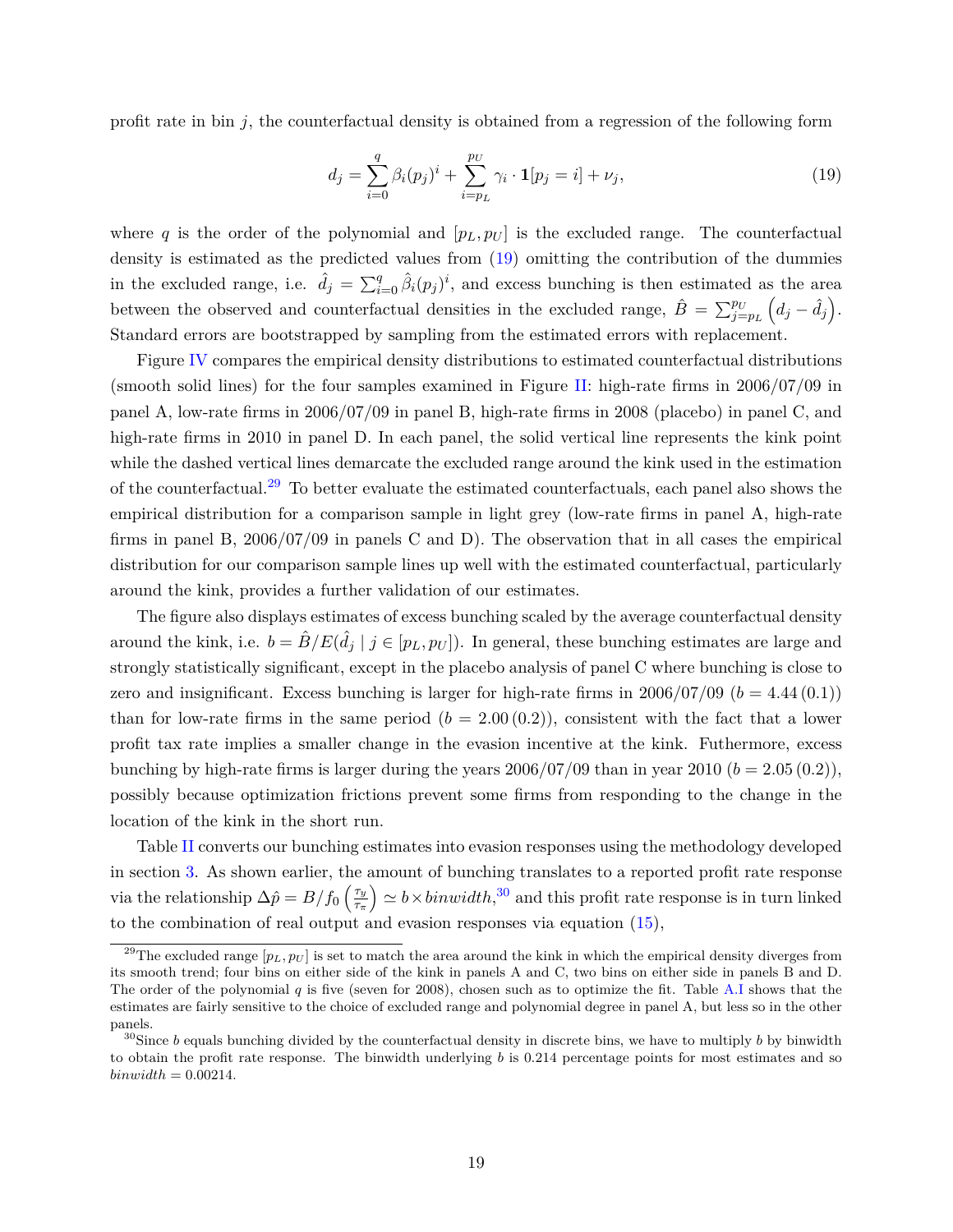$$
\Delta \hat{p} \simeq \frac{\tau_y^2}{\tau_\pi} \varepsilon_y - \frac{d\left(\hat{c} - c\right)}{y}.
$$

The table shows estimates of excess bunching *b* in column (1), the profit rate response  $\Delta \hat{p}$  in column (2), the real output elasticity  $\varepsilon_y$  assuming zero evasion in column (3), and the evasion response assuming different real output elasticities  $\varepsilon_y \in \{0, 0.5, 1, 5\}$  in columns (4)-(7). Evasion responses are reported as percentages of taxable profits (evasion *rate* responses) instead of percentages of output in eq. [\(15\)](#page-12-1). Evasion rates in terms of output are easily converted to evasion rates in terms of profits, using the fact that  $\frac{y-\hat{c}}{y} = \frac{\tau_y}{\tau_{\pi}}$  $\frac{\tau_y}{\tau_{\pi}}$  at the kink. The different rows of the table show results for the main subsamples considered in the bunching figures.

The following main findings emerge from the table. First, in a model without evasion, the bunching we observe implies phenomenally large real output elasticities, ranging from 15 to 133 across the different samples. These elasticities are all far above the upper bound of the range of values that can be considered realistic and so we can comfortably reject that model.<sup>[31](#page-21-0)</sup> The reason for the large elasticities in this model is the combination of large observed bunching and the tiny variation in real incentives at the kink. Second, when we allow for tax evasion in the model, it becomes possible to reconcile observed bunching with reasonable values of the real output elasticity combined with large (but not implausible) evasion responses. Column (3) provides an upper bound on the evasion response, assuming a zero real output response. In this case, the evasion response ranges from 14.7% to 66.7% of profits across the different populations, with high-rate firms in 2006/07/09 featuring the largest response. Third, the evasion estimates are very robust to the real output elasticity even though we allow for elasticities up to 5, much higher than the empirical literature suggests is justified. The reason for this robustness is again that real incentives at the kink are extremely small. Hence, while we cannot separately identify both real and evasion responses using the minimum tax kink, we can provide very tight bounds on the evasion response due to the particular set of incentives provided by the minimum tax kink.<sup>[32](#page-21-1)</sup>

Finally, it should be noted that the evasion responses which we estimate using bunching at minimum tax kinks are responses to the *differential* evasion opportunities offered by profit and output taxation. The fact that we see such large bunching is *prima facie* evidence that it is much harder to evade output taxes than profit taxes, consistent with the motivation of the policy and our stylized conceptual framework. In the extreme case where output taxes offer zero evasion opportunity (as in our stylized model), our estimates would capture *total* tax evasion by firms in Pakistan. More realistically, if output taxes offer some scope for evasion as well, our estimates of evasion responses are lower bounds on the total evasion level by firms in Pakistan.<sup>[33](#page-21-2)</sup>

<span id="page-21-0"></span> $31$  For example, [Gruber & Rauh](#page-33-8) [\(2007\)](#page-33-8) estimate that the elasticity of corporate taxable income with respect to the effective marginal tax rate in the United States is 0.2. Taking that estimate at face value in the Pakistani context, with all the caveats that entails, would imply that  $0.2 = \frac{dCTI}{d\omega} \frac{\omega}{dCTI} = \frac{\partial CTI/\partial y}{CTI/y} \varepsilon_y$  and so even a real output elasticity of 15 would require marginal taxable profits to be 1.33% of average taxable profits to be reconcilable with their estimate.

<span id="page-21-1"></span> $32$ We find that the estimates of the evasion rate response are very similar when assuming that only output can be evaded, using equation [\(17\)](#page-14-1). The results are reported in table [A.II.](#page-37-0)

<span id="page-21-2"></span><sup>&</sup>lt;sup>33</sup>This is consistent with the fact that our evasion estimates are lower than the existing tax gap estimates for Pakistan discussed in section [4.](#page-15-0) Those tax gaps were measured as a fraction of *true* tax liability, but can easily be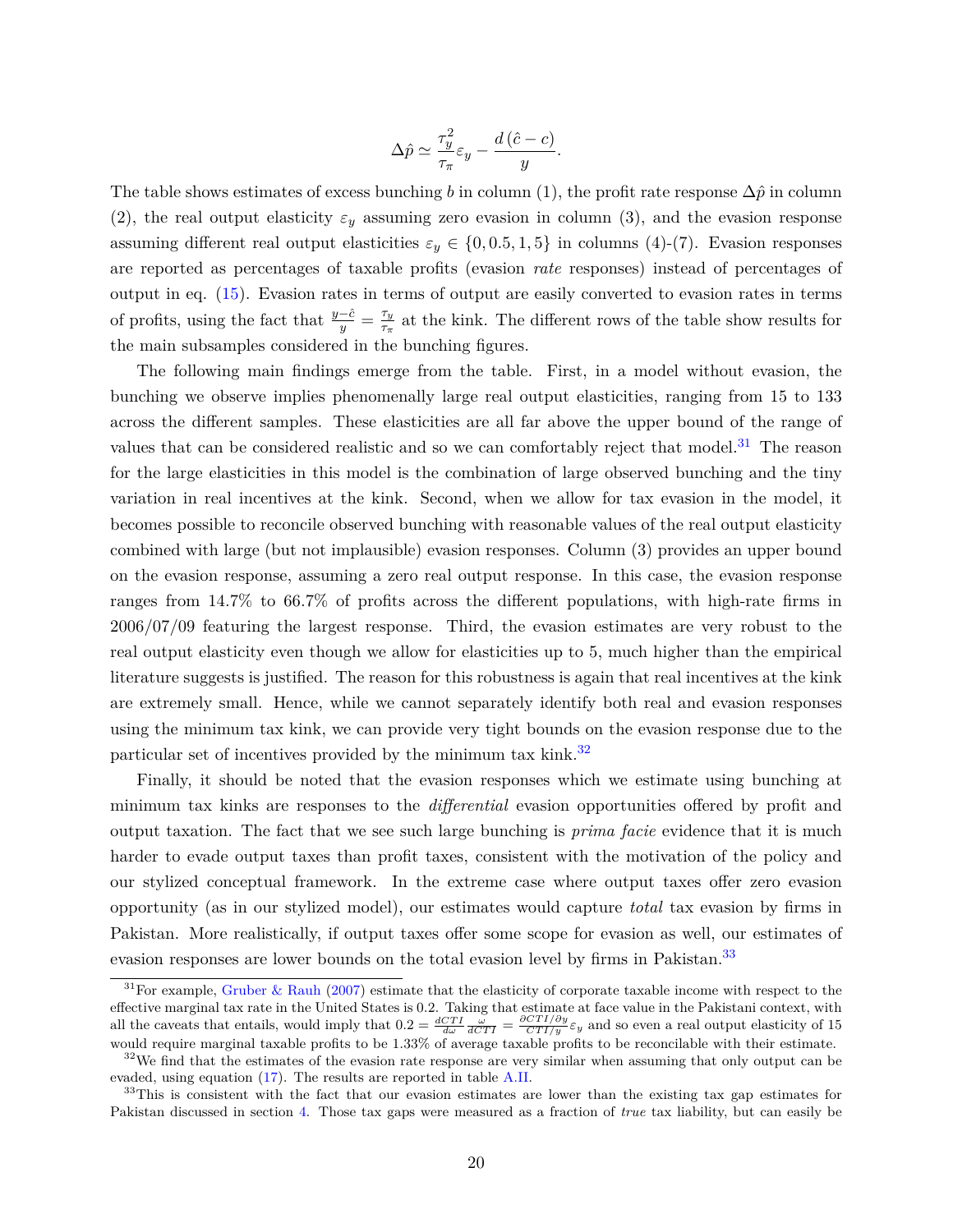### <span id="page-22-0"></span>**6 Numerical Analysis of Tax Policy Implications**

This section links our empirical results to the stylized model introduced in section [2.](#page-5-0) The model characterizes the trade-off between production and revenue efficiency when setting a uniform tax rate and tax base, while our empirical analysis of Pakistan's minimum tax scheme identifies sufficient statistics allowing us to evaluate this trade-off. As discussed earlier, the conceptual framework ignores general equilibrium cascading effects that will make turnover taxes less desirable, other things equal. Hence, this section should not be seen as a complete analysis of the optimality of turnover taxes, but as an analysis of how far the partial equilibrium evasion argument by itself can move the optimal policy away from production efficiency. If the evasion mechanism cannot justify a large move away from profit taxes towards turnover tax in the context of our model, then turnover taxes are unlikely to be an attractive policy even in countries with limited tax capacity.

At the optimum, as shown in Proposition [2,](#page-8-3) the tax policy is characterized by

$$
\frac{\tau}{1-\tau} \cdot \frac{\partial \omega}{\partial \tau}(\mu) = G(\mu) \cdot \frac{\varepsilon_{\hat{c}-c}}{\varepsilon_y}.
$$

While this optimal tax rule needs to be considered jointly with a revenue requirement to determine the optimal tax base and rate, our analysis can shed light on the optimality of the tax base  $\mu$  for a given tax rate  $\tau$ . This crucially depends on how both sides of the optimal tax rule change as the tax system moves from profit taxation ( $\mu = 1$ ) towards turnover taxation ( $\mu = 0$ ), which we analyze below.

The left-hand side of the optimal tax rule reflects the effective marginal tax rate. Our theoretical model fully determines how this depends on the tax base parameter,

$$
\frac{\tau}{1-\tau} \cdot \frac{\partial \omega}{\partial \tau}(\mu) = \frac{\tau}{1-\tau} \cdot \frac{1-\mu}{(1-\tau\mu)^2}.
$$

For tax rates below 50 percent, the effective marginal tax rate is decreasing in  $\mu$ , starting at a maximum of  $\frac{\tau}{1-\tau}$  for  $\mu = 0$  and falling to 0 for  $\mu = 1$ . This is illustrated in panel A of Figure [V](#page-31-0) for  $\tau = .35$ , which is the standard profit tax rate in Pakistan.

The right-hand side of the optimal tax rule equals the inverse of the output elasticity scaled by the evasion rate response,

$$
G(\mu) \cdot \frac{\varepsilon_{\hat{c}-c}}{\varepsilon_y} = \frac{\hat{c}-c}{\hat{\Pi}} \frac{\varepsilon_{\hat{c}-c}}{\varepsilon_y} \simeq -\frac{d(\hat{c}-c)}{\hat{\Pi}}/\varepsilon_y,
$$

using  $d(\tau\mu)/(\tau\mu) = -1$  at the minimum tax kink. This evasion rate response is exactly what we have estimated in our empirical analysis. For the firms facing a profit tax rate of  $\tau = .35$ , our empirical analysis suggests an estimate of the right-hand side of 1.22 for  $\varepsilon_y = .5$ . This exceeds the left-hand side, which is bounded from above by  $\frac{\tau}{1-\tau} = \frac{.35}{.65} = .54$ . The evasion rate by high-rate firms

converted into tax gaps as a fraction of *actual* taxes paid (corresponding to our estimates in Table [II\)](#page-26-0), in which case they would close to 100%.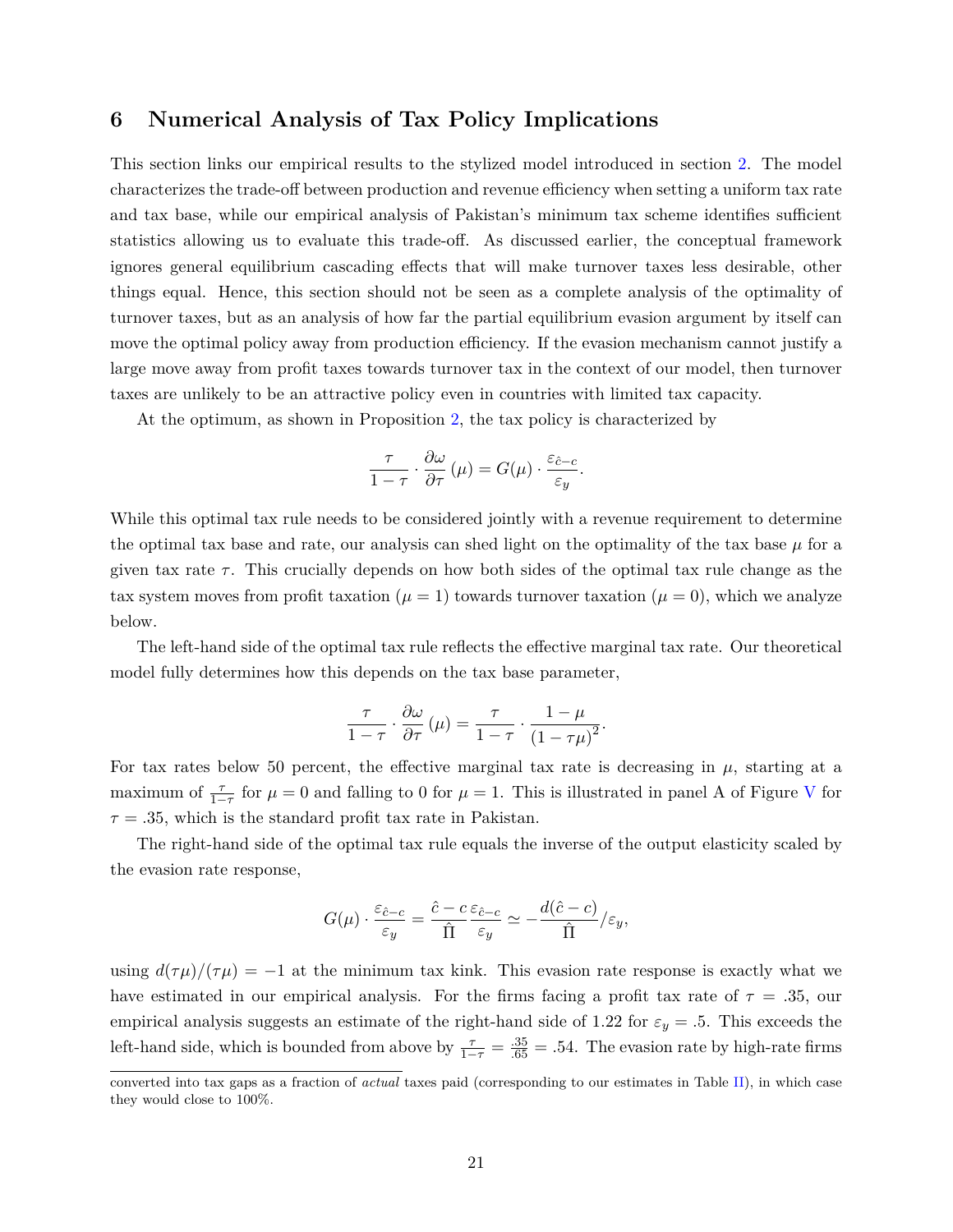in response to the current profit tax is thus *too high* relative to the effective tax wedge, indicating that welfare could be increased by broadening the tax base. This would reduce the evasion rate, but increase the effective tax wedge.

To reveal how quickly the right-hand side of the optimal tax rule decreases when moving towards a turnover tax (i.e., reducing  $\mu$ ), we can use our estimate of the evasion rate response at the kink for firms facing a low profit tax rate of  $\tau = .20$ .<sup>[34](#page-23-0)</sup> Due to the lower tax rate, the evasion incentive  $\tau\mu$  for the low-rate firms is equal to  $\frac{20}{35} = 57\%$  of the evasion incentive for the high-rate firms. This reduction in the tax evasion incentive corresponds to a decrease in the tax base parameter from  $\mu = 1$  to  $\mu = .57$  (for a fixed tax rate) using that the evasion incentive  $\tau\mu$  is symmetric in the rate and the base. Our estimate of the evasion rate response for the low-rate firms would imply an estimate for the right-hand side of the optimal tax rule, when evaluated at  $\mu = .57$ , equal to *.*34. The substantially smaller evasion rate response for the low-rate firms implies that the right-hand side is marginally below the left-hand side for  $\mu = .57$ . This is illustrated in panel A of Figure [V.](#page-31-0) Extrapolating linearly between these two points, we find that the two sides of the optimal tax rule are equal for  $\mu = 0.578$ , which suggests that only about half of the costs should be deductible from the corporate tax base at a tax rate of 35 percent. While this exact number relies on the specific assumptions of our model and calibration, the result indicates that the full cost deductibility granted by profit taxation are far from optimal when accounting for evasion.

Our conclusion is robust to different tax rates and output elasticities. Panel B of figure [V](#page-31-0) shows all combinations of the tax rate and tax base for which the trade-off between production and revenue efficiency is optimized as captured by the optimal tax rule.<sup>[35](#page-23-1)</sup> The optimal tax base moves further towards the turnover tax base when decreasing the tax rate, with an optimal  $\mu$  close to zero for a tax rate of *.*005, which is the minimum tax rate in Pakistan. The figure also illustrates that a higher output elasticity would move the optimal tax system closer to profit taxation for any tax rate, but still far from a pure profit tax base with full cost deductibility, while a lower output elasticity would move the system closer to turnover taxation.<sup>[36](#page-23-2)</sup> The caveat mentioned at the beginning notwithstanding, the numerical analysis clearly illustrates how production-inefficient tax instruments could become desirable when tax capacity is limited.

<span id="page-23-0"></span><sup>&</sup>lt;sup>34</sup>Here we make the (strong) assumption that the variation in the profit tax rate across firms can be viewed as exogenous.

<span id="page-23-1"></span> $35$  Here we use that the right-hand side decreases to 0 when moving all the way to turnover taxation, as implied by our model. We thus have three points for the right-hand side as a function of  $\mu$  (i.e., for  $\mu \in \{0, .57, 1\}$  and use a linear extrapolation in between.

<span id="page-23-2"></span><sup>&</sup>lt;sup>36</sup>The numerical analysis assumes that the profit tax in Pakistan is non-distortionary (i.e., $\mu = 1$ ). Figure xx in the web appendix shows the same graphs assuming that the the effective marginal tax rate under profit taxation in Pakistan equals  $\omega = .2$ , implied by  $\mu = .53$ . The estimates of the evasion rate response for the high-rate and low-rate firms now provide an estimate of the right-hand side evaluated at  $\mu = .53$  and  $\mu = \frac{.20}{.35} \times .53$  respectively. The optimal tax base parameter is lower in absolute terms, but somewhat closer to the (current) profit base parameter in relative terms.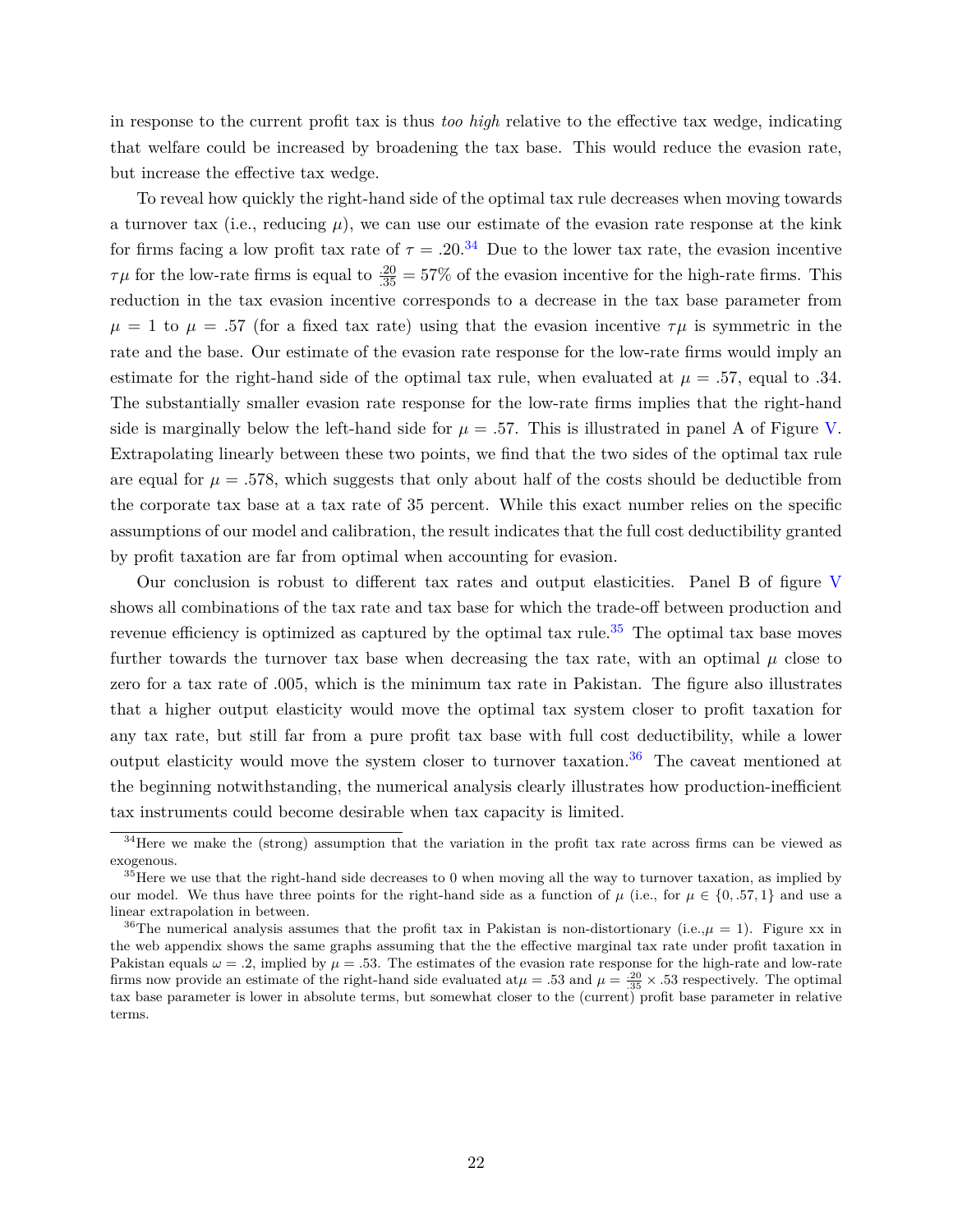# <span id="page-24-0"></span>**7 Conclusion**

In this paper we have studied the trade-off between preserving production efficiency and preventing the corrosion of revenues by evasion faced by governments with limited tax enforcement capacity. In contrast to models without evasion in which the optimal tax base is as close as possible to pure profits (preserving production efficiency), we have shown theoretically that in the presence of evasion, the optimal tax base sacrifices some production efficiency in order to curtail evasion levels. Our optimality conditions relate the optimal marginal tax wedge on real production to the elasticities of real production and tax evasion with respect to the tax wedge, sufficient statistics that we study empirically. We have also developed a novel empirical approach showing that minimum taxation schemes of a type that is common throughout the developing world can be used to estimate tight bounds on the evasion response to switching from profits to a broader turnover base. Exploiting the small change in real incentives and the large change in evasion incentives presented by the minimum tax scheme on corporations in Pakistan, we estimate that the switch from a profit tax to a turnover tax reduces evasion levels by up to 60-70% of corporate income. Linking these estimates back to our conceptual framework, our tax rule implies that the optimal tax system has a base that is far broader than profits—in Pakistan, as little as 50% of costs should be deductible when taxed at 35%.

It should be noted that our policy conclusions are based on a setting in which tax enforcement capacity is exogenously given, which is a reasonable approximation of the short-medium term environment of a developing country. In the longer run where tax capacity is endogenous to economic development [\(Kleven](#page-34-5) *et al.* [2009\)](#page-34-5) and investments in state capacity [\(Besley & Persson](#page-32-5) [2011,](#page-32-5) [2013\)](#page-32-7), the policy recommendations would obviously change. In fact, the large compliance gains to production-inefficient policies that we estimate shows the potentially large social returns to greater tax capacity.

Finally, since the kind of minimum tax scheme required for our methodology is ubiquitous throughout the world, the approach could be replicated in many different countries. Applying the approach to countries with different tax enforcement capacities could shed further light on how tax policy is shaped by tax enforcement capacity and on the returns to greater tax capacity.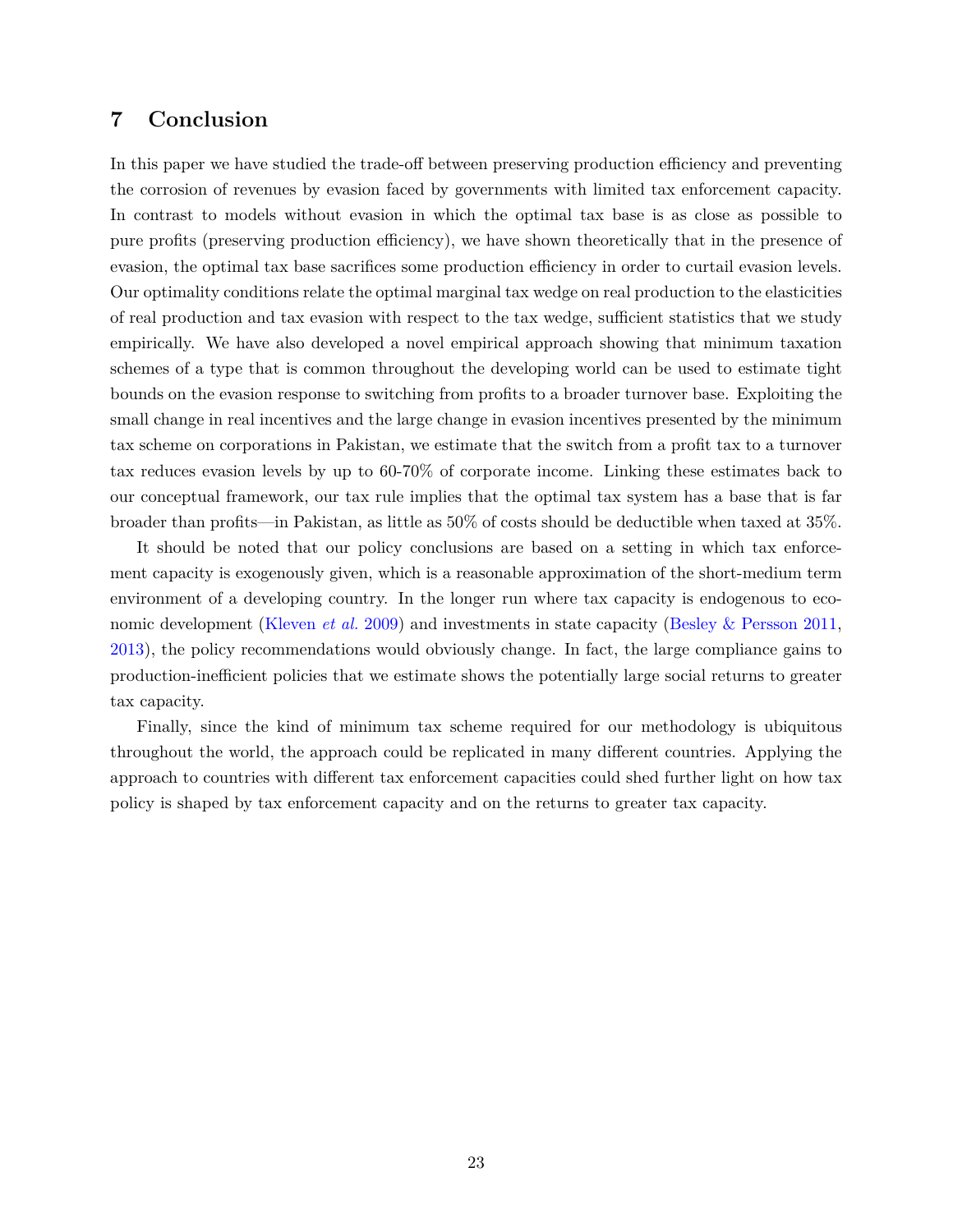<span id="page-25-0"></span>

| Year | Tax Rates $(\%)$ |                                     |     |  |  |  |
|------|------------------|-------------------------------------|-----|--|--|--|
|      |                  | Profit (high) Profit (low) Turnover |     |  |  |  |
| 2006 | 35               | 20                                  | 0.5 |  |  |  |
| 2007 | 35               | 20                                  | 0.5 |  |  |  |
| 2008 | 35               | 20                                  |     |  |  |  |
| 2009 | 35               | 20                                  | 0.5 |  |  |  |
| 2010 | 35               | 25                                  |     |  |  |  |

**Table I: Tax Schedule**

*Notes*: The table presents Pakistan's corporate income tax schedule for fiscal years 2006 to 2010. Fiscal year *t* runs from July 1 of year *t* to June 30 of year *t* + 1. Tax rates are given in percentages. The low tax rate applies to firms which registered after June 2005, have no more than 250 employees, have annual sales of not more than Rs. 250 million, and paid-up capital of not more than Rs. 25 million. Our empirial analysis takes into account that the thresholds for some of these requirements change over time. All firms that do not meet these criteria are liable for the high tax rate. Firms calculate their net profit and turnover tax liablity (the tax code allows for specific deductions under each type of tax) and pay whichever liability is higher. Firms are allowed to carry forward the tax paid in excess of the profit tax liability and can adjust it against next year's liability to the extent that the net liability does not fall below the output tax liability for that year. Such adjustment, if not exhausted, can be carried forward for a further period of up to five years (three years in 2008 and 2009). In the data, we observe that only 1.3% of firms claim such carry forward, which indicates that firms are either unaware of this option or observe their profit tax liability net of carry forward drop below output tax liability, in which case carry forward cannot be claimed. We also exclude banks and financial firms, which face a standard tax rate of 38% in 2006 and 154 firms in sectors that were selectively given a lower turnover tax rate in 2010.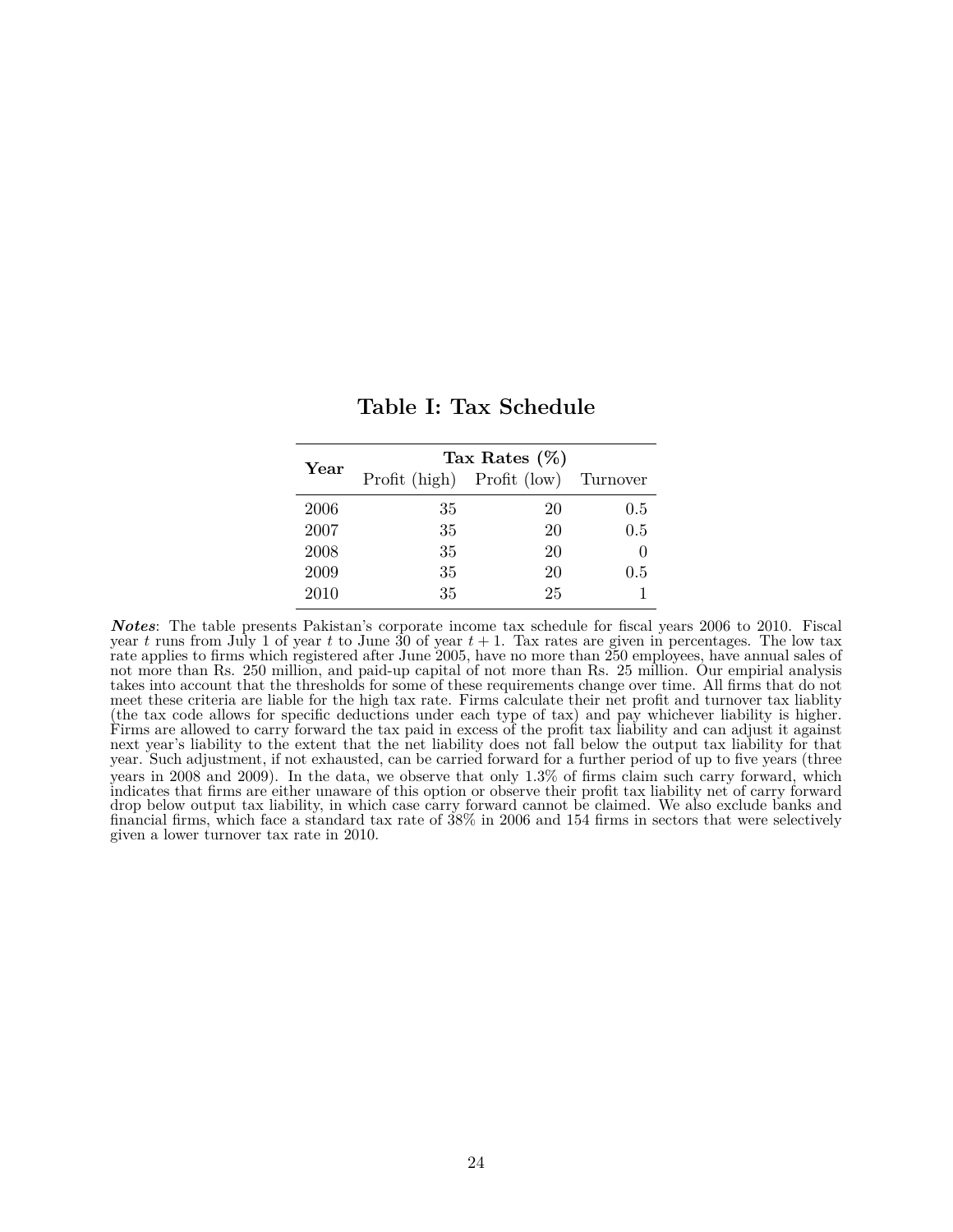|                               | <b>Observed Responses</b> |                                       | Without Evasion                     | With Evasion                 |                                                               |                   |                   |
|-------------------------------|---------------------------|---------------------------------------|-------------------------------------|------------------------------|---------------------------------------------------------------|-------------------|-------------------|
|                               | Bunching (b)              | <b>Profit Rate</b> $(\Delta \hat{p})$ | Output Elasticity $(\varepsilon_u)$ | <b>Evasion Rate Response</b> |                                                               |                   |                   |
|                               |                           |                                       |                                     |                              | $\varepsilon_y = 0$ $\varepsilon_y = 0.5$ $\varepsilon_y = 1$ |                   | $\varepsilon_y=5$ |
|                               | $\left(1\right)$          | (2)                                   | (3)                                 | (4)                          | (5)                                                           | $\left( 6\right)$ | (7)               |
| High-rate Firms, $2006/07/09$ | 4.44<br>(0.1)             | 1.0<br>(0.03)                         | 133.3<br>(3.8)                      | 66.7<br>(2.0)                | 66.4<br>(2.0)                                                 | 66.2<br>(2.0)     | 64.2<br>(2.0)     |
| Low-rate Firms, $2006/07/09$  | 2.00<br>(0.2)             | 0.4<br>(0.04)                         | 34.3<br>(3.0)                       | 17.1<br>(1.5)                | 16.9<br>(1.5)                                                 | 16.6<br>(1.5)     | 14.6<br>(1.5)     |
| High-rate Firms, 2010         | 2.05<br>(0.2)             | 0.4<br>(0.03)                         | 14.7<br>(1.2)                       | 14.7<br>(1.2)                | 14.2<br>(1.2)                                                 | 13.7<br>(1.2)     | 9.7<br>(1.2)      |

# <span id="page-26-1"></span><span id="page-26-0"></span>**Table II: Estimating Evasion Responses**

*Notes*: This table presents bunching, elasticity and evasion estimates for the subsamples considered in panels A, B and D of figure [IV.](#page-30-1) Column(1) reproduces the bunching estimate *b*, based on estimating equation [\(19\)](#page-20-3). Bunching *b* is the excess mass in the excluded range around the kink, in proportion to the average counterfactual density in the excluded range. Column (2) presents an estimate of the profit rate response associatedwith b, based on the relationship  $\Delta \hat{p} = B/f_0(\tau_y/\tau_{\pi}) \simeq b \times binwidth$ . Column (3) presents estimates of the real output elasticity  $\varepsilon_y$  for the model without evasion. This model is based on the assumption that bunching is  $\Delta p = [c/y - c'(y)] dy/y \simeq (\tau_y^2/\tau_\pi) \varepsilon_y$ . Columns (4)-(7) present estimates of the evasion response as percentage of taxable profits (evasion *rate* responses), for the model with evasion. This model allows for bunching to be driven by both evasion and real output response. The evasion responseestimates are based on  $\Delta \hat{p} = [\hat{c}/y - c'(y)] dy/y - [d(\hat{c} - c)/y] \simeq (\tau_y^2/\tau_\pi) \varepsilon_y - (\tau_y/\tau_\pi) [d(\hat{c} - c)/(y - \hat{c})]$ , assuming different real output elasticities  $\varepsilon_y \in \{0, 0.5, 1, 5\}$ . Bootstrapped standard errors are shown in parentheses.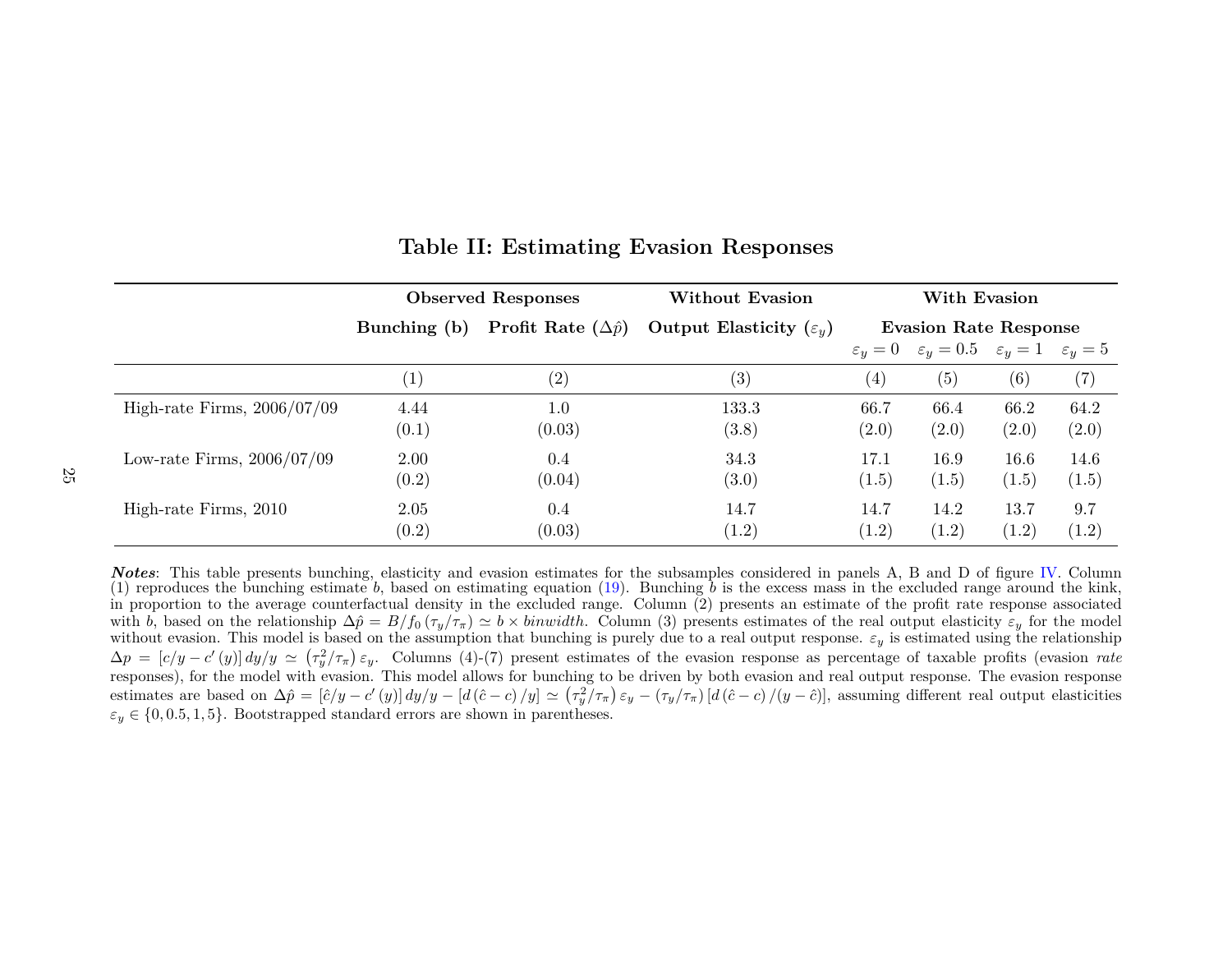

# <span id="page-27-0"></span>**Figure I: Bunching Methodology Using Minimum Tax Schemes**

*Notes*: The figure illustrates the implications of the introduction of a minimum tax on the observed density distribution of reported profit rates  $\hat{p} = (y - \hat{c})/y$ . The grey dashed line shows the smooth distribution of profit rates that would be observed in the absence of the minimum tax, while the green, solid line shows the distribution of profit rates that is observed in the presence of the minimum tax. As discussed in section [2.2,](#page-7-1) under the profit tax, firms' optimality conditions are given by  $c'(y) = 1$  and  $g'(\hat{c} - c) = \tau_{\pi}$ . Firms whose optimal reported profit rate under the profit tax is smaller than  $\tau_y/\tau_\pi$  will adjust their production and reporting decisions in response to the introduction of the minimum tax to satisfy  $c'(y) = 1 - \tau_y$  and  $g'(\hat{c}-c) = 0$ , causing them to decrease both output *y* and cost evasion  $\hat{c}-c$ . Both responses move their reported profit rate up towards the kink. Firms whose profit rate was close to the kink before introduction of the minimum tax pile up at the kink, which gives rise to an observed excess mass around the kink when accounting for optimization errors.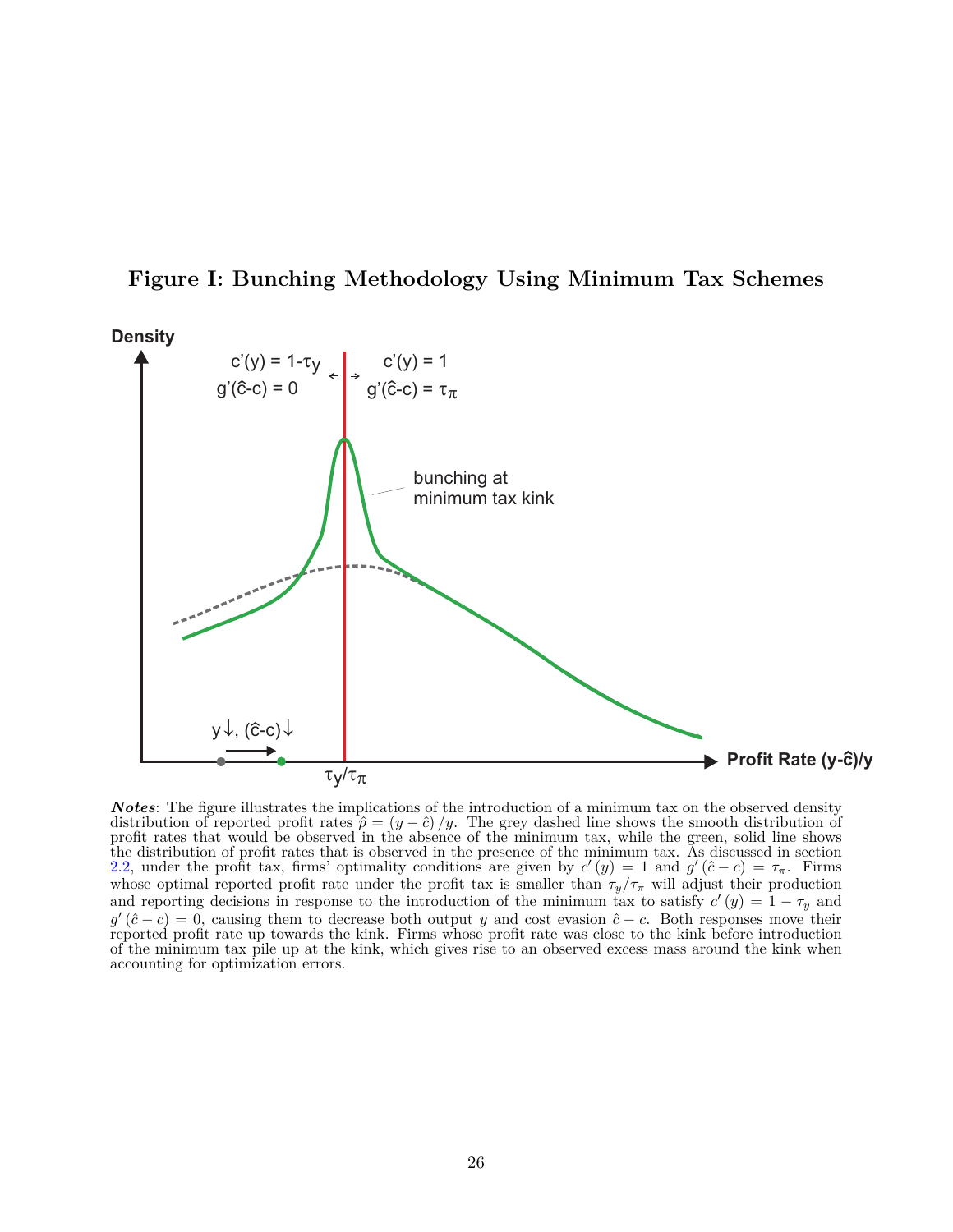**Figure II: Bunching Evidence**

<span id="page-28-0"></span>

*Notes*: The figure shows the empirical density distribution of the profit rate (reported profit as percentage of turnover), for different groups of firms and time periods. Firms calculate their profit tax liability (taxed at rate  $\tau_{\pi}$ ) and turnover tax liablity (taxed at rate  $\tau_y$ ) and pay whichever liability is higher. This minimum tax regime introduces a kink at a profit rate equal to the tax rate ratio  $\tau_y/\tau_{\pi}$ ; firms move from the profit tax scheme for profit rates above the kink to the turnover tax scheme for profit rates below the kink. For high-rate firms in 2006/07/09 (panel A),  $\tau_{\pi} = 0.35$  and  $\tau_{y} = 0.005$ , placing the kink at a profit rate of 1.43%. For low-rate firms in 2006/07/09 (panel B),  $\tau_{\pi} = 0.25$  and  $\tau_{y} = 0.005$ , placing the kink at a profit rate of 2.5%. For high rate firms in 2008 (panel C), the minimum tax scheme is abolished and all firms' profits are taxed at rate $\tau_{\pi} = 0.35$ , so that there is no kink. For high-rates firms in 2010 (panel D),  $\tau_{\pi} = 0.35$  and *τ<sup>y</sup>* = 0*.*01, placing the kink at a profit rate of 2.86%. Kink points are marked by vertical solid lines, and the colour of the kink line matches the colour of the corresponding density. The zero profit point is marked by a vertical dotted line. The bin size is 0.214 (0.204 for 2010), chosen so that all kink points are bin centres.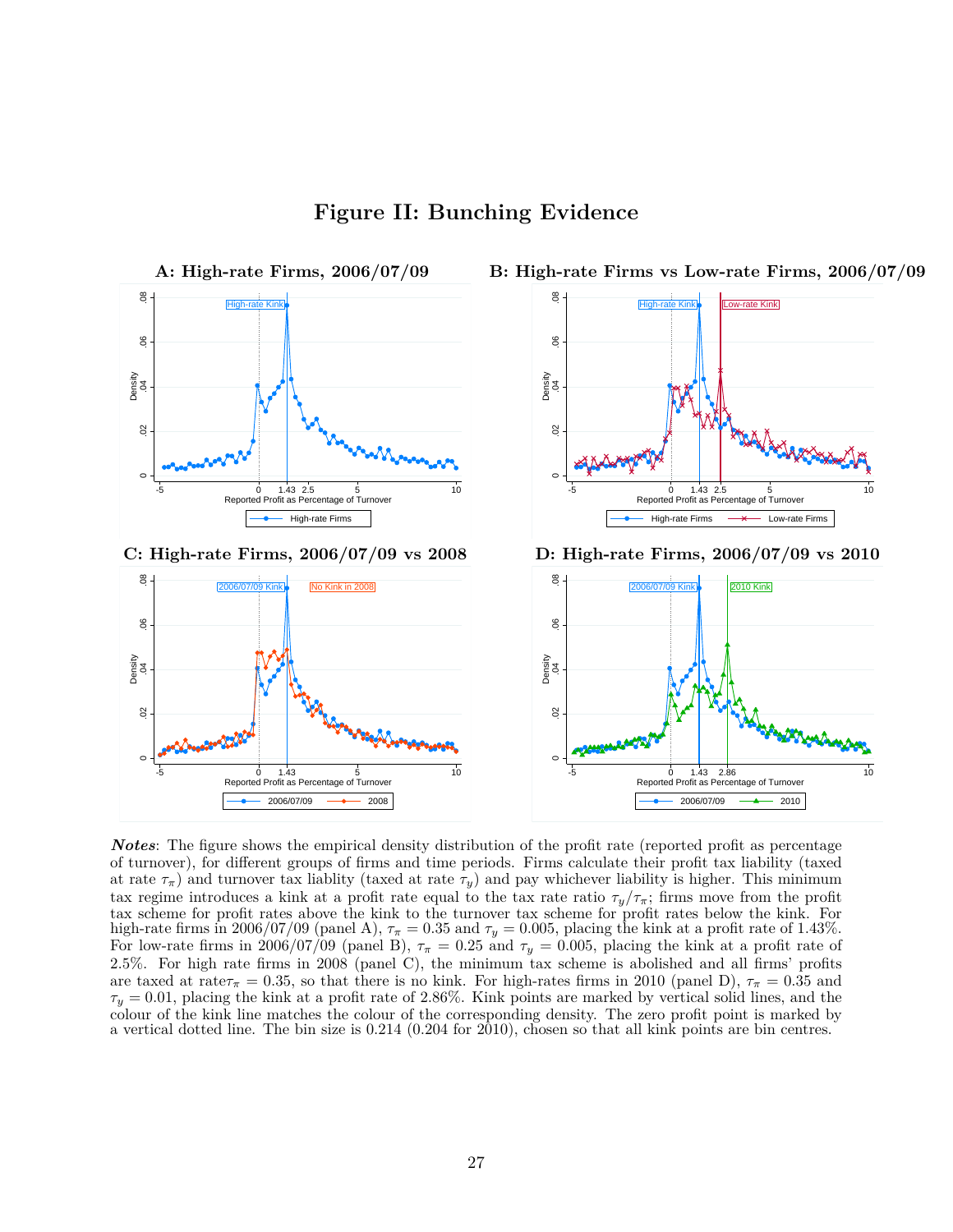<span id="page-29-0"></span>

**Figure III: Heterogeneity in Bunching**

*Notes*: The figure shows the empirical density distribution of the profit rate (reported profit as percentage of turnover), for different subsamples within the high-rate firms group in 2006/07/09. The tax rate schedule is explained in the notes to figure [II](#page-28-0). For high-rates firms in  $200\frac{6}{07}$ , the minimum tax regime places the kink at a profit rate of 1.43% (firms with a profit rate above this threshold fall under the profit tax scheme, while firms with a profit rate below fall under the turnover tax scheme). In panels A-C, the high-rate firms sample is split by median salary payments, turnover and interest payements respectively. Salary payments and interest payments are scaled by turnover. The red (light) density is for firms below the median, and the blue (dark) is for firms above the median. Panel D splits the sample by sector, into retailers (red density) and non-retailers (blue density). The kink point is marked by a vertical solid line. The zero profit point is marked by a dotted line. The bin size in all panels is 0.214, chosen so that the kink point is a bin centre.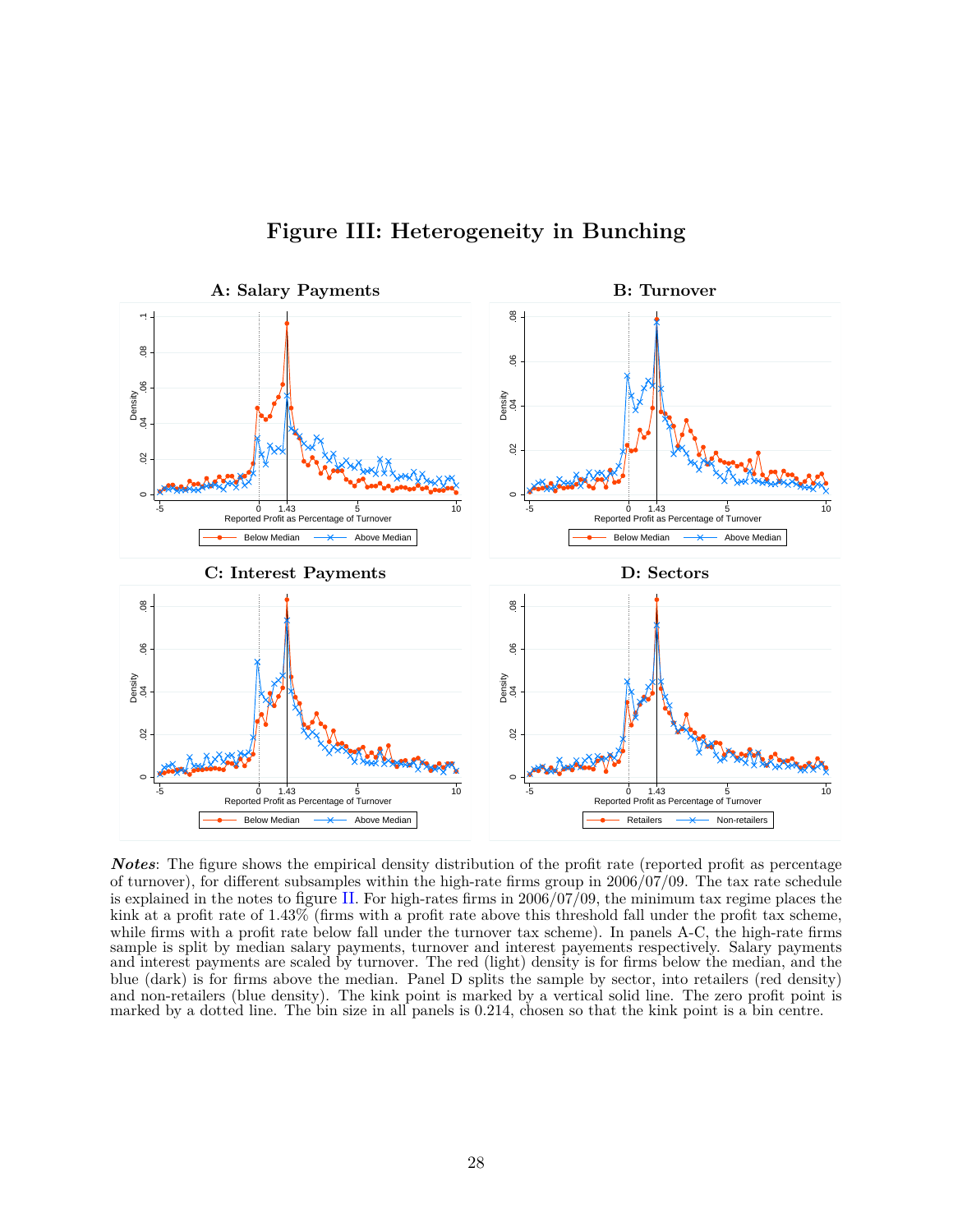<span id="page-30-0"></span>

<span id="page-30-1"></span>**Figure IV: Bunching Estimation**

*Notes*: The figure shows the empirical density distribution of the profit rate (reported profit as percentage of turnover, dotted dark graph), an empirical counterfactual density (dotted light graph), and the estimated counterfactual density (solid graph), for the different groups of firms and time periods considered in figure [II](#page-28-0). The tax rate schedules and kink locations are explained in the notes to figure [II](#page-28-0). The empirical counterfactual is the high-rate firms density in 2006/07/09 for panels B-D, and the low-rate firms density in 2006/07/09 for panel A. The counterfactual density is estimated from the empirical density, by fitting a fifth-order polynomial (seventh-order for 2008), excluding data around the kink, as specified in equation [\(19\)](#page-20-0). The excluded range is chosen as the area around the kink that is visibly affected by bunching. Kink points are marked by vertical solid lines; lower and upper bounds of excluded ranges are marked by vertical dashed lines. The zero profit point is marked by a dotted line. The bin size for the empirical densities is 0.214 (0.204 for 2010), so that the kink points are bin centres. Bunching *b* is the excess mass in the excluded range around the kink, in proportion to the average counterfactual density in the excluded range. Bootstrapped standard errors are shown in parentheses.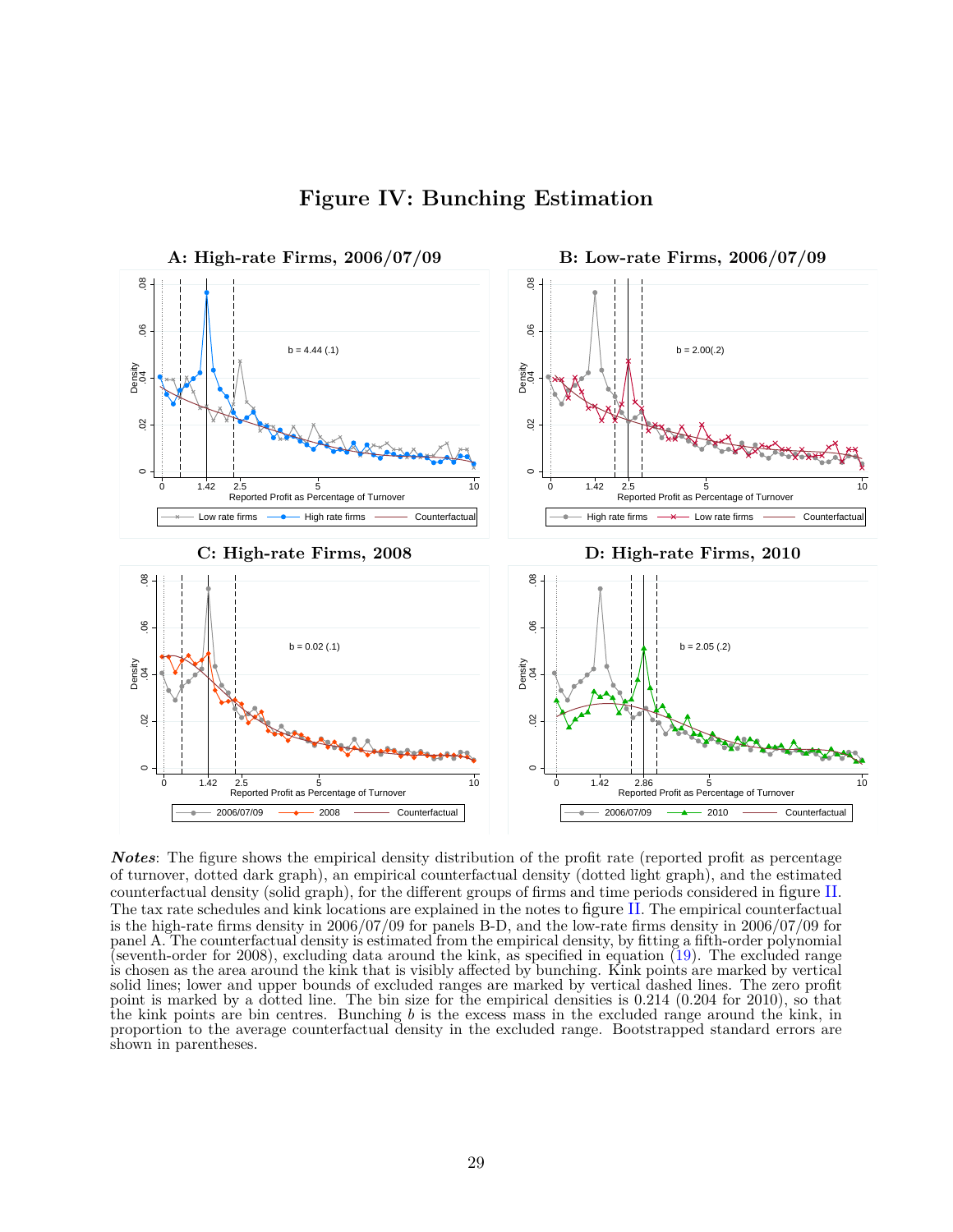# <span id="page-31-0"></span>**Figure V: Numerical Analysis of Optimal Tax Policy**



*Notes*: The figure presents a numerical analysis of optimal tax policy, integrating our stylized theoretical framework and our empirical results. The solid black curve in panel A plots the left-hand side of the optimal tax rule (equation [11\)](#page-8-2) as a function of  $\mu$  for  $\tau_{\pi} = 0.35$ . The three red markers on the dashed gray curve show respectively the right-hand side of the optimal tax rule for  $\tau_{\pi} = 0.35$ , evaluated at  $\mu = 0$ , at  $\mu = 0.2/0.35$  and  $\mu = 1$ . The value for  $\mu = 0$  is directly implied by our theoretical model, while the values for  $\mu = 0.2/0.35$  and  $\mu = 1$  are based on the estimates of evasion rate response for the low-rate firms and for the high-rate firms respectively, assuming an output elasticity of  $\varepsilon_y = .5$ . By extrapolating between these three estimates, we find that the optimal tax base implied by the tax rule equals  $\mu = 0.578$ . In panel B we replicate this exercise to find the optimal tax base as a function of the tax rate for three different levels of the output elasticity.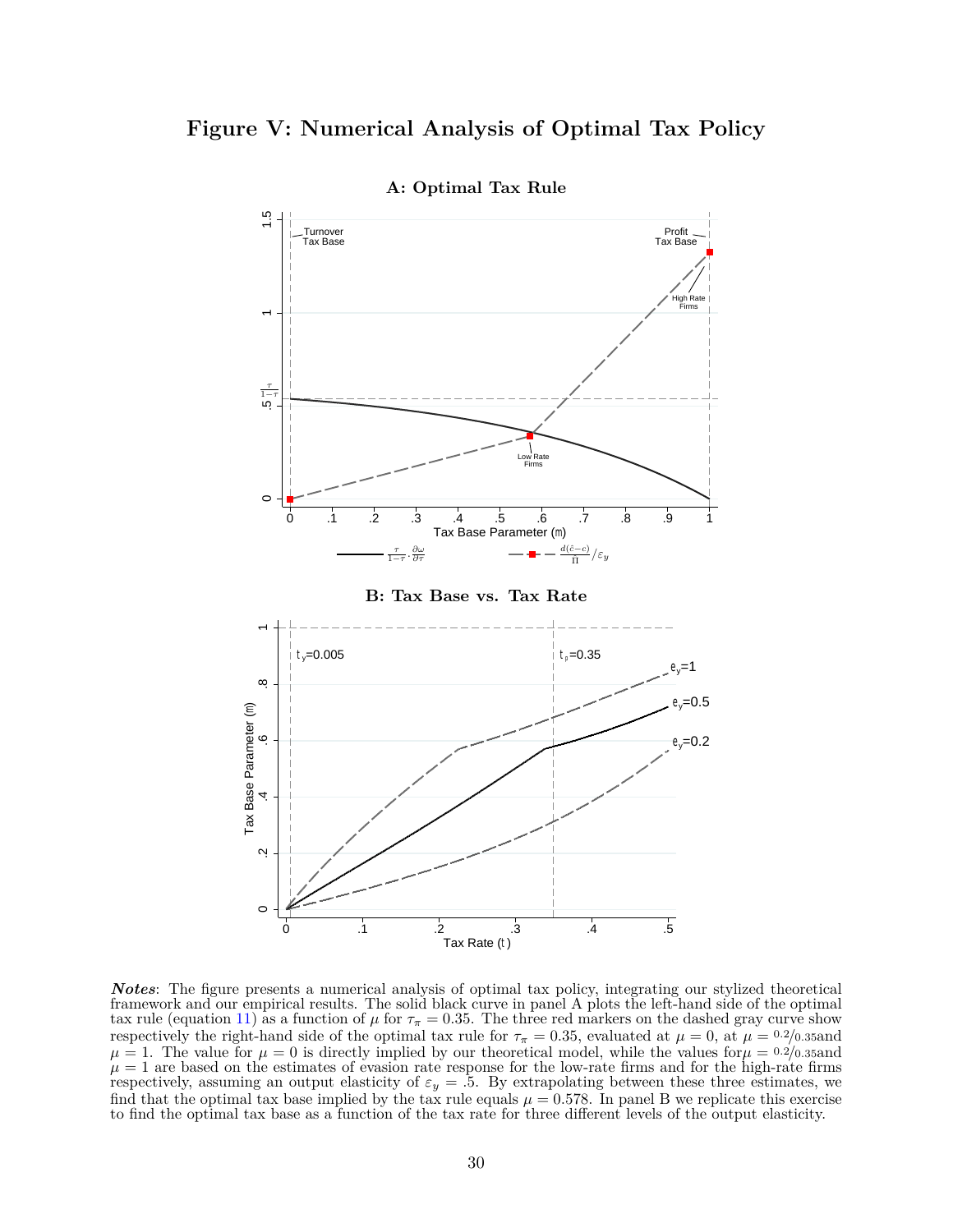# **References**

- <span id="page-32-11"></span>Allingham, Michael G., & Sandmo, Agnar. 1972. Income Tax Evasion: A Theoretical Analysis. *Journal of Public Economics*, **1**, 323–338.
- <span id="page-32-6"></span>Andreoni, James, Erard, Brian, & Feinstein, Jonathan. 1998. Tax complicance. *Journal of Economic Literature*, **36**, 818–860.
- <span id="page-32-8"></span>Auerbach, Alan J. 2002. Taxation and Corporate Financial Policy. *Chap. 8, pages 1251–1292 of:* Auerbach, Alan J., & Feldstein, Martin (eds), *Handbook of Public Economics, Volume 3*.
- <span id="page-32-3"></span>Auerbach, Alan J., Devereux, Michael P., & Simpson, Helen. 2010. Taxing Corporate Income. *Chap. 9 of: Dimensions of Tax Design: the Mirrlees Review*. Oxford University Press.
- <span id="page-32-9"></span>Bach, Laurent. 2012 (January). *Tax Collection and Private Governance: Evidence from French Businesses*. Working Paper.
- <span id="page-32-13"></span>Bachas, Pierre, & Jensen, Anders. 2013. *Information Trails, Tax Compliance and Development*. Mimeo.
- <span id="page-32-0"></span>BAUNSGAARD, THOMAS, & KEEN, MICHAEL. 2010. Tax revenue and (or?) trade liberalization. *Journal of Public Economics*, **94**(9-10), 563–577.
- <span id="page-32-5"></span>Besley, Timothy, & Persson, Torsten. 2011. *Pillars of Prosperity: The Political Economy of Development Clusters*. Princeton University Press.
- <span id="page-32-7"></span>Besley, Timothy, & Persson, Torsten. 2013. *Taxation and Development*. Chapter for Handbook of Public Economics, Vol. 5. forthcoming.
- <span id="page-32-4"></span>BOADWAY, ROBIN, & SATO, MOTOHIRO. 2009. Optimal Tax Design and Enforcement with an Informal Sector. *American Economic Journal: Economic Policy*, **1**(1), 1–27.
- <span id="page-32-1"></span>Cage, Julia, & Gadenne, Lucie. 2012. *The Fiscal Cost of Trade Liberalization*. Working paper.
- <span id="page-32-12"></span>CHETTY, RAJ. 2009. Is the Taxable Income Elasticity Sufficient to Calculate Deadweight Loss? The Implications of Evasion and Avoidance. *American Economic Journal: Economic Policy*, **1**(2), 31–52.
- <span id="page-32-2"></span>CHETTY, RAJ, FRIEDMAN, JOHN, OLSEN, TORE, & PISTAFERRI, LUIGI. 2011. Adjustment Costs, Firm Responses, and Micro vs. Macro Labor Supply Elasticities: Evidence from Danish Tax Records. *Quarterly Journal of Economics*, **126**, 749–804.
- <span id="page-32-10"></span>DEVEREUX, MICHAEL, LIU, LI, & LORETZ, SIMON. 2013. *The Elasticity of Corporate Taxable Income: New Evidence from UK Tax Records*. Oxford University Centre for Business Taxation Working Paper 12/23.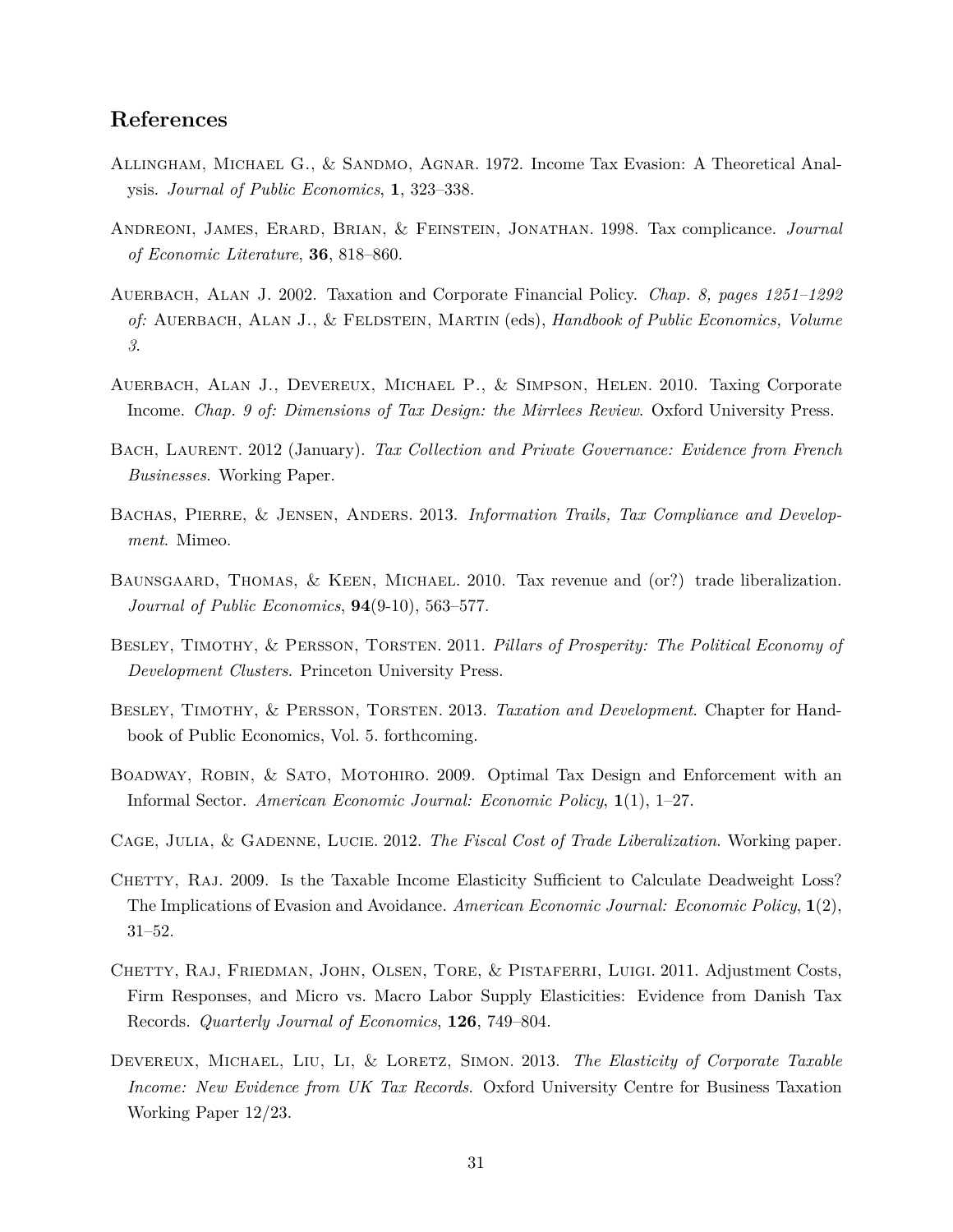- <span id="page-33-5"></span>Devereux, Michael P., & Sørensen, Peter Birch. 2006. *The Corporate Income Tax: International Trends and Options for Fundamental Reform*. Economic Papers. European Commission.
- <span id="page-33-6"></span>Dharmapala, Dhammika, Slemrod, Joel, & Wilson, John Douglas. 2011. Tax Policy and the Missing Middle: Optimal Tax Remittance with Firm-Level Administrative Costs. *Journal of Public Economics*, **72**, 1036–1047.
- <span id="page-33-0"></span>DIAMOND, PETER A, & MIRRLEES, JAMES A. 1971. Optimal Taxation and Public Production I: Production Efficiency. *American Economic Review*, **61**(1), 8–27.
- <span id="page-33-9"></span>DWENGER, NADJA, & STEINER, VIKTOR. 2012. Profit Taxation and the Elasticity of the Corporate Income Tax Base: Evidence from German Corporate Tax Return Data. *National Tax Journal*, **65**(March), 117–150.
- <span id="page-33-1"></span>EMRAN, M. SHAHE, & STIGLITZ, JOSEPH E. 2005. On Selective Indirect Tax Reform in Developing Countries. *Journal of Public Economics*, **89**, 599–623.
- <span id="page-33-3"></span>Ernst & Young. 2013. *Worldwide Corporate Tax Guide.* Tech. rept. Ernst & Young.
- <span id="page-33-13"></span>FBR. 2012-2013 (July-September). *Quarterly Review*. Tech. rept. Federal Board of Revenue.
- <span id="page-33-11"></span>FELDSTEIN, MARTIN. 1995. Behavioral Responses to Tax Rates: Evidence from the Tax Reform Act of 1986. *Ameican Economic Review*, **81**, 674–680.
- <span id="page-33-12"></span>Feldstein, Martin. 1999. Tax Avoidance And The Deadweight Loss Of The Income Tax. *The Review of Economics and Statistics*, **81**(4), 674–680.
- <span id="page-33-7"></span>FUEST, CLEMENS, & RIEDEL, NADINE. 2009. Tax evasion, tax avoidance and tax expenditures in developing countries: A review of the literature. *Report prepared for the UK Department for International Development (DFID)*.
- <span id="page-33-2"></span>GORDON, ROGER, & LI, WEI. 2009. Tax structures in developing countries: Many puzzles and a possible explanation. *Journal of Public Economics*, **93**(7-8), 855–866.
- <span id="page-33-8"></span>Gruber, Jonathan, & Rauh, Joshua. 2007. How Elastic is the Corporate Income Tax Base? In: HINES, JAMES R., AUERBACH, ALAN, & SLEMROD, JOEL (eds), *Taxing corporate income in the 21st century*. Cambridge University Press.
- <span id="page-33-4"></span>HASSETT, KEVIN A., & HUBBARD, R. GLENN. 2002. Tax Policy and Business Investment. *Chap. 9, pages 1293–1343 of:* Auerbach, Alan J., & Feldstein, Martin (eds), *Handbook of Public Economics, Volume 3*.
- <span id="page-33-10"></span>Kawano, Laura, & Slemrod, Joel. 2012. *The Effect of Tax Rates and Tax Bases on Corporate Tax Revenues: Estimates With New Measures of the Corporate Tax Base*. NBER Working Paper 18440.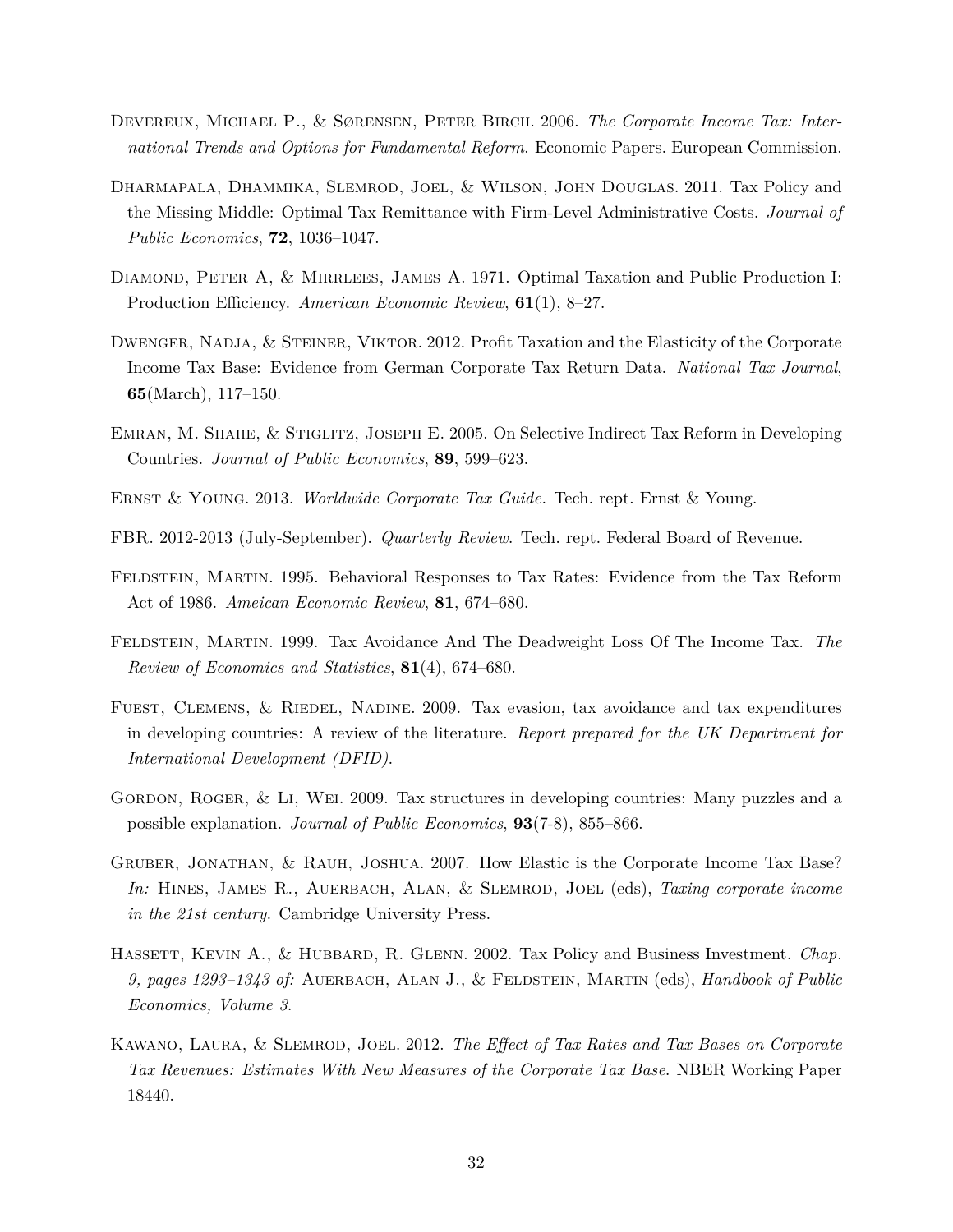- <span id="page-34-4"></span>KEEN, MICHAEL. 2008. VAT, Tariffs, and Withholding: Border Taxes and Informality in Developing Countries. *Journal of Public Economics*, **92**, 1892–1906.
- <span id="page-34-13"></span>Keen, Michael. 2013. *Targeting, Cascading and Indirect Tax Design*. IMF Working Paper 13/57.
- <span id="page-34-1"></span>Kleven, Henrik J., & Waseem, Mazhar. 2013. Using Notches to Uncover Optimization Frictions and Structural Elasticities: Theory and Evidence from Pakistan. *Quarterly Journal of Economics*, **128**, 669–723.
- <span id="page-34-5"></span>Kleven, Henrik Jacobsen, Kreiner, Claus Thustrup, & Saez, Emmanuel. 2009. *Why Can Modern Governments Tax So Much? An Agency Model of Firms as Fiscal Intermediaries*. NBER Working paper 15218.
- <span id="page-34-7"></span>Kleven, Henrik Jacobsen, Knudsen, Martin B., Kreiner, Claus Thustrup, Pedersen, Søren, & Saez, Emmanuel. 2011. Unwilling or Unable to Cheat? Evidence From a Tax Audit Experiment in Denmark. *Econometrica*, **79**(3), 651–692.
- <span id="page-34-10"></span>Kopczuk, Wojciech. 2005. Tax bases, tax rates and the elasticity of reported income. *Journal of Public Economics*, **89**(11-12), 2093–2119.
- <span id="page-34-3"></span>Kumler, Todd, Verhoogen, Eric, & Frías, Judith. 2013. *Enlisting Employees in Improving Payroll-Tax Compliance: Evidence from Mexico*. Working Paper, Columbia University.
- <span id="page-34-2"></span>Pomeranz, Dina. 2013. *No Taxation without Information: Deterrence and Self-Enforcement in the Value Added Tax*. Working Paper, Harvard Business School.
- <span id="page-34-0"></span>Saez, Emmanuel. 2010. Do Taxpayers Bunch at Kink Points? *American Economic Journal: Economic Policy*, **2**(3).
- <span id="page-34-8"></span>Saez, Emmanuel, Slemrod, Joel, & Giertz, Seth. 2012. The Elasticity of Taxable Income with Respect to Marginal Tax Rates: A Critical Review. *Journal of Economic Literature*, **50**, 3–50.
- <span id="page-34-12"></span>Slemrod, Joel. 1995. Income Creation or Income Shifting? Behavioral Responses to the Tax Reform Act of 1986. *American Econonom Review: Papers and Proceedings*, **85**, 175–180.
- <span id="page-34-11"></span>Slemrod, Joel. 2001. A General Model of the Behavioral Response to Taxation. *International Tax and Public Finance*, **8**, 119–128.
- <span id="page-34-6"></span>Slemrod, Joel. 2007. Cheating Ourselves: The Economics of Tax Evasion. *Journal of Economic Perspectives*, **21**, 25–48.
- <span id="page-34-9"></span>Slemrod, Joel, & Kopczuk, Wojciech. 2002. The optimal elasticity of taxable income. *Journal of Public Economics*, **84**(1), 91–112.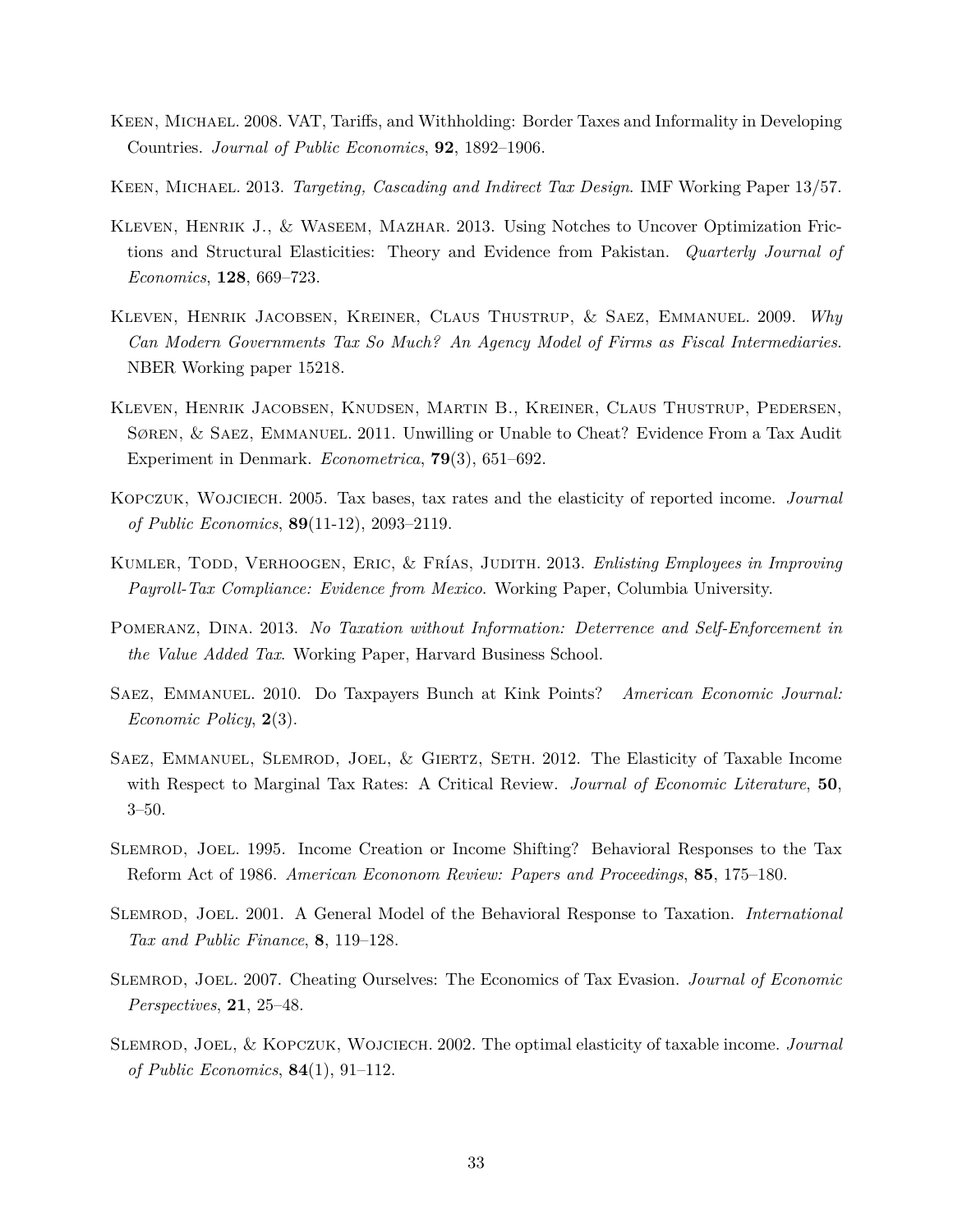- <span id="page-35-1"></span>Slemrod, Joel, & Weber, Caroline. 2012. Evidence of the invisible: toward a credibility revolution in the empirical analysis of tax evasion and the informal economy. *International Tax and Public Finance*, **19**(1), 25–53.
- <span id="page-35-0"></span>Slemrod, Joel, & Yitzhaki, Shlomo. 2002. Tax avoidance, evasion, and administration. *Chap.* 22, pages 1423-1470 of: AUERBACH, A. J., & FELDSTEIN, M. (eds), *Handbook of Public Economics*. Handbook of Public Economics, vol. 3. Elsevier.
- <span id="page-35-2"></span>Slemrod, Joel, Blumenthal, Marsha, & Christian, Charles. 2001. Taxpayer response to an increased probability of audit: evidence from a controlled experiment in Minnesota. *Journal of Public Economics*, **79**(3), 455–483.
- <span id="page-35-4"></span>Waseem, Mazhar. 2013. *Taxes, Informality and Income Shifting: Evidence from a Recent Pakistani Tax Reform*. Working Paper, London School of Economics.
- <span id="page-35-3"></span>Yitzhaki, Shlomo. 1974. Income Tax Evasion: A Theoretical Analysis. *Journal of Public Economics*, **3**, 201–202.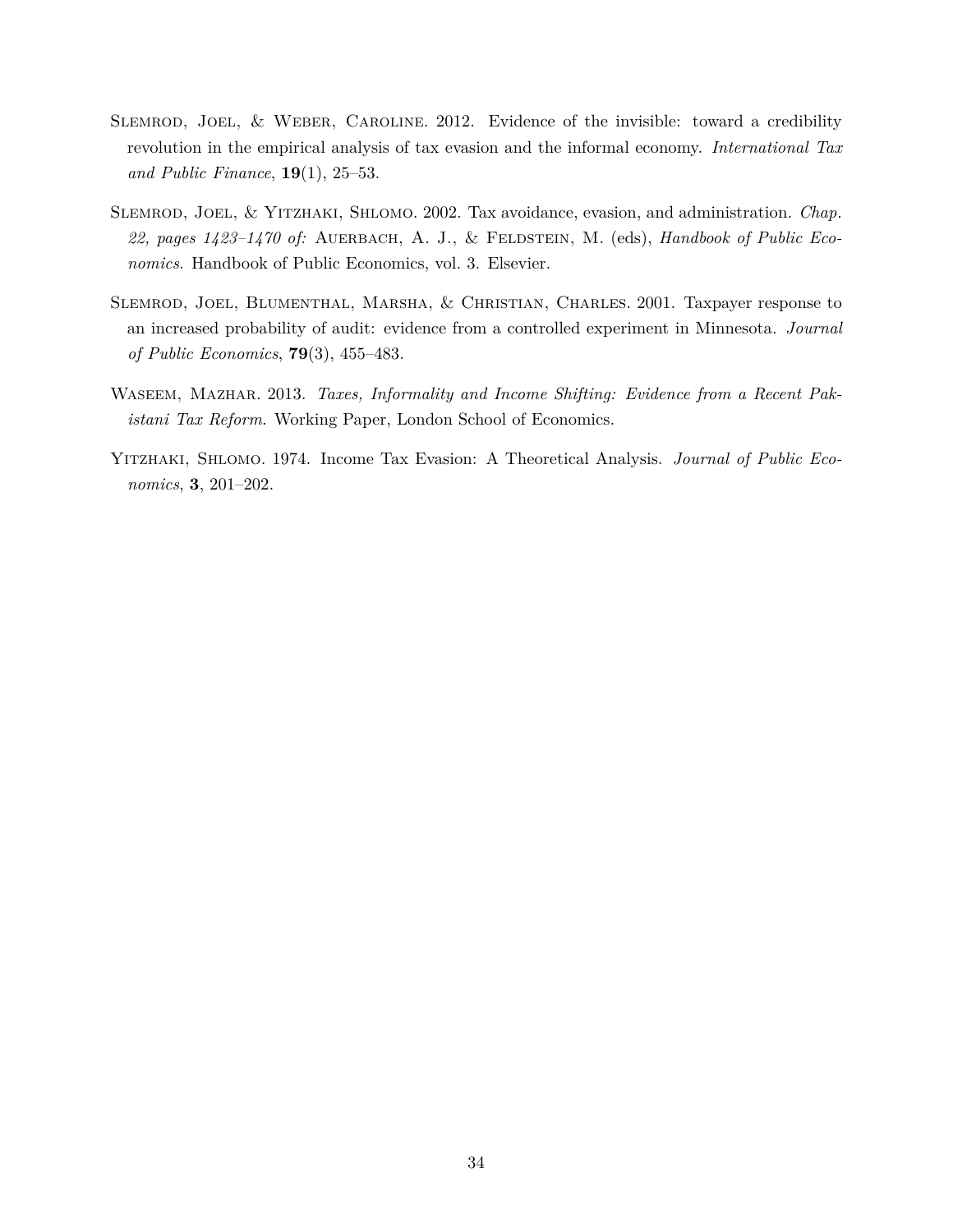| Panel A: Varying the Order of Polynomial     |               |                |      |      |      |  |  |
|----------------------------------------------|---------------|----------------|------|------|------|--|--|
| Order of Polynomial                          | 3             | $\overline{4}$ | 5    | 6    | 7    |  |  |
| High-rate Firms, $2006/07/09$                | 4.28          | 3.92           | 4.44 | 6.05 | 5.53 |  |  |
|                                              | (.1)          | (.1)           | (.1) | (.1) | (.1) |  |  |
| Low-rate Firms, $2006/07/09$                 | 1.93          | 2.04           | 2    | 2.47 | 2.5  |  |  |
|                                              | (.2)          | (.2)           | (.2) | (.2) | (.2) |  |  |
| High-rate Firms, 2010                        | 2.55          | 2.25           | 2.05 | 1.48 | 1.41 |  |  |
|                                              | (.2)          | (.2)           | (.2) | (.2) | (.1) |  |  |
|                                              |               |                |      |      |      |  |  |
| Panel B: Varying the Number of Excluded Bins |               |                |      |      |      |  |  |
| Number of Excluded Bins                      | $\mathbf{1}$  | $\overline{2}$ | 3    | 4    | 5    |  |  |
| High-rate Firms, $2006/07/09$                | 1.83          | 2.57           | 3.65 | 4.44 | 2.23 |  |  |
|                                              | (.1)          | (.1)           | (.1) | (.1) | (.1) |  |  |
| Low-rate Firms, 2006/07/09                   | $1.7^{\circ}$ | $2^{\circ}$    | 2.01 | 1.48 | 1.45 |  |  |
|                                              | (.1)          | (.2)           | (.2) | (.3) | (.3) |  |  |
| High-rate Firms, 2010                        | 1.82          | 2.05           | 2.6  | 2.43 | 2.34 |  |  |
|                                              | (.1)          | (.2)           | (.2) | (.2) | (.3) |  |  |

# <span id="page-36-0"></span>**Table A.I: Robustness of Bunching Estimates**

*Notes*: The table presents estimates of the excess mass *b*, for different specifications of the estimating equation [\(19\)](#page-20-0), for the subsamples considered in table [II.](#page-26-0) Bunching *b* is the excess mass in the excluded range around the kink, in proportion to the average counterfactual density in the excluded range. Panel A presents estimates for different choices of the order of polynomial  $q \in \{3, 4, 5, 6, 7\}$ , for the excluded range chosen as in table [II](#page-26-0) (4 bins on either side of the kink for high-rate firms in 2006/07/09, 2 bins otherwise). Panel B presents estimates for different choices of the excluded range (1 − 5 bins on either side of the kink), for the order of polynomial chosen as in table [II](#page-26-0)  $(q = 5)$ . Bootstrapped standard errors are shown in parantheses.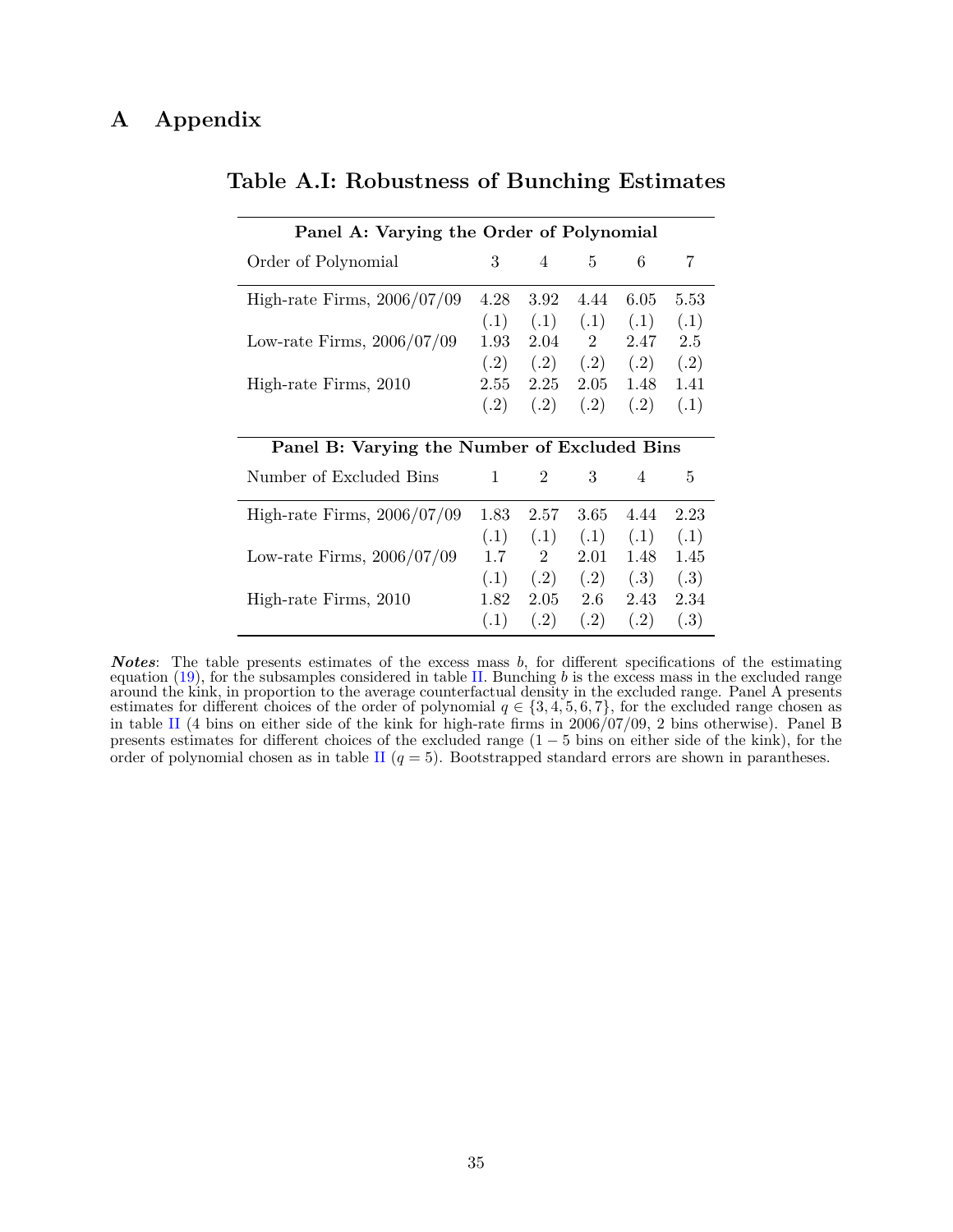|                               | <b>Observed Responses</b> |                                       | <b>Without Evasion</b>              | With Evasion                 |                                                               |               |                   |
|-------------------------------|---------------------------|---------------------------------------|-------------------------------------|------------------------------|---------------------------------------------------------------|---------------|-------------------|
|                               | Bunching (b)              | <b>Profit Rate</b> $(\Delta \hat{p})$ | Output Elasticity $(\varepsilon_u)$ | <b>Evasion Rate Response</b> |                                                               |               |                   |
|                               |                           |                                       |                                     |                              | $\varepsilon_y = 0$ $\varepsilon_y = 0.5$ $\varepsilon_y = 1$ |               | $\varepsilon_y=5$ |
|                               | $\left( 1\right)$         | $\left( 2\right)$                     | (3)                                 | $\left( 4\right)$            | (5)                                                           | (6)           | (7)               |
| High-rate Firms, $2006/07/09$ | 4.44<br>(0.1)             | 1.0<br>(0.03)                         | 133.3<br>(3.8)                      | 67.6<br>(2.0)                | 67.4<br>(2.0)                                                 | 67.1<br>(2.0) | 67.5<br>(2.0)     |
| Low-rate Firms, $2006/07/09$  | 2.00<br>(0.2)             | 0.4<br>(0.04)                         | 34.3<br>(3.0)                       | 17.6<br>(1.7)                | 17.3<br>(1.7)                                                 | 17.1<br>(1.7) | 15<br>(1.7)       |
| High-rate Firms, 2010         | 2.05<br>(0.2)             | 0.4<br>(0.03)                         | 14.7<br>(1.2)                       | 15.1<br>(1.3)                | 14.6<br>(1.3)                                                 | 14.1<br>(1.3) | 10.0<br>(1.3)     |

### **Table A.II: Estimating Output Evasion Responses**

<span id="page-37-0"></span>**Notes**: This table analyzes the robustness of the estimates reported in table [II](#page-26-1) when allowing for output evasion rather than cost evasion. The table presents bunching, elasticity and evasion estimates for the subsamples considered in panels A, B and D of figure [IV.](#page-30-1) Column (1)-(3) repeat the first three columns of table [II.](#page-26-1) Column (1) reproduces the bunching estimate  $b$ , based on estimating equation [\(19\)](#page-20-3). Bunching  $b$  is the excess mass in the excluded range around the kink, in proportion to the average counterfactual density in the excluded range. Column (2) presents anestimate of the profit rate response associated with *b*, based on the relationship  $\Delta \hat{p} = B/f_0(\tau_y/\tau_x) \simeq b \times binwidth$ . Column (3) presents estimates of the real output electricity  $\epsilon$ , for the model without evocion. This mo of the real output elasticity  $\varepsilon_y$  for the model without evasion. This model is based on the assumption that bunching is purely due to a real output response.  $\varepsilon_y$  is estimated using the relationship  $\Delta p = [c/y - c'(y)] dy/y \simeq (\tau_y^2/\tau_\pi) \varepsilon_y$ . Columns (4)-(7) present estimates of the output evasion response as percentage of taxable profits (evasion *rate* responses), for the model with output evasion but no cost evasion, as presented in section [3.3.](#page-13-2) This model allows for bunching to be driven by both output evasion and real output response. The evasion response estimates are based on  $\Delta \hat{p} = \epsilon_y(y/\hat{y}) (\tau_y/\tau_{\pi}) - (1 - \tau_y/\tau_{\pi}) (\tau_y/\tau_{\pi}) [d(y - \hat{y})/(\hat{y} - \hat{c})]$ , assum errors are shown in parentheses.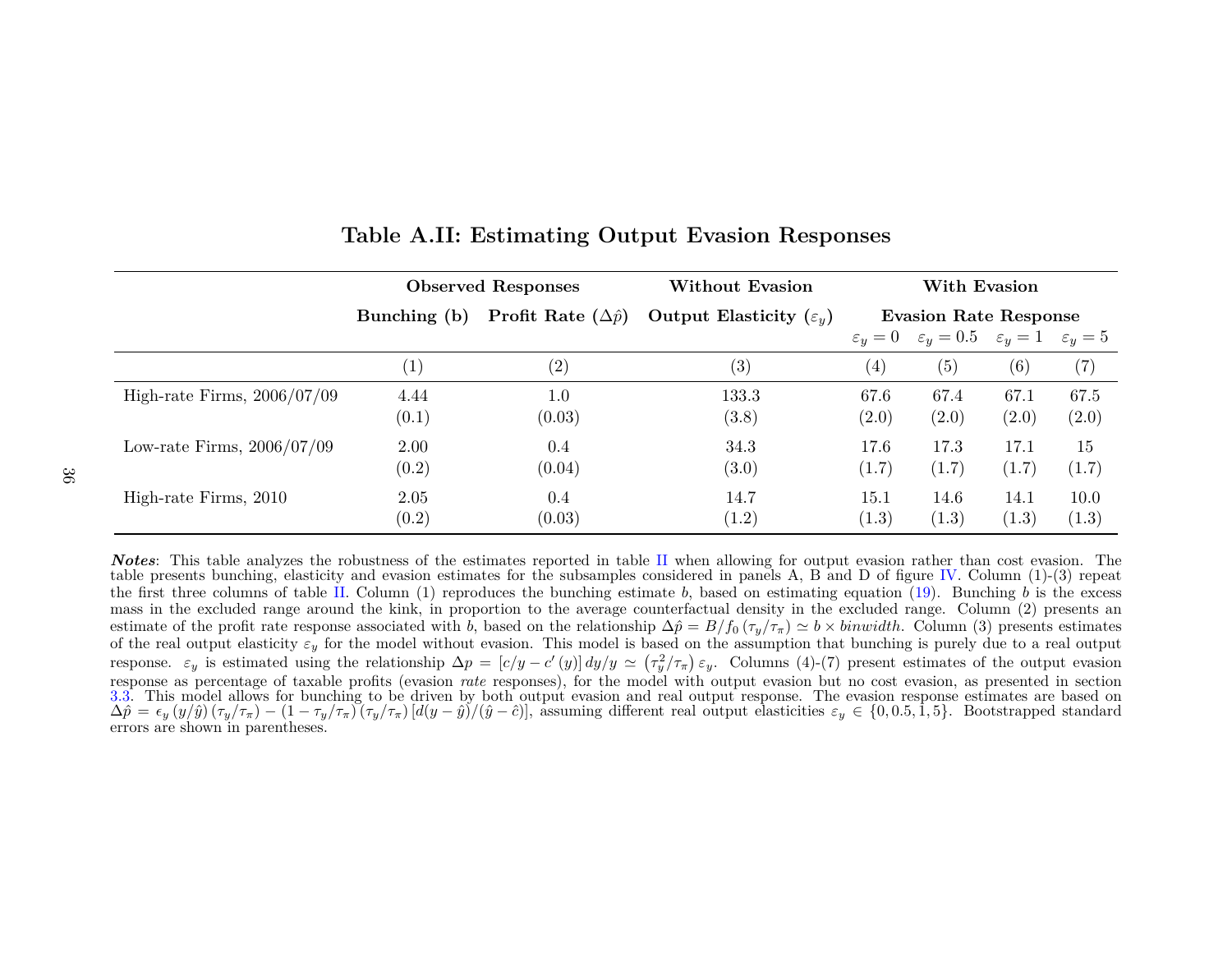# **Table A.III: Data Cleaning Steps**

<span id="page-38-0"></span>

| Sample                                       | Panel A: Sample Definition<br>Definition                                                                                                                                                                                                                                                                              |                            |                |  |  |
|----------------------------------------------|-----------------------------------------------------------------------------------------------------------------------------------------------------------------------------------------------------------------------------------------------------------------------------------------------------------------------|----------------------------|----------------|--|--|
| <b>Firms Reporting Profits</b><br>& Turnover | Firms reporting profits $\Pi$ , turnover $y$ and incorporation date $D$ .<br>Based on $\Pi$ and y, derive implied tax liablities $\tilde{T}^y$ , $\tilde{T}_H^{\Pi}$ and $\tilde{T}_L^{\Pi}$<br>(high and low profit rate).                                                                                           |                            |                |  |  |
| <b>Consistency Check I</b>                   | Drop firm if reported and implied tax liability inconsistent<br>i.e. $T^y \neq \tilde{T}^y$ or $T^{\Pi} \neq \tilde{T}_H^{\Pi}$ and $T^{\Pi} \neq \tilde{T}_L^{\Pi}$ .<br>If $T^{\Pi} = \tilde{T}_{H}^{\Pi}$ or $\tilde{T}_{L}^{\Pi}$ , assign {H,L}.<br>If $T\Pi$ missing, assign {H,L} based on y, D and capital K. |                            |                |  |  |
| <b>Consistency Check II</b>                  | Drop firm if reported and implied taxpayer status inconsistent,<br>i.e. if $T^y > T^{\Pi}$ and $\tilde{T}^y < \tilde{T}^{\Pi}$ ; $T^y < T^{\Pi}$ and $\tilde{T}^y > \tilde{T}^{\Pi}$ ;<br>$\tilde{T}^y > \tilde{T}^{\Pi}$ and $T^y$ missing; $\tilde{T}^y < \tilde{T}^{\Pi}$ and $T^{\Pi}$ missing.                   |                            |                |  |  |
|                                              |                                                                                                                                                                                                                                                                                                                       |                            |                |  |  |
|                                              |                                                                                                                                                                                                                                                                                                                       | Panel B: Sample Size       |                |  |  |
| <b>Step</b>                                  | Year                                                                                                                                                                                                                                                                                                                  | <b>High-rate Firms</b>     | Low-rate Firms |  |  |
| Raw data                                     | 2006/07/09<br>2008<br>2010                                                                                                                                                                                                                                                                                            | 45,284<br>21,445<br>21,584 |                |  |  |
| <b>Firms Reporting Profits</b>               | 2006/07/09                                                                                                                                                                                                                                                                                                            | 10,228                     | 2,899          |  |  |
| & Turnover                                   | 2008                                                                                                                                                                                                                                                                                                                  | 4,515                      | 1,546          |  |  |
|                                              | 2010                                                                                                                                                                                                                                                                                                                  | 4,862                      | 1,867          |  |  |
| After Consistency Check I                    | 2006/07/09                                                                                                                                                                                                                                                                                                            | 10,265                     | 2,198          |  |  |
|                                              | 2008                                                                                                                                                                                                                                                                                                                  | 4,706                      | 1,126          |  |  |
|                                              | 2010                                                                                                                                                                                                                                                                                                                  | 5,212                      | 1,418          |  |  |
| After Consistency Check II                   | 2006/07/09                                                                                                                                                                                                                                                                                                            | 9,472                      | 1,966          |  |  |

*Notes*: Panel A of this table explains the consistency checks applied to the data. For all consistency checks, a tolerance threshold of 5% is used. Panel B displays the sample size for different steps in the cleaning process. Capital *K* is equity plus retained earnings. Note that the implied turnover tax liability used for consistency check I is gross implied turnover tax liability minus net deductions (which are deduced from the tax liablity before the taxpayer status - turnover or profit taxpayer - is determined). For the same reason, the profits to turnover ratio used for consistency check II and for the bunching graphs is (profits-net reductions)/turnover, for firms that report positive net reductions.

2008 4,706 1,115 2010 4,678 1,239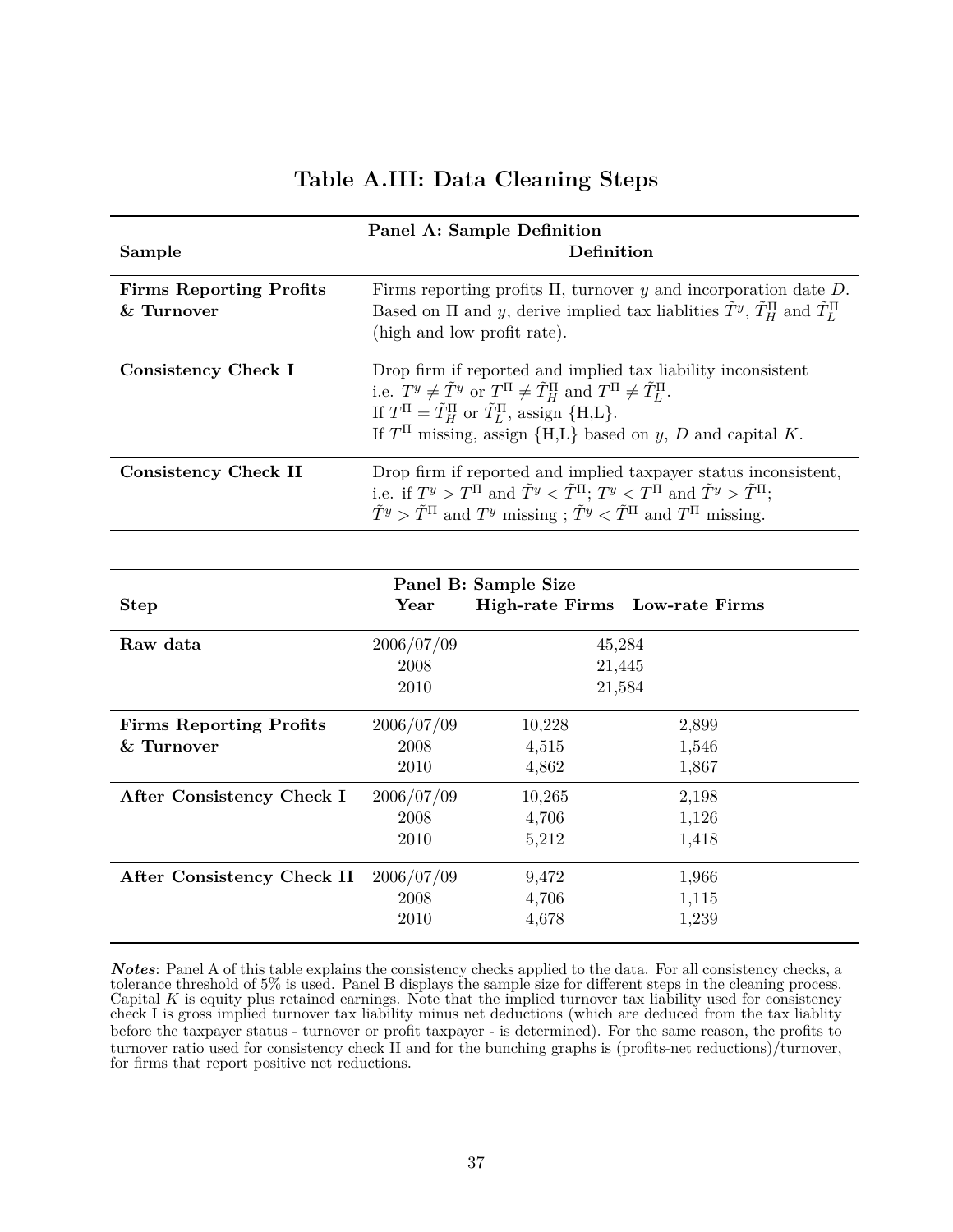| Panel A: Firms Reporting Profits and Turnover |        |                 |         |        |  |  |
|-----------------------------------------------|--------|-----------------|---------|--------|--|--|
|                                               | N      | Median          | Mean    | SD     |  |  |
|                                               | (1)    | (2)             | (3)     | (4)    |  |  |
| Profits                                       | 17,358 | 0.1             | $-35.3$ | 1624   |  |  |
| Turnover                                      | 17,358 | 25.1            | 711.7   | 5579.6 |  |  |
| Salary                                        | 7,865  | 8.8             | 63      | 265.6  |  |  |
| Interest                                      | 9,726  | 0.9             | 84.8    | 901.2  |  |  |
| Share of Low-rate Firms                       | 17358  |                 | 0.18    |        |  |  |
| Panel B: Firms Reporting Profits Only         |        |                 |         |        |  |  |
| Profits                                       | 13,155 | $\Omega$        | $-69.8$ | 2483.8 |  |  |
| Salary                                        | 3,500  | 15              | 105.5   | 514    |  |  |
| Interest                                      | 5,176  | 0.7             | 157.9   | 1472.3 |  |  |
| Share of Low-rate Firms                       | 11814  |                 | 0.14    |        |  |  |
| Panel C: Firms Reporting Turnover Only        |        |                 |         |        |  |  |
| Turnover                                      | 8,551  | 9.2             | 454.5   | 7399.1 |  |  |
| Salary                                        | 3,078  | $5\overline{)}$ | 37.8    | 271.8  |  |  |
| Interest                                      | 3,767  | 0.7             | 40.2    | 259.9  |  |  |
| Share of Low-rate Firms                       | 8,551  |                 | 0.27    |        |  |  |

# <span id="page-39-0"></span>**Table A.IV: Comparison of Missing and Non-missing Observations**

*Notes*: The table compares different samples of firms depending on wether or not they report profits and turnover. Panel A considers firms that report both profits and turnover. Panel B considers firms that report profits only. Panel C considers firms that report turnover only. Columns (1)-(4) report the number of observations, median, mean and standard deviation for different observable characteristics (turnover, profits, salary payments, interest payments, share of small firms). All statistics are in million Pakistani Rupees (PKR).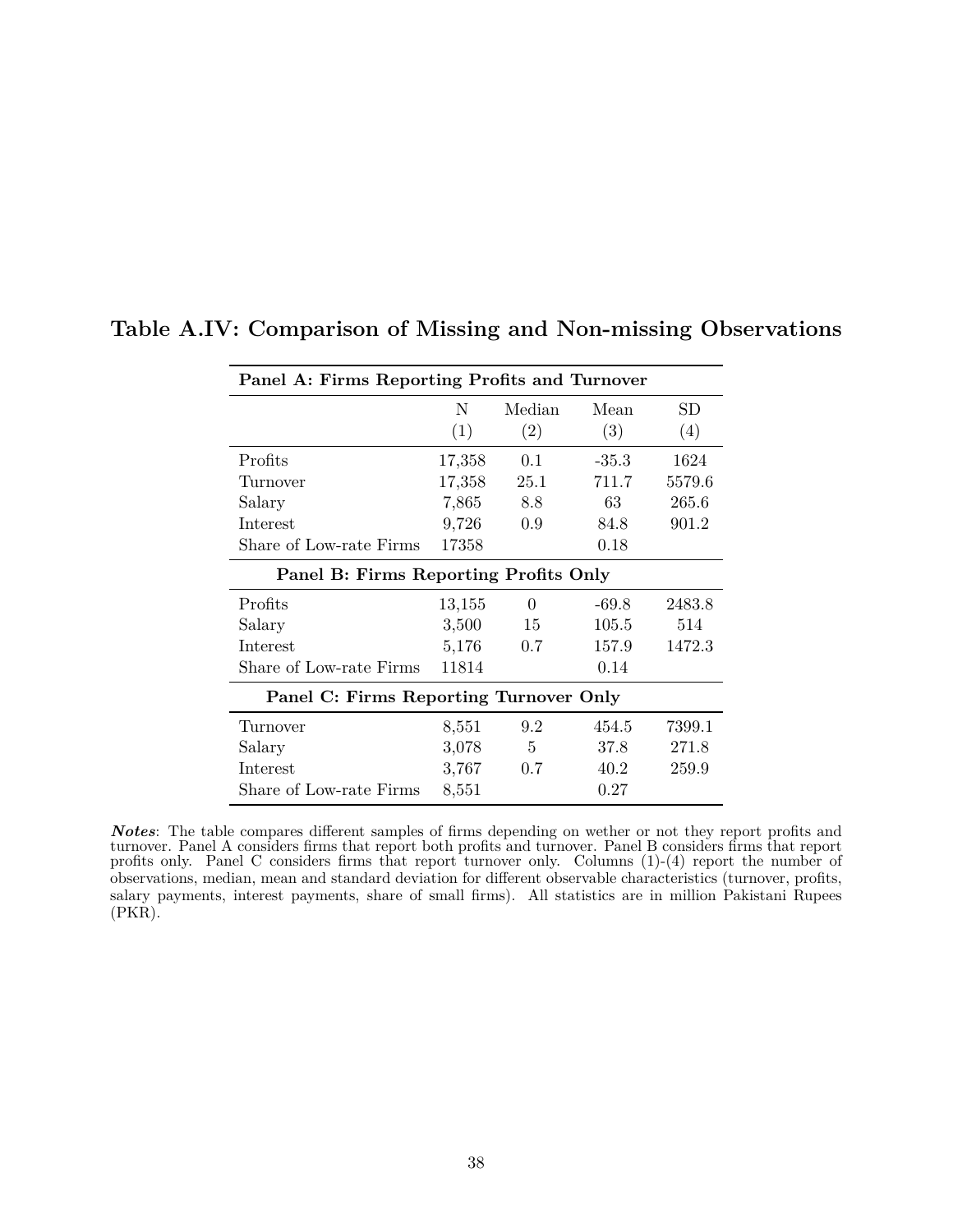<span id="page-40-0"></span>



*Notes*: This figure shows bunching in the sample of high-rate firms in 2006/07/09, in the cleaned data (panel A, same as panel A in figure [II\)](#page-28-0), and the raw data (panel B). The raw data contains all observations that report turnover and profits, before consistency checks I and II are applied, and before firms reporting  $\pi = 0$  are dropped. The graphs show the empirical density distribution of the profit rate (reported profit as percentage of turnover). The tax rate schedule is explained in the notes to figure [II](#page-28-0). For high-rates firms in  $2006/07/09$ , the minimum tax regime places the kink at a profit rate of 1.43% (firms with a profit rate above this threshold fall under the profit tax scheme, while firms with a profit rate below fall under the turnover tax scheme). The kink point is marked by a vertical solid line. The zero profit point is marked by a vertical dotted line. The bin size is 0.214, chosen so that the kink point is a bin centre.